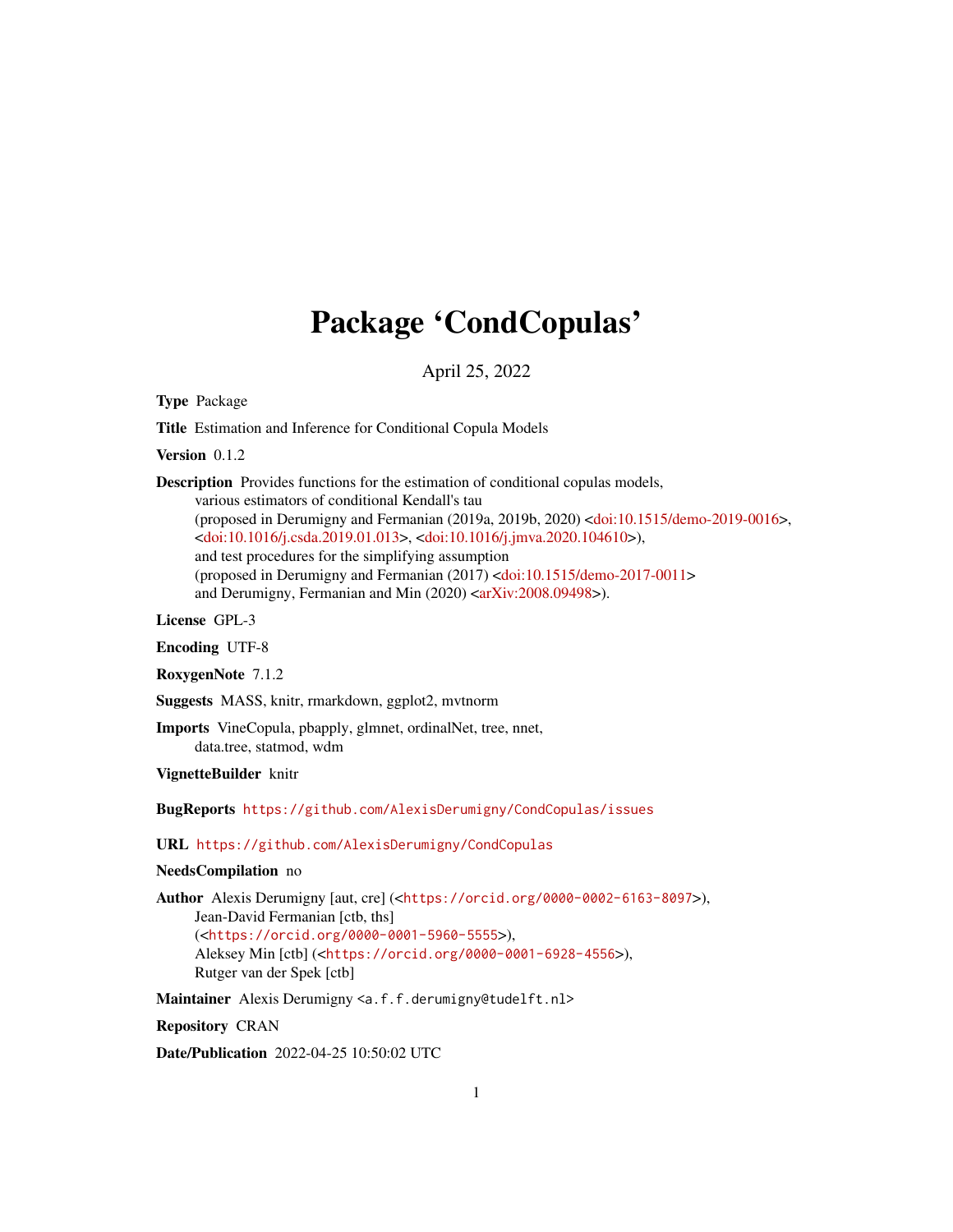# <span id="page-1-0"></span>R topics documented:

|       |                                                                                                                                          | $\overline{2}$  |
|-------|------------------------------------------------------------------------------------------------------------------------------------------|-----------------|
|       |                                                                                                                                          | $\overline{4}$  |
|       |                                                                                                                                          | $\overline{5}$  |
|       |                                                                                                                                          | $\overline{7}$  |
|       |                                                                                                                                          | 9               |
|       |                                                                                                                                          | <b>11</b>       |
|       | CKT.fit.GLM                                                                                                                              | $\overline{14}$ |
|       |                                                                                                                                          | 16              |
|       |                                                                                                                                          | 17              |
|       | $\text{CKT}.$ fit. tree $\ldots \ldots \ldots \ldots \ldots \ldots \ldots \ldots \ldots \ldots \ldots \ldots \ldots$                     | 20              |
|       |                                                                                                                                          | 21              |
|       |                                                                                                                                          | 24              |
|       |                                                                                                                                          | 26              |
|       |                                                                                                                                          | 29              |
|       |                                                                                                                                          | 31              |
|       |                                                                                                                                          | 33              |
|       |                                                                                                                                          | 34              |
|       |                                                                                                                                          | 36              |
|       |                                                                                                                                          | 37              |
|       |                                                                                                                                          | 38              |
|       |                                                                                                                                          | 40              |
|       | estimateCondCDF matrix $\ldots \ldots \ldots \ldots \ldots \ldots \ldots \ldots \ldots \ldots \ldots \ldots \ldots$                      | 41              |
|       |                                                                                                                                          | 42              |
|       |                                                                                                                                          | 43              |
|       | $\text{estimate} \text{NPCond} \text{Copula}. \dots \dots \dots \dots \dots \dots \dots \dots \dots \dots \dots \dots \dots \dots \dots$ | 44              |
|       |                                                                                                                                          | 46              |
|       |                                                                                                                                          | 48              |
|       |                                                                                                                                          | -50             |
|       |                                                                                                                                          |                 |
|       |                                                                                                                                          |                 |
| Index |                                                                                                                                          | 56              |

<span id="page-1-1"></span>bCond.estParamCopula *Estimation of the conditional parameters of a parametric conditional copula with discrete conditioning events.*

# Description

By Sklar's theorem, any conditional distribution function can be written as

$$
F_{1,2|A}(x_1, x_2) = c_{1,2|A}(F_{1|A}(x_1), F_{2,A}(x_2)),
$$

where A is an event and  $c_{1,2|A}$  is a copula depending on the event A. In this function, we assume that we have a partition  $A_1, \ldots, A_p$  of the probability space, and that for each  $k = 1, \ldots, p$ , the conditional copula is parametric according to the following model

$$
c_{1,2|Ak} = c_{\theta(Ak)},
$$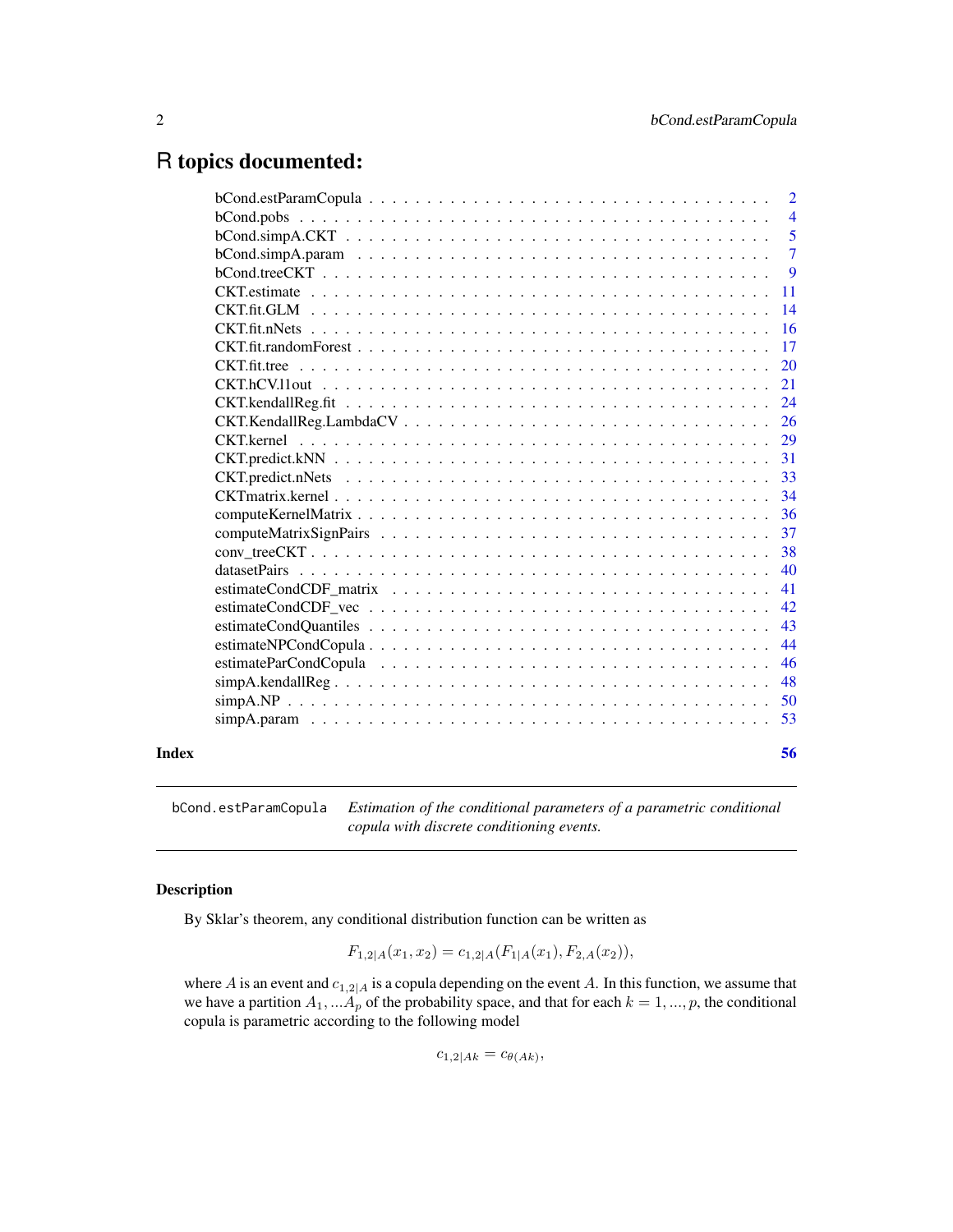# <span id="page-2-0"></span>bCond.estParamCopula 3

for some parameter  $\theta(Ak)$  depending on the realized event Ak. This function uses canonical maximum likelihood to estimate  $\theta(Ak)$  and the corresponding copulas  $c_{1,2|Ak}$ .

#### Usage

```
bCond.estParamCopula(U1, U2, family, partition)
```
#### Arguments

| U1             | vector of n conditional pseudo-observations of the first conditioned variable.                                                                                                                                            |
|----------------|---------------------------------------------------------------------------------------------------------------------------------------------------------------------------------------------------------------------------|
| U <sub>2</sub> | vector of n conditional pseudo-observations of the second conditioned variable.                                                                                                                                           |
| family         | the family of conditional copulas used for each conditioning event $A_k$ . If not of<br>length $p$ , it is recycled to match the number of events $p$ .                                                                   |
| partition      | matrix of size $n * p$ , where p is the number of conditioning events that are con-<br>sidered. partition [i, i] should be the indicator of whether the i-th observation<br>belongs or not to the j-th conditioning event |

#### Value

a list of size p containing the p conditional copulas

# References

Derumigny, A., & Fermanian, J. D. (2017). About tests of the "simplifying" assumption for conditional copulas. Dependence Modeling, 5(1), 154-197. doi: [10.1515/demo20170011](https://doi.org/10.1515/demo-2017-0011)

#### See Also

[bCond.pobs](#page-3-1) for the computation of (conditional) pseudo-observations in this framework.

bCond. simpA. param for a test of the simplifying assumption that all these conditional copulas are equal (assuming they all belong to the same parametric family). [bCond.simpA.CKT](#page-4-1) for a test of the simplifying assumption that all these conditional copulas are equal, based on the equality of conditional Kendall's tau.

```
n = 800
Z = stats::runif(n = n)CKT = 0.2 * as.numeric(Z \le 0.3) +0.5 * as.numeric(Z > 0.3 & Z <= 0.5) +
  - 0.8 * as.numeric(Z > 0.5)
simCopula = VineCopula::BiCopSim(N = n,
  par = VineCopula::BiCopTau2Par(CKT, family = 1), family = 1)
X1 = simCopula[, 1]X2 = simCopula[, 2]partition = cbind(Z \le 0.3, Z > 0.3 & Z \le 0.5, Z > 0.5)
condPseudoObs = bCond.pobs(X = cbind(X1, X2)), partition = partition)
estimatedCondCopulas = bCond.estParamCopula(
  U1 = condPseudoObs[, 1], U2 = condPseudoObs[, 2],
```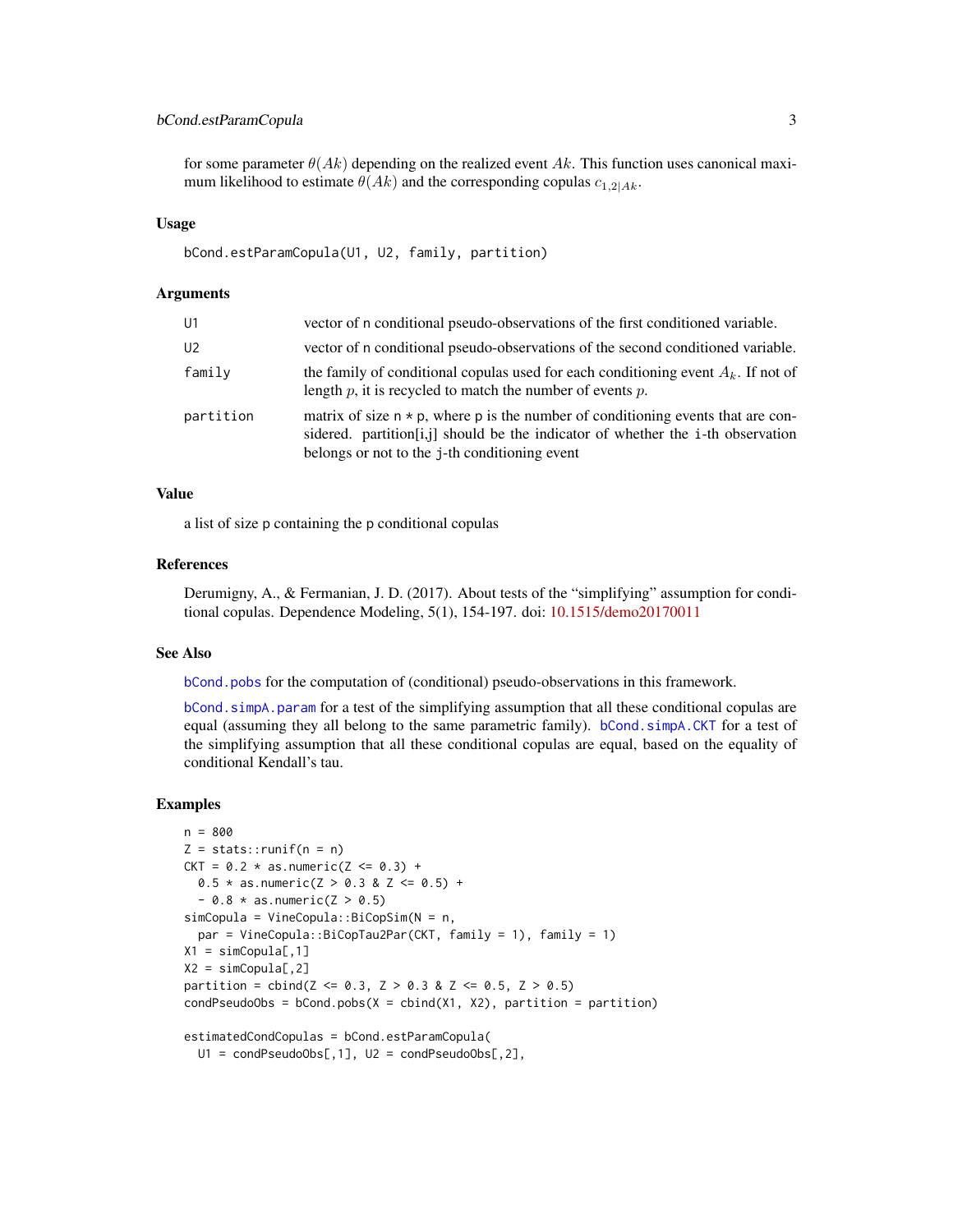```
family = 1, partition = partition)
print(estimatedCondCopulas)
# Comparison with the true conditional parameters: 0.2, 0.5, -0.8.
```
<span id="page-3-1"></span>bCond.pobs *Computing the pseudo-observations in case of discrete conditioning events*

#### Description

Let  $A_1, ..., A_p$  be p events forming a partition of a probability space and  $X_1, ..., X_d$  be d random variables. Assume that we observe n i.i.d. replications of  $(X_1, ..., X_d)$ , and that for each  $i =$  $1, ..., d,$ 

$$
V_{i,j|A} = F_{X_j|A_k}(X_{i,j}|A_k),
$$

we also know which of the  $A_k$  was realized. This function computes the pseudo-observations where k is such that the event  $A_k$  is realized for the *i*-th observation.

#### Usage

bCond.pobs(X, partition)

#### **Arguments**

| X.        | matrix of size $n * d$ observations of conditioned variables.                                                                                                                                                                  |
|-----------|--------------------------------------------------------------------------------------------------------------------------------------------------------------------------------------------------------------------------------|
| partition | matrix of size $n \times p$ , where p is the number of conditioning events that are con-<br>sidered, partition [i,k] should be the indicator of whether the i-th observation<br>belongs or not to the k-th conditioning event. |

#### Value

a matrix of size n  $\star$  d containing the conditional pseudo-observations  $V_{i,j|A}$ .

#### References

Derumigny, A., & Fermanian, J. D. (2017). About tests of the "simplifying" assumption for conditional copulas. Dependence Modeling, 5(1), 154-197. doi: [10.1515/demo20170011](https://doi.org/10.1515/demo-2017-0011)

#### See Also

[bCond.estParamCopula](#page-1-1) for the estimation of a (conditional) parametric copula model in this framework.

[bCond.treeCKT](#page-8-1) that provides a binary tree based on conditional Kendall's tau and that can be used to derive relevant conditioning events.

<span id="page-3-0"></span>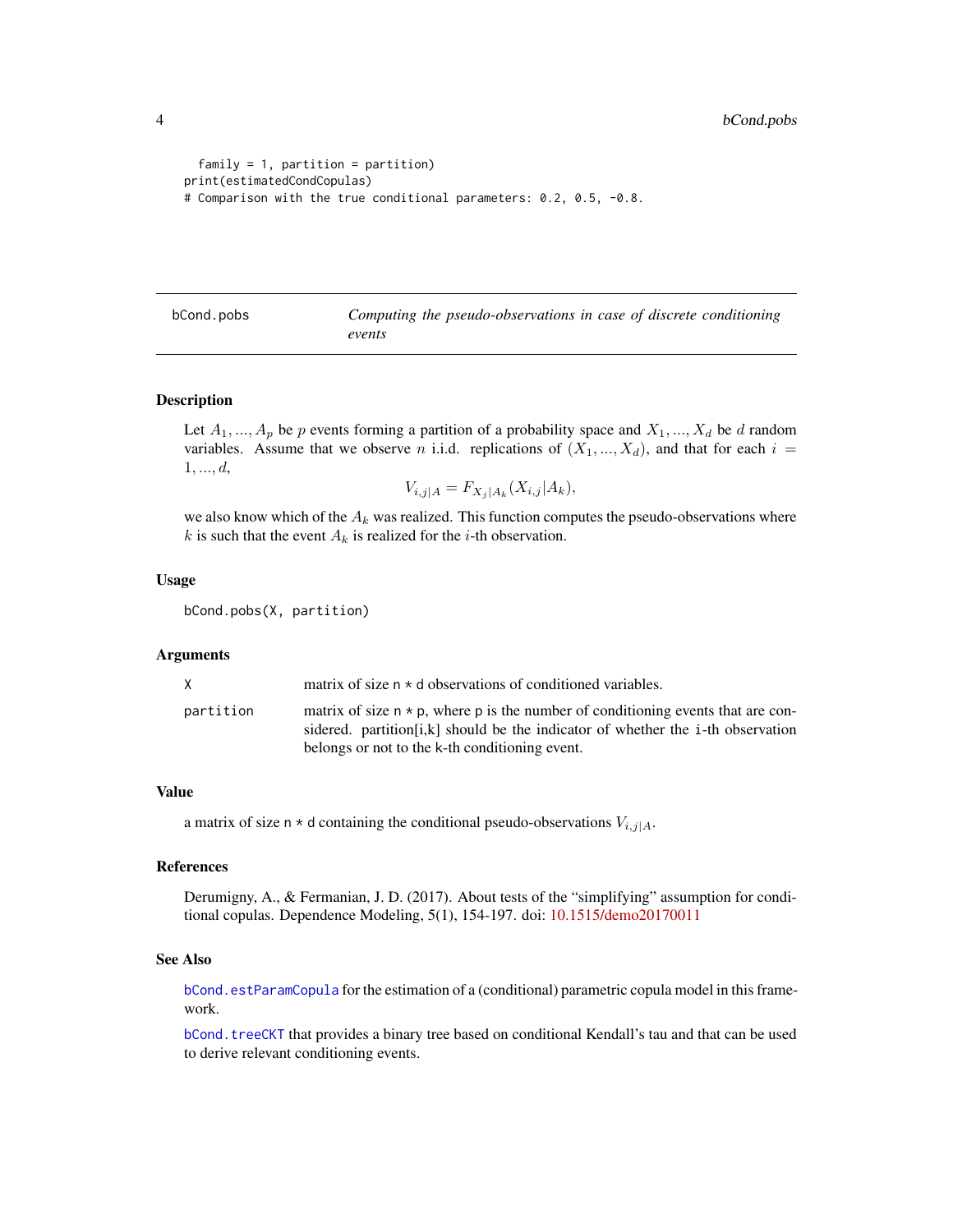# <span id="page-4-0"></span>bCond.simpA.CKT 5

#### Examples

```
n = 800
Z = stats::runif(n = n)CKT = 0.2 * as.numeric(Z \le 0.3) +0.5 * as.numeric(Z > 0.3 & Z <= 0.5) +
  - 0.8 * as.numeric(Z > 0.5)
simCopula = VineCopula::BiCopSim(N = n,
  par = VineCopula::BiCopTau2Par(CKT, family = 1), family = 1)
X1 = simCopula[, 1]X2 = simCopula[, 2]partition = cbind(Z \le 0.3, Z > 0.3 & Z \le 0.5, Z > 0.5)
condPseudoObs = bCond.pobs(X = cbind(X1, X2)),partition = partition)
```
<span id="page-4-1"></span>bCond.simpA.CKT *Function for testing the simplifying assumption with data-driven boxtype conditioning events*

# Description

This function takes in parameter the matrix of (observations) of the conditioned variables and either matrixInd, a matrix of indicator variables describing which events occur for which observations

#### Usage

```
bCond.simpA.CKT(
  XI,
 XJ = NULL,
 matrixInd = NULL,minCut = 0,
 minProb = 0.01,
 minSize = minProb * nrow(XI),
 nPoints_xJ = 10,
  type.quantile = 7,
  verbose = 2,
 methodTree = "doSplit",
 propTree = 0.5,
 methodPvalue = "bootNP",
 nBootstrap = 100
```

```
)
```

| ΧI | matrix of size n <sup>*</sup> p of observations of the conditioned variables. |
|----|-------------------------------------------------------------------------------|
| ΧJ | matrix of size $n*(d-p)$ containing observations of the conditioning vector.  |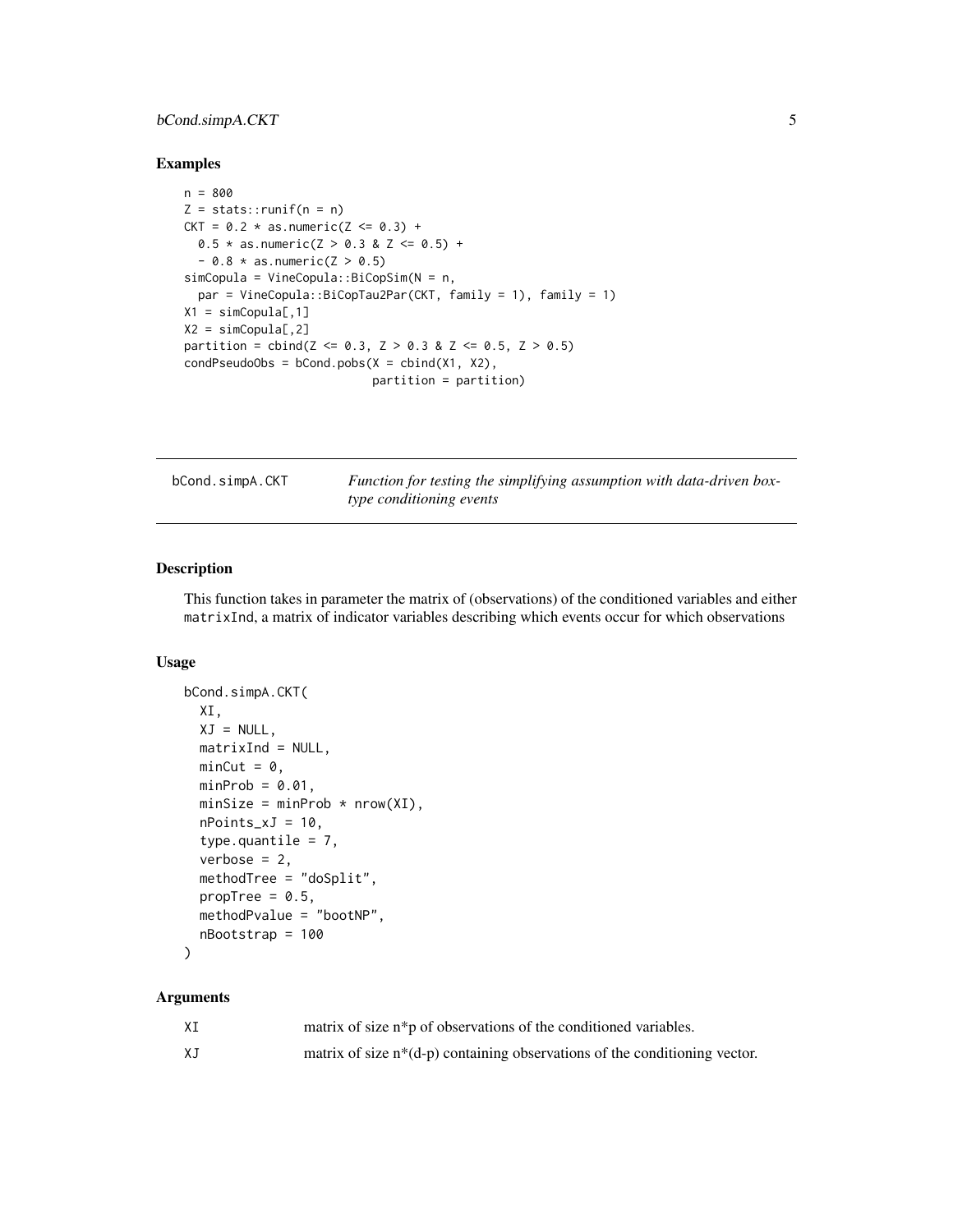<span id="page-5-0"></span>

| matrixInd     | a matrix of indexes of size (n, N.boxes) describing for each observation i to<br>which box $($ = event) it belongs.                                                                                                                                                              |
|---------------|----------------------------------------------------------------------------------------------------------------------------------------------------------------------------------------------------------------------------------------------------------------------------------|
|               | If it is NULL, then a tree will be estimated to provide relevant boxes (by using<br>$bCond.treeCKT()$ and then converting to a matrix Ind by treeCKT2matrix Ind().                                                                                                               |
| minCut        | minimum difference in probabilities that is necessary to cut.                                                                                                                                                                                                                    |
| minProb       | minimum probability of being in one of the node.                                                                                                                                                                                                                                 |
| minSize       | minimum number of observations in each node. This is an alternative to minProb<br>and has priority over it.                                                                                                                                                                      |
| nPoints_xJ    | number of points in the grid that are considered when choosing the point for<br>splitting the tree.                                                                                                                                                                              |
| type.quantile | way of computing the quantiles, see stats::quantile().                                                                                                                                                                                                                           |
| verbose       | control the text output of the procedure. If verbose = $\theta$ , suppress all output. If<br>verbose $= 2$ , the progress of the computation is printed during the computation.                                                                                                  |
| methodTree    | method for constructing the tree                                                                                                                                                                                                                                                 |
|               | • doSplit some part of the data is used for constructing the tree and the other<br>part for constructing the test statistic using the boxes defined by the esti-<br>mated tree. The share of the data used for construction the tree is controlled<br>by the parameter propTree. |
|               | • noSplit all of the data is used for both the tree and the test statistic on it.<br>Note that p-values obtained by this method have an upward bias due to the<br>lack of independence between these two steps.                                                                  |
|               | Only used if matrixInd is not provided.                                                                                                                                                                                                                                          |
| propTree      | share of observations used to build the tree (the rest of the observations are used<br>for the computation of the p-value). Only used if matrixInd is not provided.                                                                                                              |
| methodPvalue  | method for computing the p-value                                                                                                                                                                                                                                                 |
|               | • covMatrix by computation of the covariance matrix of the random vector<br>$(\tau_{i,k X_J \in A_j}, 1 \leq i, k \leq p, 1 \leq j \leq m).$                                                                                                                                     |
|               | • bootNP by the usual non-parametric bootstrap<br>• bootInd by the independent bootstrap                                                                                                                                                                                         |
| nBootstrap    | number of bootstrap replications (Only used if methodPvalue is not covMatrix).                                                                                                                                                                                                   |

#### Value

a list with the following components

- p.value the estimated p-value.
- stat the test statistic.
- treeCKT the estimated tree if matrixInd is not provided.
- vec\_statB the vector of bootstrapped statistics if methodPvalue is not covMatrix.

# Author(s)

Alexis Derumigny, Jean-David Fermanian and Aleksey Min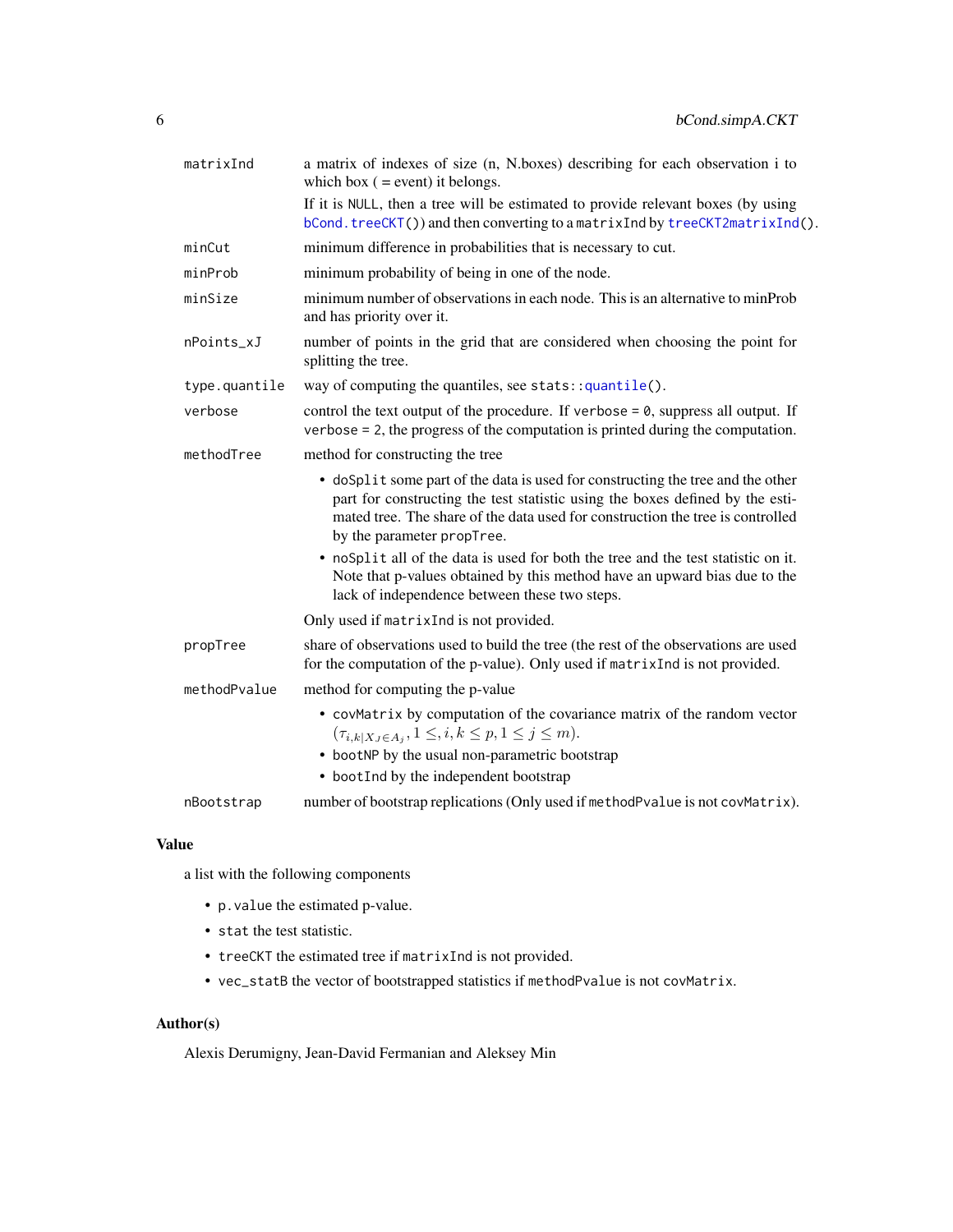# <span id="page-6-0"></span>References

Derumigny, A., Fermanian, J. D., & Min, A. (2020). Testing for equality between conditional copulas given discretized conditioning events. ArXiv preprint [arxiv:2008.09498.](https://arxiv.org/abs/2008.09498)

#### See Also

[bCond.simpA.param](#page-6-1) for a test of this simplifying assumption in a parametric framework.

[bCond.treeCKT](#page-8-1) provides the binary tree that is used in this function (if matrixInd is not provided).

Tests of the simplifying assumption for conditional copulas with a continuous conditioning variable:

- [simpA.NP](#page-49-1) in a nonparametric setting
- [simpA.param](#page-52-1) in a (semi)parametric setting, where the conditional copula belongs to a parametric family, but the conditional margins are estimated arbitrarily through kernel smoothing
- [simpA.kendallReg](#page-47-1): test based on the constancy of conditional Kendall's tau

<span id="page-6-1"></span>bCond.simpA.param *Test of the assumption that a conditional copulas does not vary through a list of discrete conditioning events*

# **Description**

Test of the assumption that a conditional copulas does not vary through a list of discrete conditioning events

#### Usage

```
bCond.simpA.param(
  X1,
 X2,
  partition,
  family,
  testStat = "T2c_tau",
  typeBoot = "boot.NP",
  nBootstrap = 100
)
```

| X1             | vector of n observations of the first conditioned variable.                                                                                                                                                                     |
|----------------|---------------------------------------------------------------------------------------------------------------------------------------------------------------------------------------------------------------------------------|
| X <sub>2</sub> | vector of n observations of the second conditioned variable.                                                                                                                                                                    |
| partition      | matrix of size $n \times p$ , where p is the number of conditioning events that are con-<br>sidered. partition [i, i] should be the indicator of whether the i-th observation<br>belongs or not to the j-th conditioning event. |
| family         | family of parametric copulas used                                                                                                                                                                                               |
| testStat       | test statistic used. Possible choices are                                                                                                                                                                                       |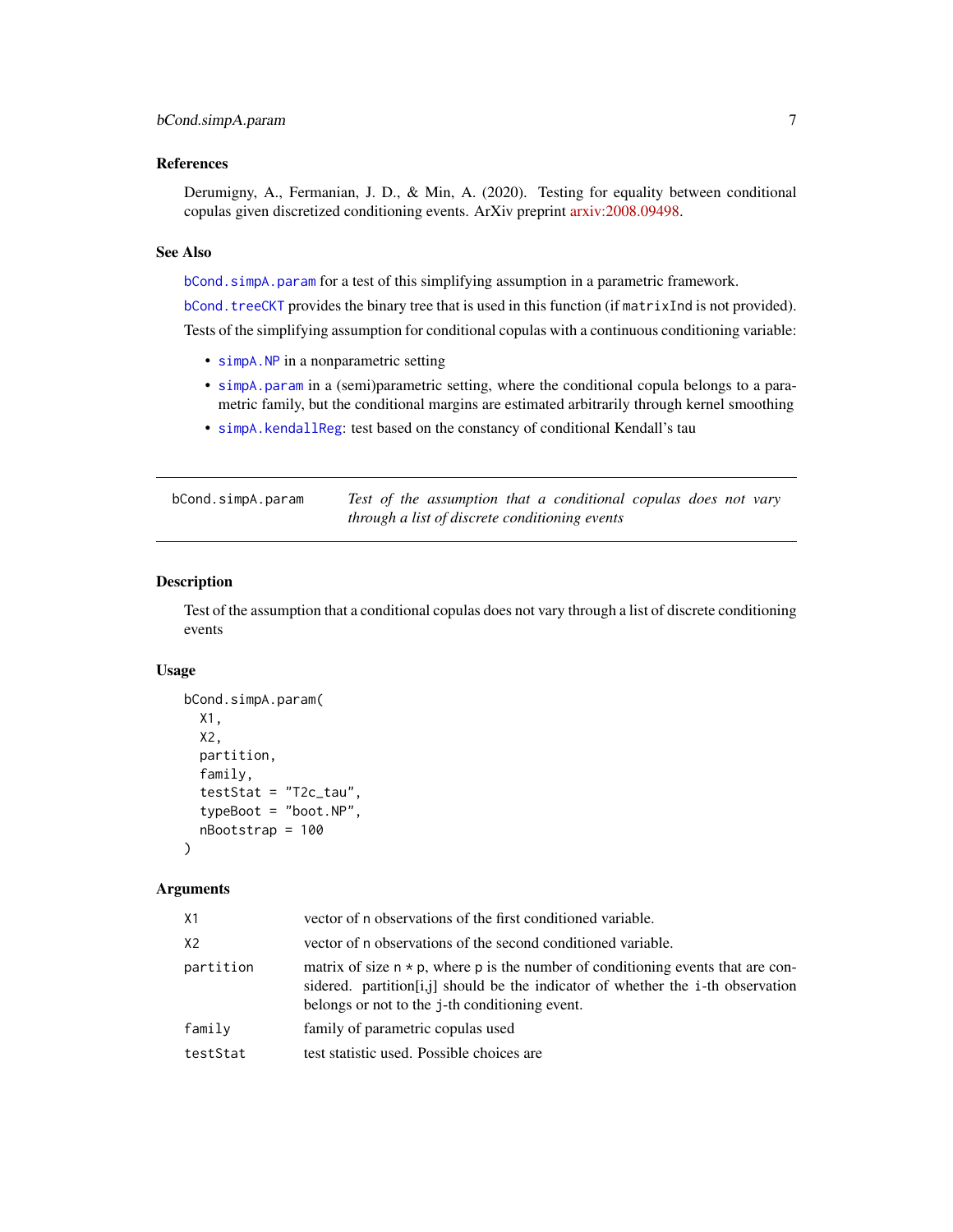- T2c\_par  $\sum_{box}(\theta_0-\theta(box))^2$
- T2c\_tau Same as above, except that the copula family is now parametrized by its Kendall's tau instead of its natural parameter.

<span id="page-7-0"></span>typeBoot type of bootstrap used

nBootstrap number of bootstrap replications

# Value

a list containing

- true\_stat: the value of the test statistic computed on the whole sample
- vect\_statB: a vector of length nBootstrap containing the bootstrapped test statistics.
- p\_val: the p-value of the test.

#### References

Derumigny, A., & Fermanian, J. D. (2017). About tests of the "simplifying" assumption for conditional copulas. Dependence Modeling, 5(1), 154-197. doi: [10.1515/demo20170011](https://doi.org/10.1515/demo-2017-0011)

#### See Also

[bCond.estParamCopula](#page-1-1) for the estimation of a (conditional) parametric copula model in this framework.

[bCond.simpA.CKT](#page-4-1) for a test of the simplifying assumption that all these conditional copulas are equal, based on the equality of conditional Kendall's tau (i.e. without any parametric assumption).

Tests of the simplifying assumption for conditional copulas with a continuous conditioning variable:

- [simpA.NP](#page-49-1) in a nonparametric setting
- [simpA.param](#page-52-1) in a (semi)parametric setting, where the conditional copula belongs to a parametric family, but the conditional margins are estimated arbitrarily through kernel smoothing
- [simpA.kendallReg](#page-47-1): test based on the constancy of conditional Kendall's tau

```
n = 800
Z = stats::runif(n = n)CKT = 0.2 * as.numeric(Z \le 0.3) +0.5 * as.numeric(Z > 0.3 & Z <= 0.5) +
  + 0.3 \times as.numeric(Z > 0.5)
family = 3simCopula = VineCopula::BiCopSim(N = n,
  par = VineCopula::BiCopTau2Par(CKT, family = family), family = family)
X1 = simCopula[, 1]X2 = simCopula[, 2]partition = cbind(Z \le 0.3, Z > 0.3 & Z \le 0.5, Z > 0.5)
result = bCond.simpA.param(X1 = X1, X2 = X2, testStat = "T2c_tau",
  partition = partition, family = family, typeBoot = "boot.paramInd")
print(result$p_val)
```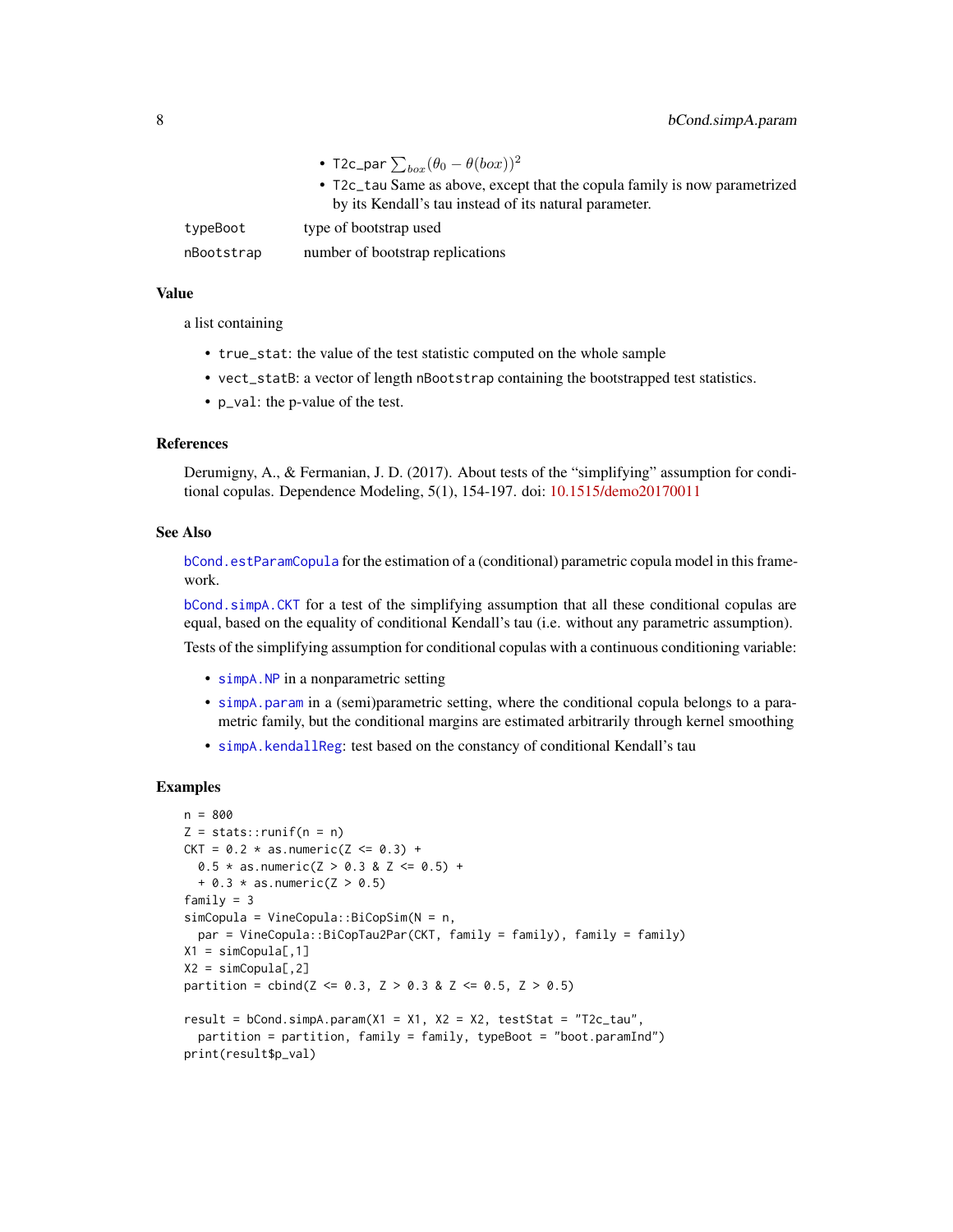```
n = 800
Z = stats::runif(n = n)CKT = 0.1family = 3
simCopula = VineCopula::BiCopSim(N = n,
  par = VineCopula::BiCopTau2Par(CKT, family = family), family = family)
X1 = simCopula[, 1]X2 = simCopula[, 2]partition = cbind(Z \le 0.3, Z > 0.3 & Z \le 0.5, Z > 0.5)
result = bCond.simpA.param(X1 = X1, X2 = X2,partition = partition, family = family, typeBoot = "boot.NP")
print(result$p_val)
```
<span id="page-8-1"></span>bCond.treeCKT *Construct a binary tree for the modeling the conditional Kendall's tau*

# Description

This function takes in parameter two matrices of observations: the first one contains the observations of XI (the conditioned variables) and the second on contains the observations of XJ (the conditioning variables). The goal of this procedure is to find which of the variables in XJ have important influence on the dependence between the components of XI, (measured by the Kendall's tau).

# Usage

```
bCond.treeCKT(
 XI,
 XJ,
 minCut = 0,
 minProb = 0.01,minSize = minProb * length(XI),
 nPoints_xJ = 10,
  type.quantile = 7,
  verbose = 2)
```

| XI      | matrix of size n <sup>*</sup> p of observations of the conditioned variables.                               |
|---------|-------------------------------------------------------------------------------------------------------------|
| XJ      | matrix of size $n*(d-p)$ containing observations of the conditioning vector.                                |
| minCut  | minimum difference in probabilities that is necessary to cut.                                               |
| minProb | minimum probability of being in one of the node.                                                            |
| minSize | minimum number of observations in each node. This is an alternative to minProb<br>and has priority over it. |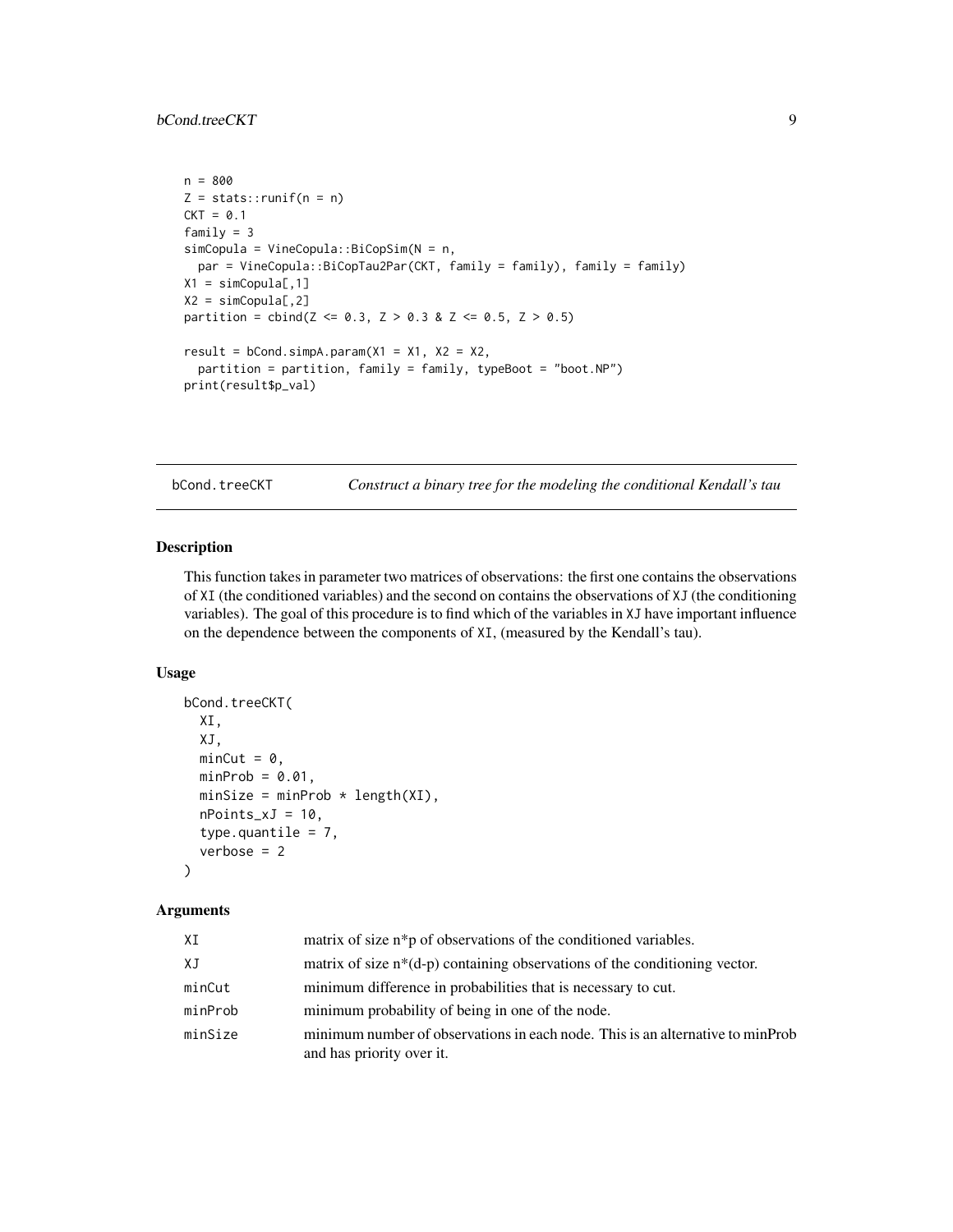<span id="page-9-0"></span>

| nPoints xJ    | number of points in the grid that are considered when choosing the point for<br>splitting the tree.                                                                        |
|---------------|----------------------------------------------------------------------------------------------------------------------------------------------------------------------------|
| type.quantile | way of computing the quantiles, see stats: $g$ uantile().                                                                                                                  |
| verbose       | control the text output of the procedure. If verbose $= 0$ , suppress all output. If<br>verbose $= 2$ , the progress of the computation is printed during the computation. |

# Details

The object return by this function is a binary tree. Each leaf of this tree correspond to one event (or, equivalently, one subset of  $R^{dim(XJ)}$ ), and the conditional Kendall's tau conditionally to it.

#### Value

the estimated tree using the data 'XI, XJ'.

#### References

Derumigny, A., Fermanian, J. D., & Min, A. (2020). Testing for equality between conditional copulas given discretized conditioning events. ArXiv preprint [arxiv:2008.09498.](https://arxiv.org/abs/2008.09498)

#### See Also

[bCond.simpA.CKT](#page-4-1) for a test of the simplifying assumption that all these conditional Kendall's tau are equal.

[treeCKT2matrixInd](#page-37-1) for converting this tree to a matrix of indicators of each event. [matrixInd2matrixCKT](#page-37-1) for getting the matrix of estimated conditional Kendall's taus for each event.

[CKT.estimate](#page-10-1) for the estimation of pointwise conditional Kendall's tau, i.e. assuming a continuous conditioning variable Z.

```
set.seed(1)
n = 200
XJ = MASS::mvrnorm(n = n, mu = c(3,3), Sigma = rbind(c(1, 0.2), c(0.2, 1)))XI = matrix(nrow = n, ncol = 2)high_XJ1 = which(XJ[,1] > 4)
XI[high_XJ1, ] = MASS::mvrnorm(n = length(high_XJ1), mu = c(10,10),Sigma = rbind(c(1, 0.8), c(0.8, 1)))XI[-high\_XJ1, ] = MASS::mvrnorm(n = n - length(high\_XJ1), mu = c(8,8),Sigma = rbind(c(1, -0.2), c(-0.2, 1)))result = bCond.treeCKT(XI = XI, XI = XJ, minSize = 50, verbose = 2)
# Number of observations in the first two children
print(length(data.tree::GetAttribute(result$children[[1]], "condObs")))
print(length(data.tree::GetAttribute(result$children[[2]], "condObs")))
```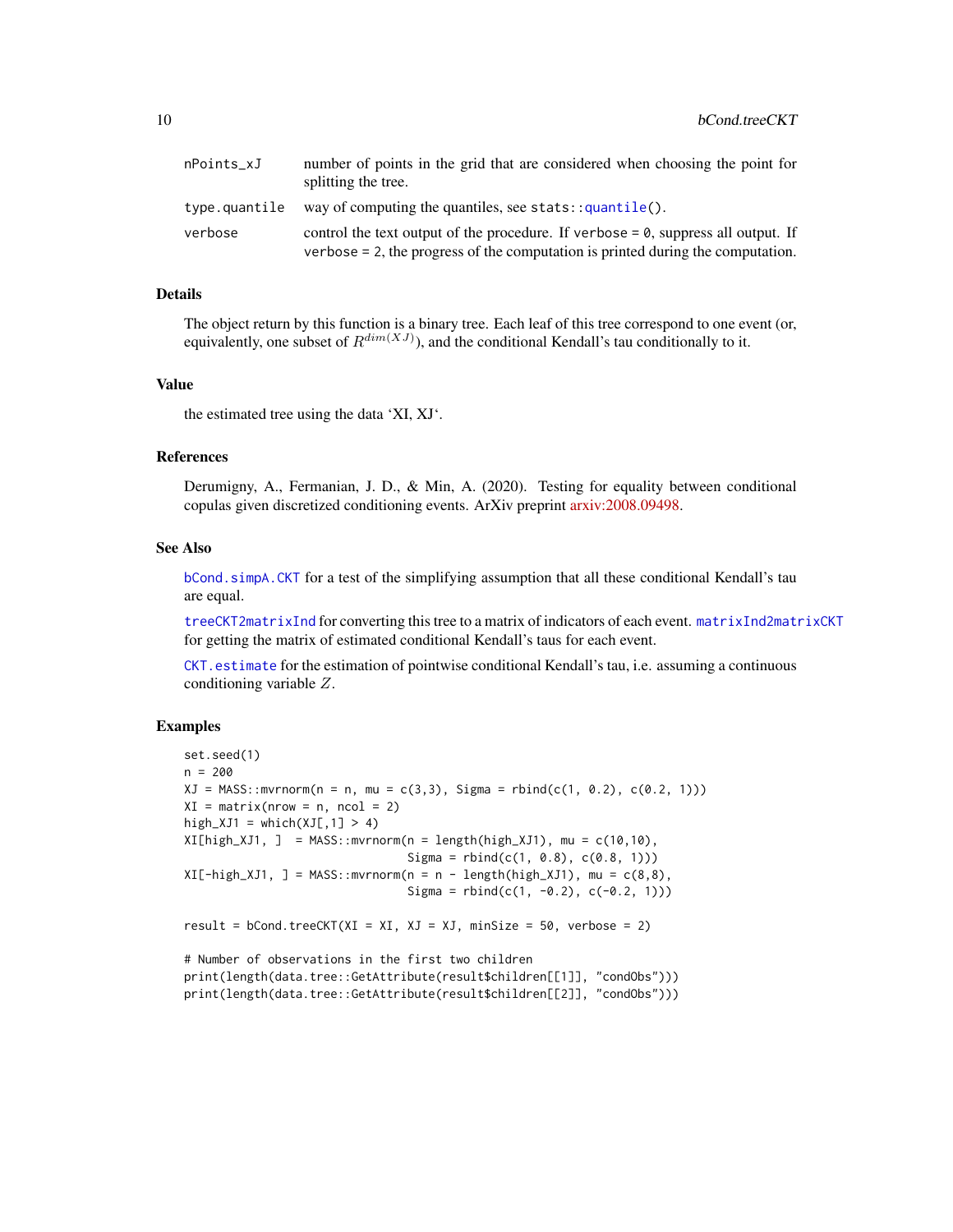<span id="page-10-1"></span><span id="page-10-0"></span>CKT.estimate *Estimation of conditional Kendall's tau between two variables X1 and X2 given Z = z*

#### Description

Let  $X_1$  and  $X_2$  be two random variables. The goal of this function is to estimate the conditional Kendall's tau (a dependence measure) between  $X_1$  and  $X_2$  given  $Z = z$  for a conditioning variable Z. Conditional Kendall's tau between  $X_1$  and  $X_2$  given  $Z = z$  is defined as:

$$
P((X_{1,1} - X_{2,1})(X_{1,2} - X_{2,2}) > 0 | Z_1 = Z_2 = z)
$$
  
-
$$
P((X_{1,1} - X_{2,1})(X_{1,2} - X_{2,2}) < 0 | Z_1 = Z_2 = z),
$$

where  $(X_{1,1}, X_{1,2}, Z_1)$  and  $(X_{2,1}, X_{2,2}, Z_2)$  are two independent and identically distributed copies of  $(X_1, X_2, Z)$ . In other words, conditional Kendall's tau is the difference between the probabilities of observing concordant and discordant pairs from the conditional law of

$$
(X_1, X_2)|Z = z.
$$

This function can use different estimators for conditional Kendall's tau, see the description of the parameter methodEstimation for a complete list of possibilities.

#### Usage

```
CKT.estimate(
  observedX1, observedX2, observedZ,
  newZ = observedZ, methodEstimation, h,
  listPhi = if(methodEstimation == "kendallReg")
               {list( function(x){return(x)} ,
                      function(x){return(x^2)},
                      function(x){return(x^3)} )
               } else {list(identity)} ,
```
...)

| observedX1 | a vector of $n$ observations of the first variable                                                                                                           |
|------------|--------------------------------------------------------------------------------------------------------------------------------------------------------------|
| observedX2 | a vector of $n$ observations of the second variable                                                                                                          |
| observedZ  | a vector of $n$ observations of the conditioning variable, or a matrix with $n$ rows<br>of observations of the conditioning vector (if $Z$ is multivariate). |
| newZ       | the new values for the conditioning variable $Z$ at which the conditional Kendall's<br>tau should be estimated.                                              |
|            | • If observed z is a vector, then new z must be a vector as well.                                                                                            |
|            | • If observed z is a matrix, then new z must be a matrix as well, with the same<br>number of columns ( = the dimension of $Z$ ).                             |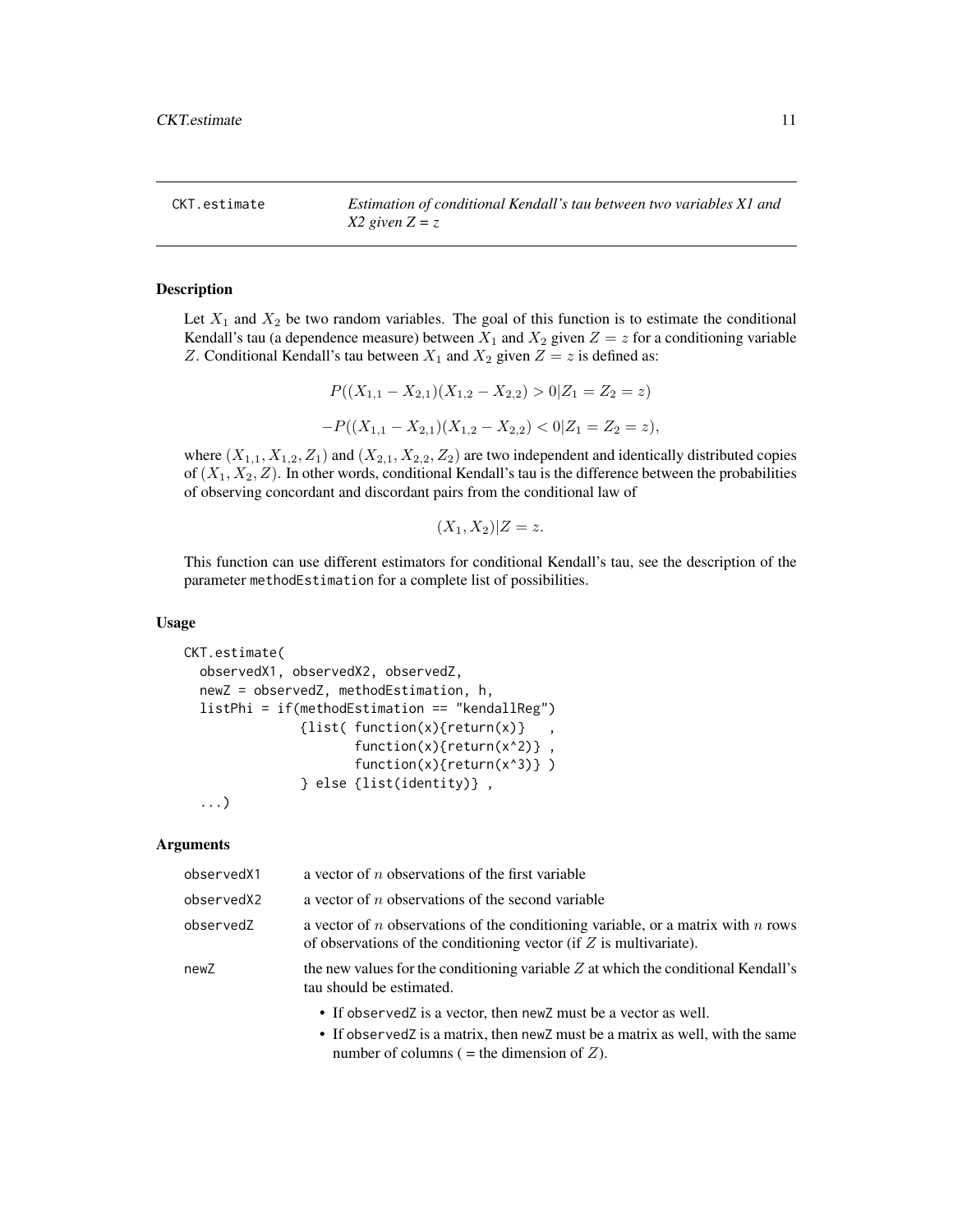<span id="page-11-0"></span>methodEstimation

method for estimating the conditional Kendall's tau. Possible estimation methods are:

- "kernel": kernel smoothing, as described in (Derumigny, & Fermanian (2019a))
- "kendallReg": regression-type model, as described in (Derumigny, & Fermanian (2020))
- "tree", "randomForest", "logit", and "neuralNetwork": use the relationship between conditional Kendall's tau and classification problems to use the respective classification algorithms for the estimation of conditional Kendall's tau, as described in (Derumigny, & Fermanian (2019b))

| h.        | the bandwidth                                                                                                                                                           |
|-----------|-------------------------------------------------------------------------------------------------------------------------------------------------------------------------|
| listPhi   | the list of transformations to be applied to the conditioning variable $Z$ (in case<br>of regression-type models).                                                      |
| $\ddotsc$ | other parameters passed to the estimating functions CKT. fit.tree, CKT. fit.randomForest,<br>CKT.fit.GLM.CKT.fit.nNets.CKT.predict.kNN.CKT.kernelandCKT.kendallReg.fit. |

#### Value

the vector of estimated conditional Kendall's tau at each of the observations of newZ.

#### References

Derumigny, A., & Fermanian, J. D. (2019a). A classification point-of-view about conditional Kendall's tau. Computational Statistics & Data Analysis, 135, 70-94. doi: [10.1016/j.csda.2019.01.013](https://doi.org/10.1016/j.csda.2019.01.013)

Derumigny, A., & Fermanian, J. D. (2019b). On kernel-based estimation of conditional Kendall's tau: finite-distance bounds and asymptotic behavior. Dependence Modeling, 7(1), 292-321. doi: [10.1](https://doi.org/10.1515/demo-2019-0016)515/ [demo20190016](https://doi.org/10.1515/demo-2019-0016)

Derumigny, A., & Fermanian, J. D. (2020). On Kendall's regression. Journal of Multivariate Analysis, 178, 104610. doi: [10.1016/j.jmva.2020.104610](https://doi.org/10.1016/j.jmva.2020.104610)

#### See Also

the specialized functions for estimating conditional Kendall's tau for each method: [CKT.fit.tree](#page-19-1), [CKT.fit.randomForest](#page-16-1), [CKT.fit.GLM](#page-13-1), [CKT.fit.nNets](#page-15-1), [CKT.predict.kNN](#page-30-1), [CKT.fit.randomForest](#page-16-1), [CKT.kernel](#page-28-1) and [CKT.kendallReg.fit](#page-23-1).

See also the nonparametric estimator of conditional copula models [estimateNPCondCopula](#page-43-1), and the parametric estimators of conditional copula models [estimateParCondCopula](#page-45-1).

In the case where  $Z$  is discrete or in the case of discrete conditioning events, see bCond. treeCKT.

```
# We simulate from a conditional copula
set.seed(1)
N = 300Z = rnorm(n = N, mean = 5, sd = 2)conditionalTau = -0.9 + 1.8 * pnorm(Z, mean = 5, sd = 2)
```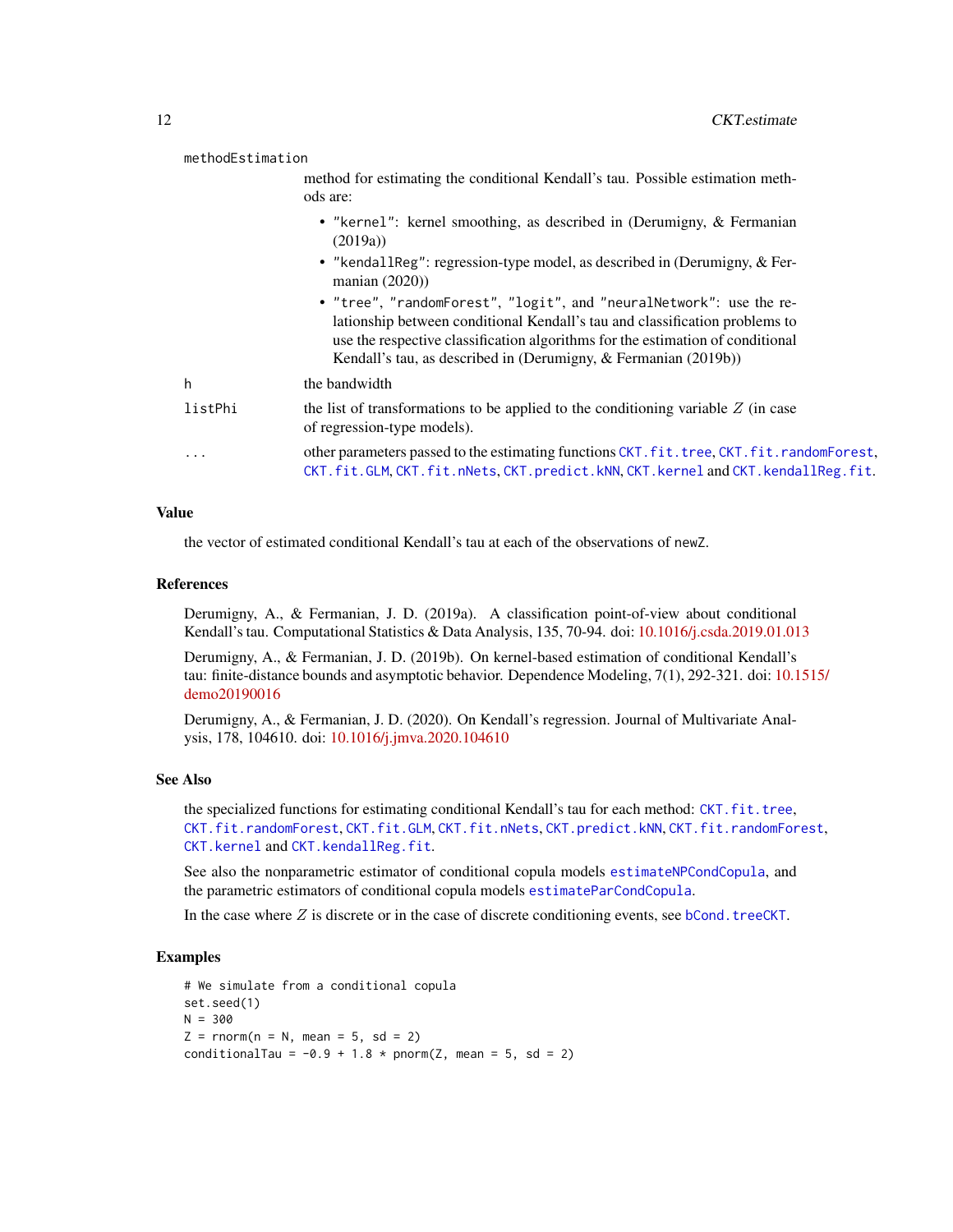```
simCopula = VineCopula::BiCopSim(N=N , family = 1,
    par = VineCopula::BiCopTau2Par(1 , conditionalTau ))
X1 = qnorm(simCopula[,1])
X2 = qnorm(simCopula[,2])
newZ = seq(2, 10, by = 0.1)h = 0.1estimatedCKT_tree <- CKT.estimate(
  observedX1 = X1, observedX2 = X2, observedZ = Z,
  newZ = newZ,methodEstimation = "tree", h = h)
estimatedCKT_rf <- CKT.estimate(
  observedX1 = X1, observedX2 = X2, observedZ = Z,
  newZ = newZ,
  methodEstimation = "randomForest", h = h)
estimatedCKT_GLM <- CKT.estimate(
  observedX1 = X1, observedX2 = X2, observedZ = Z,
  newZ = newZ,methodEstimation = "logit", h = h,listPhi = list(function(x){return(x)}, function(x){return(x^2)},
                 function(x){return(x^3)}))
estimatedCKT_kNN <- CKT.estimate(
  observedX1 = X1, observedX2 = X2, observedZ = Z,
  newZ = newZ,
  methodEstimation = "nearestNeighbors", h = h,
  number_nn = c(50,80, 100, 120,200),
  partition = 4
  \lambdaestimatedCKT_nNet <- CKT.estimate(
  observedX1 = X1, observedX2 = X2, observedZ = Z,
  newZ = newZ,
  methodEstimation = "neuralNetwork", h = h,
  \lambdaestimatedCKT_kernel <- CKT.estimate(
  observedX1 = X1, observedX2 = X2, observedZ = Z,
  newZ = newZ,
  methodEstimation = "kernel", h = h,
  )
estimatedCKT_kendallReg <- CKT.estimate(
   observedX1 = X1, observedX2 = X2, observedZ = Z,
   newZ = newZ,methodEstimation = "kendallReg", h = h)
# Comparison between true Kendall's tau (in black)
# and estimated Kendall's tau (in other colors)
trueConditionalTau = -0.9 + 1.8 * pnorm(newZ, mean = 5, sd = 2)
plot(newZ, trueConditionalTau , col="black",
```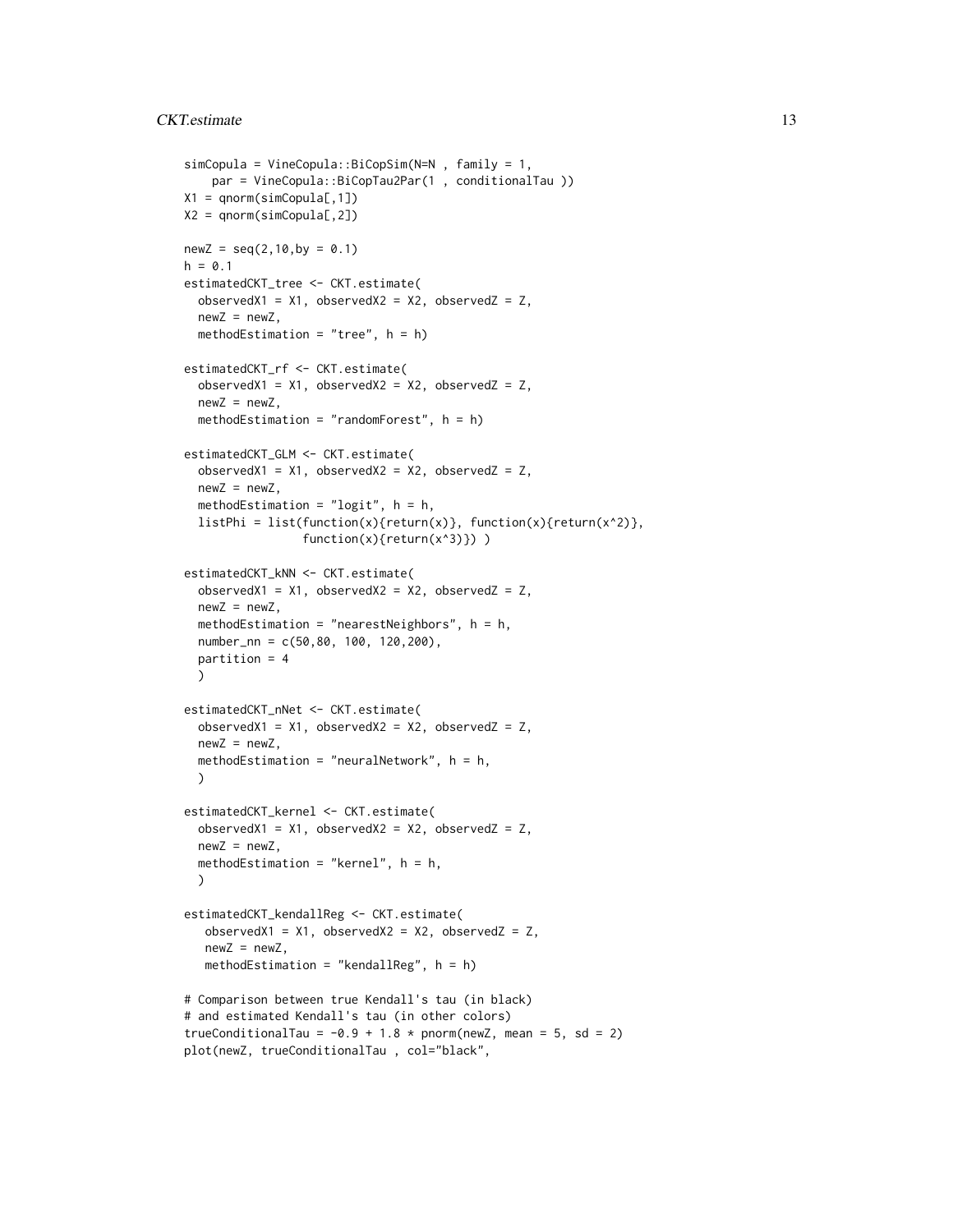```
type = "1", ylim = c(-1, 1))lines(newZ, estimatedCKT_tree, col = "red")
lines(newZ, estimatedCKT_rf, col = "blue")
lines(newZ, estimatedCKT_GLM, col = "green")
lines(newZ, estimatedCKT_kNN, col = "purple")
lines(newZ, estimatedCKT_nNet, col = "coral")
lines(newZ, estimatedCKT_kernel, col = "skyblue")
lines(newZ, estimatedCKT_kendallReg, col = "darkgreen")
```
<span id="page-13-1"></span>

CKT.fit.GLM *Estimation of conditional Kendall's taus by penalized GLM*

# Description

The function CKT. fit. GLM fits a regression model for the conditional Kendall's tau  $\tau_{1,2|Z}$  between two variables  $X_1$  and  $X_2$  conditionally to some predictors Z. More precisely, this function fits the model

$$
\tau_{1,2|Z} = 2 * \Lambda(\beta_0 + \beta_1 \phi_1(Z) + \dots + \beta_p \phi_p(Z))
$$

for a link function  $\Lambda$ , and p real-valued functions  $\phi_1, ..., \phi_p$ . The function CKT.predict.GLM predicts the values of conditional Kendall's tau for some values of the conditioning variable Z.

#### Usage

```
CKT.fit.GLM(
  datasetPairs,
  designMatrix = datasetPairs[, 2:(ncol(datasetPairs) - 3), drop = FALSE],
  link = "logit",...
)
```
CKT.predict.GLM(fit, newZ)

| datasetPairs | the matrix of pairs and corresponding values of the kernel as provided by datasetPairs.                                                                            |
|--------------|--------------------------------------------------------------------------------------------------------------------------------------------------------------------|
| designMatrix | the matrix of predictor to be used for the fitting of the model. It should have the<br>same number of rows as the dataset Pairs.                                   |
| link         | link function, can be one of logit, probit, cloglog, cauchit).                                                                                                     |
| $\cdots$     | other parameters passed to ordinal Net:: ordinal Net().                                                                                                            |
| fit          | result of a call to CKT. fit. GLM                                                                                                                                  |
| newZ         | new matrix of observations of the conditioning vector $Z$ , with the same number<br>of variables and same names as the design Matrix that was used to fit the GLM. |

<span id="page-13-0"></span>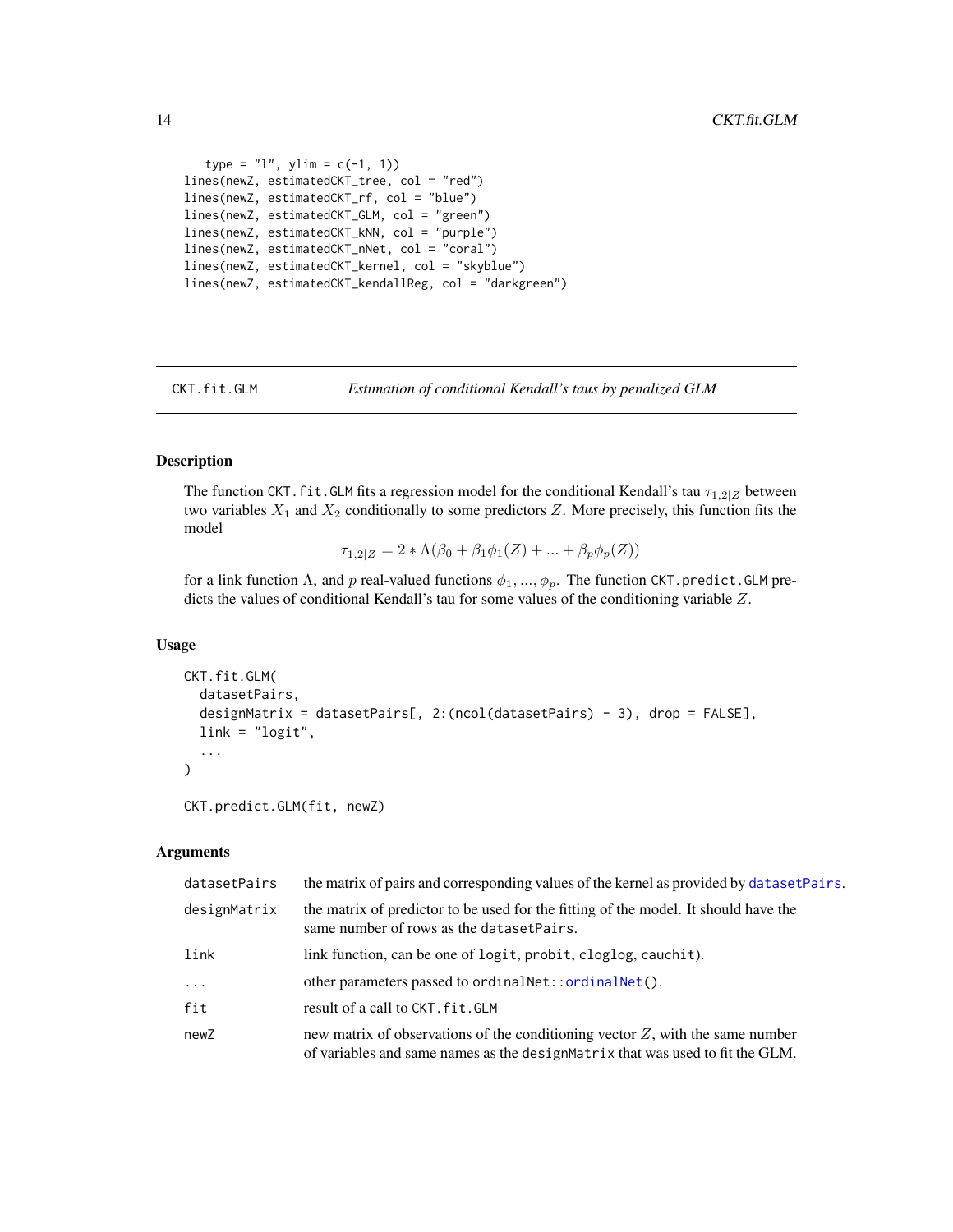# <span id="page-14-0"></span>CKT.fit.GLM 15

# Value

CKT.fit.GLM returns the fitted GLM, an object with S3 class ordinalNet.

CKT.predict.GLM returns a vector of (predicted) conditional Kendall's taus of the same size as the number of rows of the matrix newZ.

#### References

Derumigny, A., & Fermanian, J. D. (2019). A classification point-of-view about conditional Kendall's tau. Computational Statistics & Data Analysis, 135, 70-94. (Algorithm 2) doi: [10.1016/j.csda.2019.01.013](https://doi.org/10.1016/j.csda.2019.01.013)

#### See Also

See also other estimators of conditional Kendall's tau: [CKT.fit.tree](#page-19-1), [CKT.fit.randomForest](#page-16-1), [CKT.fit.nNets](#page-15-1), [CKT.predict.kNN](#page-30-1), [CKT.kernel](#page-28-1), [CKT.kendallReg.fit](#page-23-1), and the more general wrapper [CKT.estimate](#page-10-1).

```
# We simulate from a conditional copula
set.seed(1)
N = 400Z = rnorm(n = N, mean = 5, sd = 2)conditionalTau = 2 * p \log is(-1 + 0.8*Z - 0.1*Z^2) - 1
simCopula = VineCopula::BiCopSim(N=N , family = 1,
    par = VineCopula::BiCopTau2Par(1 , conditionalTau ))
X1 = qnorm(simCopula[, 1])X2 = qnorm(simCopula[, 2])datasetP = datasetPairs(X1 = X1, X2 = X2, Z = Z, h = 0.07, cut = 0.9)
designMatrix = cbind(datasetP[,2], datasetP[,2]^2)
fitCKT_GLM <- CKT.fit.GLM(
  datasetPairs = datasetP, designMatrix = designMatrix,
  maxiterOut = 10, maxiterIn = 5)print(coef(fitCKT_GLM))
# These are rather close to the true coefficients -1, 0.8, -0.1
# used to generate the data above.
newZ = seq(2, 10, by = 0.1)estimatedCKT_GLM = CKT.predict.GLM(
  fit = fitCKT\_GLM, newZ = cbind(newZ, newZ^2))
# Comparison between true Kendall's tau (in red)
# and estimated Kendall's tau (in black)
trueConditionalTau = 2 * plogis(-1 + 0.8 * newZ - 0.1 * newZ^2) - 1plot(newZ, trueConditionalTau , col="red",
   type = "1", ylim = c(-1, 1))lines(newZ, estimatedCKT_GLM)
```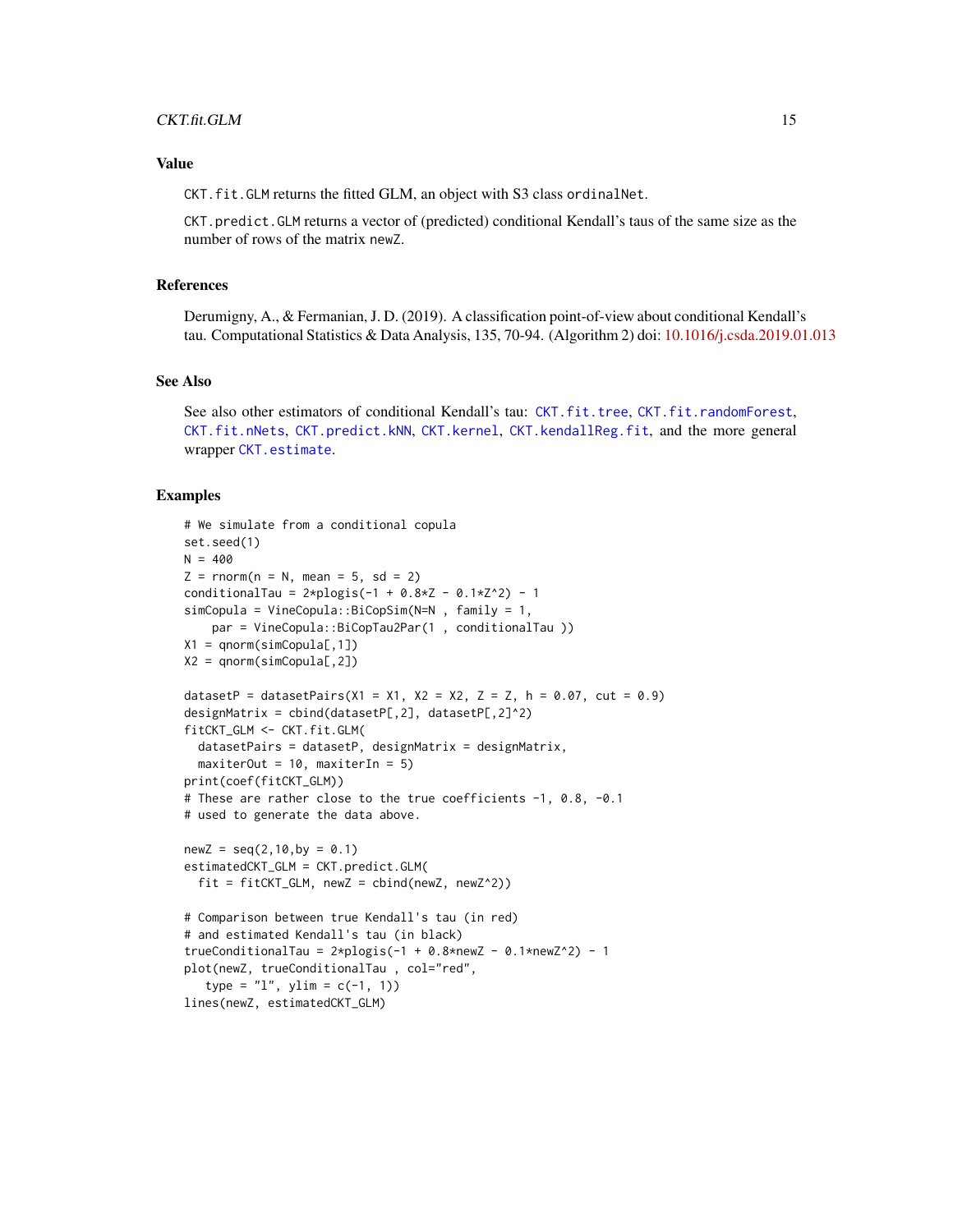<span id="page-15-1"></span><span id="page-15-0"></span>

# Description

Let  $X_1$  and  $X_2$  be two random variables. The goal of this function is to estimate the conditional Kendall's tau (a dependence measure) between  $X_1$  and  $X_2$  given  $Z = z$  for a conditioning variable Z. Conditional Kendall's tau between  $X_1$  and  $X_2$  given  $Z = z$  is defined as:

$$
P((X_{1,1} - X_{2,1})(X_{1,2} - X_{2,2}) > 0 | Z_1 = Z_2 = z)
$$
  
-
$$
P((X_{1,1} - X_{2,1})(X_{1,2} - X_{2,2}) < 0 | Z_1 = Z_2 = z),
$$

where  $(X_{1,1}, X_{1,2}, Z_1)$  and  $(X_{2,1}, X_{2,2}, Z_2)$  are two independent and identically distributed copies of  $(X_1, X_2, Z)$ . In other words, conditional Kendall's tau is the difference between the probabilities of observing concordant and discordant pairs from the conditional law of

 $(X_1, X_2)|Z = z.$ 

This function estimates conditional Kendall's tau using neural networks. This is possible by the relationship between estimation of conditional Kendall's tau and classification problems (see Derumigny and Fermanian (2019)): estimation of conditional Kendall's tau is equivalent to the prediction of concordance in the space of pairs of observations.

#### Usage

```
CKT.fit.nNets(
  datasetPairs,
  designMatrix = datasetPairs[, 2:(ncol(datasetPairs) - 3), drop = FALSE],
  vecSize = rep(3, times = 10),nObs\_per\_NN = 0.9 * new(designMatrix),
  verbose = 1
)
```

| datasetPairs | the matrix of pairs and corresponding values of the kernel as provided by dataset Pairs. |
|--------------|------------------------------------------------------------------------------------------|
| designMatrix | the matrix of predictor to be used for the fitting of the tree                           |
| vecSize      | vector with the number of neurons for each network                                       |
| nObs_per_NN  | number of observations used for each neural network.                                     |
| verbose      | a number indicated what to print                                                         |
|              | • 0: nothing printed at all.                                                             |

- 1: a message is printed at the convergence of each neural network.
- 2: details are printed for each optimization of each network.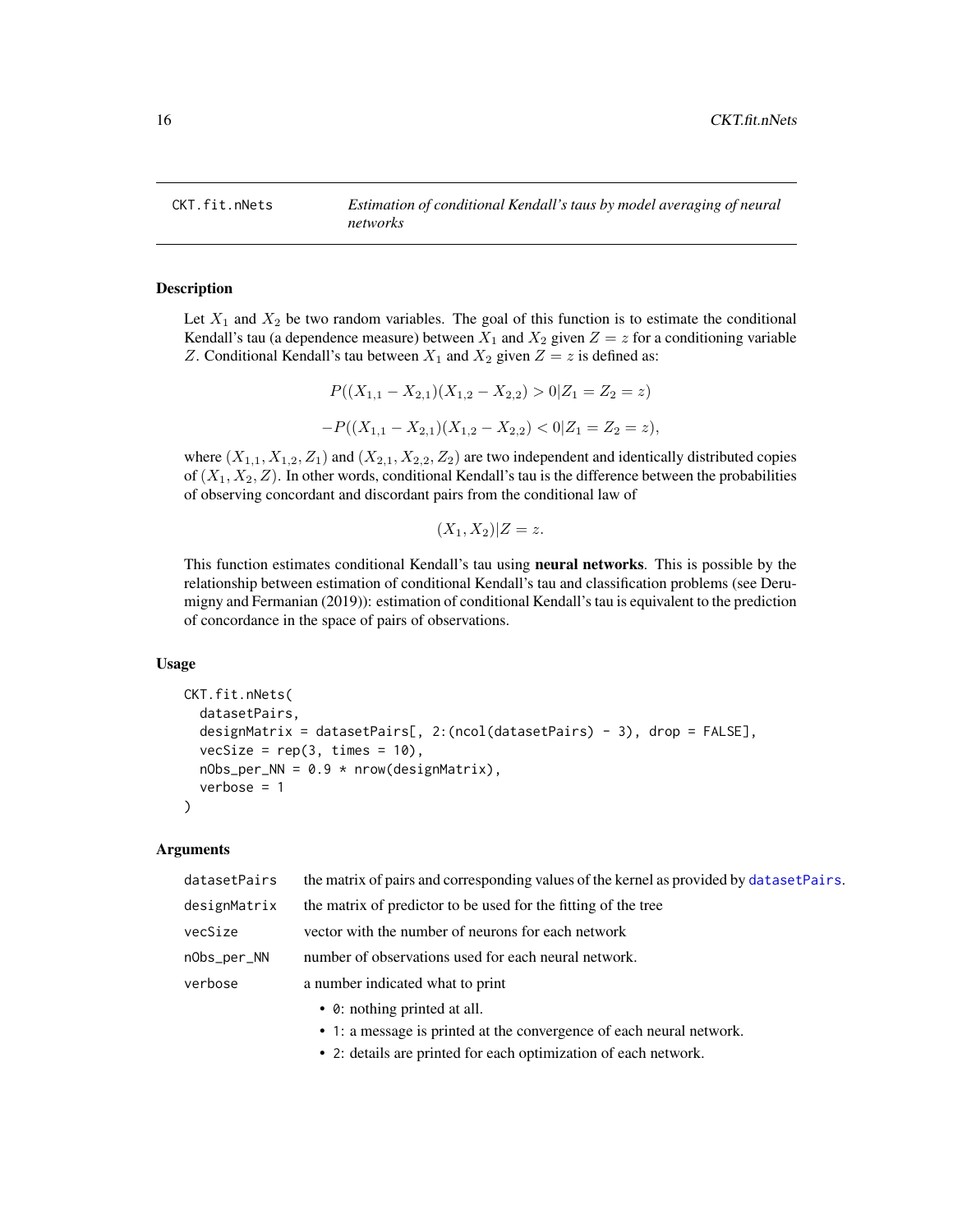# <span id="page-16-0"></span>Value

CKT.fit.nNets returns a list of the fitted neural networks

# References

Derumigny, A., & Fermanian, J. D. (2019). A classification point-of-view about conditional Kendall's tau. Computational Statistics & Data Analysis, 135, 70-94. (Algorithm 7) doi: [10.1016/j.csda.2019.01.013](https://doi.org/10.1016/j.csda.2019.01.013)

#### See Also

See also other estimators of conditional Kendall's tau: [CKT.fit.tree](#page-19-1), [CKT.fit.randomForest](#page-16-1), [CKT.fit.GLM](#page-13-1), [CKT.predict.kNN](#page-30-1), [CKT.kernel](#page-28-1), [CKT.kendallReg.fit](#page-23-1), and the more general wrapper [CKT.estimate](#page-10-1).

#### Examples

```
# We simulate from a conditional copula
set.seed(1)
N = 800
Z = rnorm(n = N, mean = 5, sd = 2)conditionalTau = -0.9 + 1.8 \times pnorm(Z, mean = 5, sd = 2)
simCopula = VineCopula::BiCopSim(N=N , family = 1,
    par = VineCopula::BiCopTau2Par(1 , conditionalTau ))
X1 = qnorm(simCopula[,1])
X2 = qnorm(sinCopula[, 2])newZ = seq(2, 10, by = 0.1)datasetP = datasetPairs(X1 = X1, X2 = X2, Z = Z, h = 0.07, cut = 0.9)
fitCKT_nets <- CKT.fit.nNets(datasetPairs = datasetP)
estimatedCKT_nNets <- CKT.predict.nNets(
  fit = fitCKT_nets, newZ = matrix(newZ, ncol = 1))
# Comparison between true Kendall's tau (in black)
# and estimated Kendall's tau (in red)
trueConditionalTau = -0.9 + 1.8 * pnorm(newZ, mean = 5, sd = 2)
plot(newZ, trueConditionalTau , col="black",
   type = "1", ylim = c(-1, 1))lines(newZ, estimatedCKT_nNets, col = "red")
```
<span id="page-16-1"></span>CKT.fit.randomForest *Fit a Random Forest that can be used for the estimation of conditional Kendall's tau.*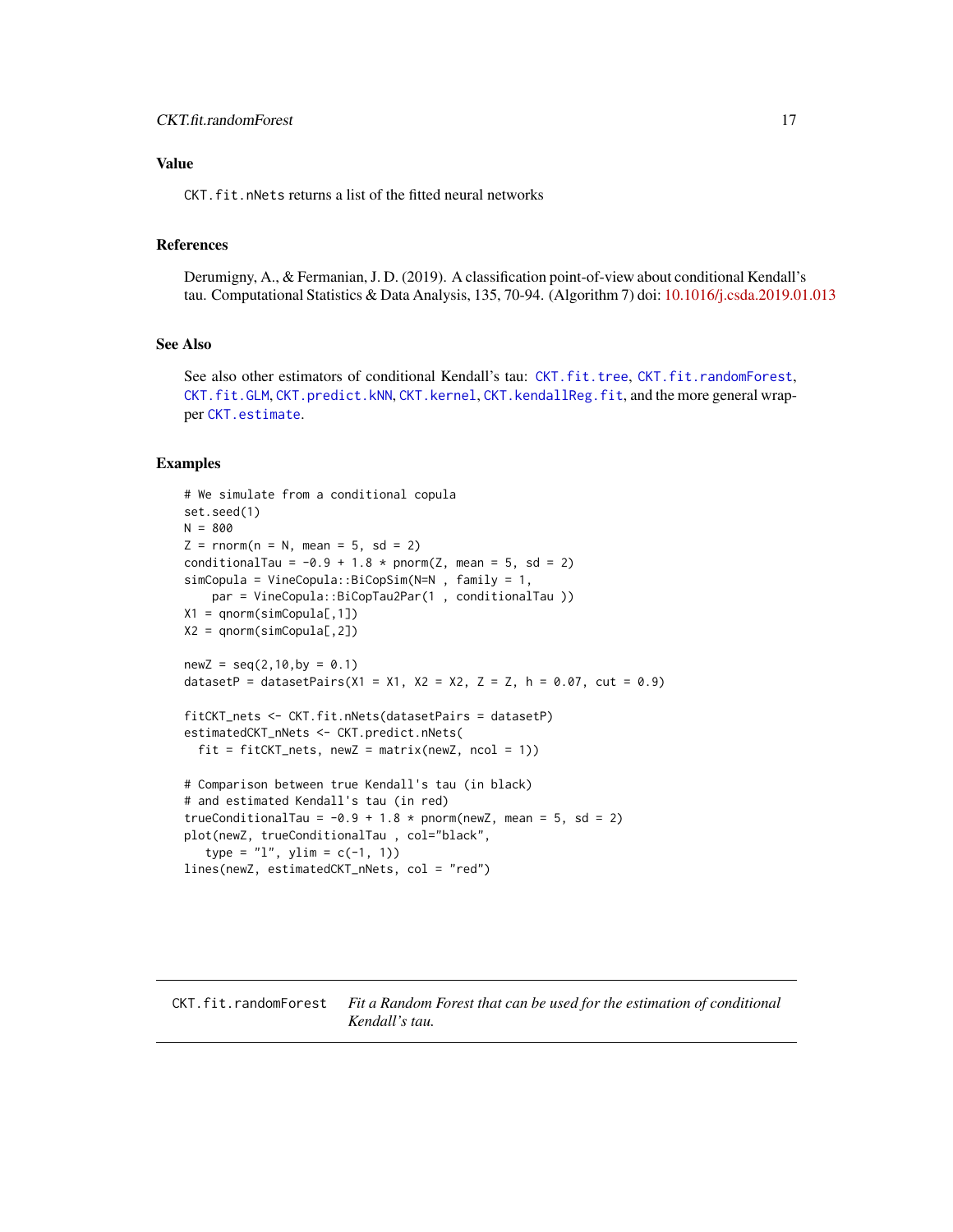#### <span id="page-17-0"></span>Description

Let  $X_1$  and  $X_2$  be two random variables. The goal of this function is to estimate the conditional Kendall's tau (a dependence measure) between  $X_1$  and  $X_2$  given  $Z = z$  for a conditioning variable Z. Conditional Kendall's tau between  $X_1$  and  $X_2$  given  $Z = z$  is defined as:

$$
P((X_{1,1} - X_{2,1})(X_{1,2} - X_{2,2}) > 0 | Z_1 = Z_2 = z)
$$
  
-
$$
P((X_{1,1} - X_{2,1})(X_{1,2} - X_{2,2}) < 0 | Z_1 = Z_2 = z),
$$

where  $(X_{1,1}, X_{1,2}, Z_1)$  and  $(X_{2,1}, X_{2,2}, Z_2)$  are two independent and identically distributed copies of  $(X_1, X_2, Z)$ . In other words, conditional Kendall's tau is the difference between the probabilities of observing concordant and discordant pairs from the conditional law of

$$
(X_1, X_2)|Z = z.
$$

These functions estimate and predict conditional Kendall's tau using a **random forest**. This is possible by the relationship between estimation of conditional Kendall's tau and classification problems (see Derumigny and Fermanian (2019)): estimation of conditional Kendall's tau is equivalent to the prediction of concordance in the space of pairs of observations.

## Usage

```
CKT.fit.randomForest(
  datasetPairs,
  designMatrix = data.frame(x = datasetPairs[, 2:(ncol(datasetPairs) - 3)]),
  n,
  nTree = 10,
 mindex = 0.008,mincut = 0,
  nObs\_per\_Tree = ceiling(0.8 * n),nVar\_per\_Tree = ceiling(0.8 * (ncol(datasetPairs) - 4)),verbose = FALSE,
  nMaxDepthAllowed = 10
)
```
CKT.predict.randomForest(fit, newZ)

| datasetPairs  | the matrix of pairs and corresponding values of the kernel as provided by dataset Pairs.                        |
|---------------|-----------------------------------------------------------------------------------------------------------------|
| designMatrix  | the matrix of predictor to be used for the fitting of the tree                                                  |
| n             | the original sample size of the dataset                                                                         |
| nTree         | number of trees of the Random Forest.                                                                           |
| mindev        | a factor giving the minimum deviation for a node to be splitted. See tree:: tree.control()<br>for more details. |
| mincut        | the minimum number of observations (of pairs) in a node See tree: $\text{tree}$ control()<br>for more details.  |
| nObs_per_Tree | number of observations kept in each tree.                                                                       |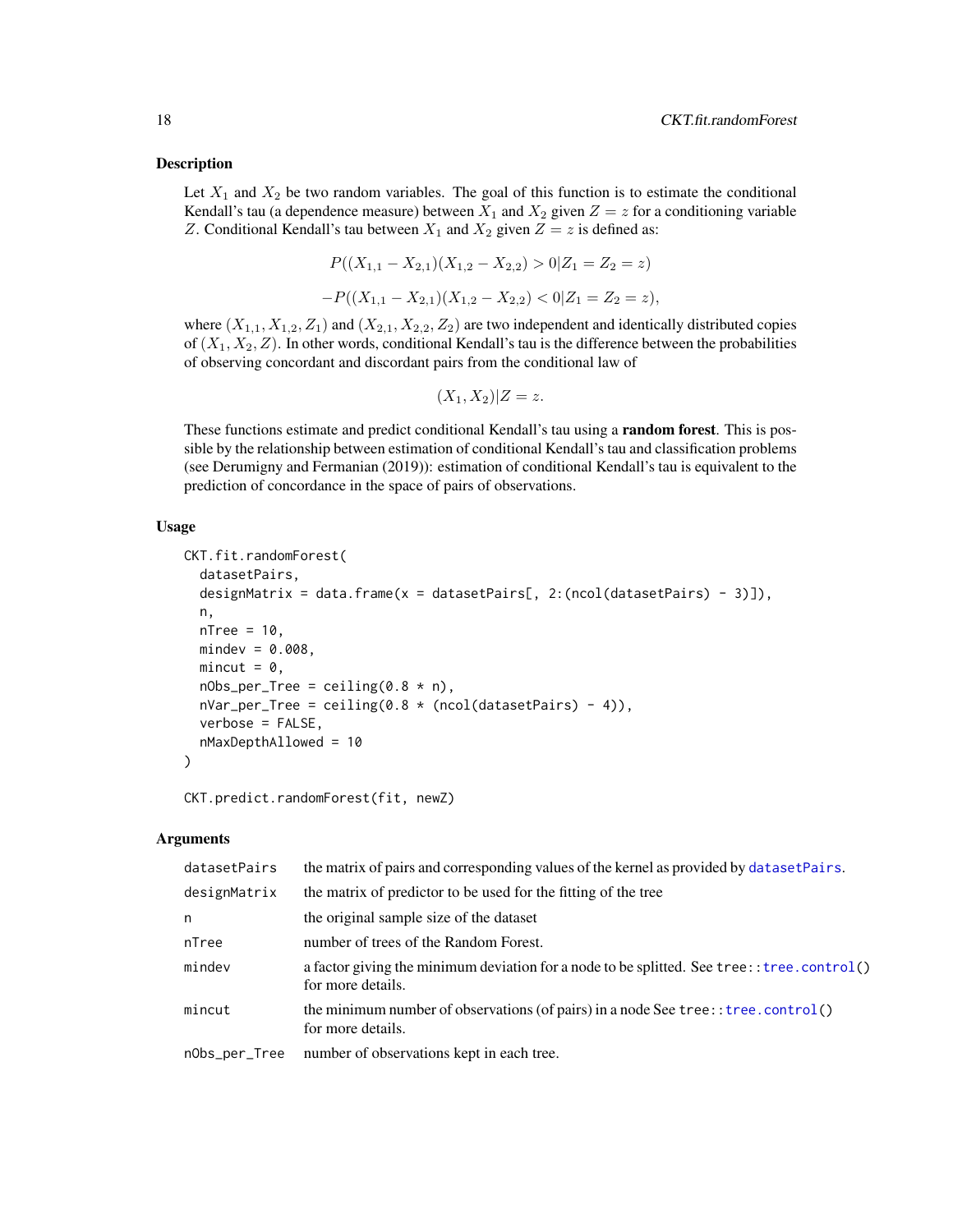|                  | nVar_per_Tree number of variables kept in each tree.                                                                                         |  |
|------------------|----------------------------------------------------------------------------------------------------------------------------------------------|--|
| verbose          | if TRUE, a message is printed after fitting each tree.                                                                                       |  |
| nMaxDepthAllowed |                                                                                                                                              |  |
|                  | the maximum number of errors of type "the tree cannot be fitted" or "is too deep"<br>before stopping the procedure.                          |  |
| fit              | result of a call to CKT. fit. randomForest.                                                                                                  |  |
| newZ             | new matrix of observations, with the same number of variables. and same names<br>as the designMatrix that was used to fit the Random Forest. |  |

#### Value

a list with two components

- list\_tree a list of size nTree composed of all the fitted trees.
- list\_variables a list of size nTree composed of the (predictor) variables for each tree.

CKT.predict.randomForest returns a vector of (predicted) conditional Kendall's taus of the same size as the number of rows of the newZ.

# References

Derumigny, A., & Fermanian, J. D. (2019). A classification point-of-view about conditional Kendall's tau. Computational Statistics & Data Analysis, 135, 70-94. (Algorithm 4) doi: [10.1016/j.csda.2019.01.013](https://doi.org/10.1016/j.csda.2019.01.013)

```
# We simulate from a conditional copula
set.seed(1)
N = 800Z = rnorm(n = N, mean = 5, sd = 2)conditionalTau = -0.9 + 1.8 \times pnorm(Z, mean = 5, sd = 2)
simCopula = VineCopula::BiCopSim(N=N , family = 1,
    par = VineCopula::BiCopTau2Par(1 , conditionalTau ))
X1 = qnorm(simCopula[, 1])X2 = qnorm(simCopula[,2])
datasetP = datasetPairs(X1 = X1, X2 = X2, Z = Z, h = 0.07, cut = 0.9)
est_RF = CKT.fit.randomForest(datasetPairs = datasetP, n = N,
  mindex = 0.008newZ = seq(1, 10, by = 0.1)prediction = CKT.predict.randomForest(fit = est_RF,
   newZ = data.frame(x=newZ))
# Comparison between true Kendall's tau (in red)
# and estimated Kendall's tau (in black)
plot(newZ, prediction, type = "l", ylim = c(-1,1))
lines(newZ, -0.9 + 1.8 \times pnorm(newZ, mean = 5, sd = 2), col="red")
```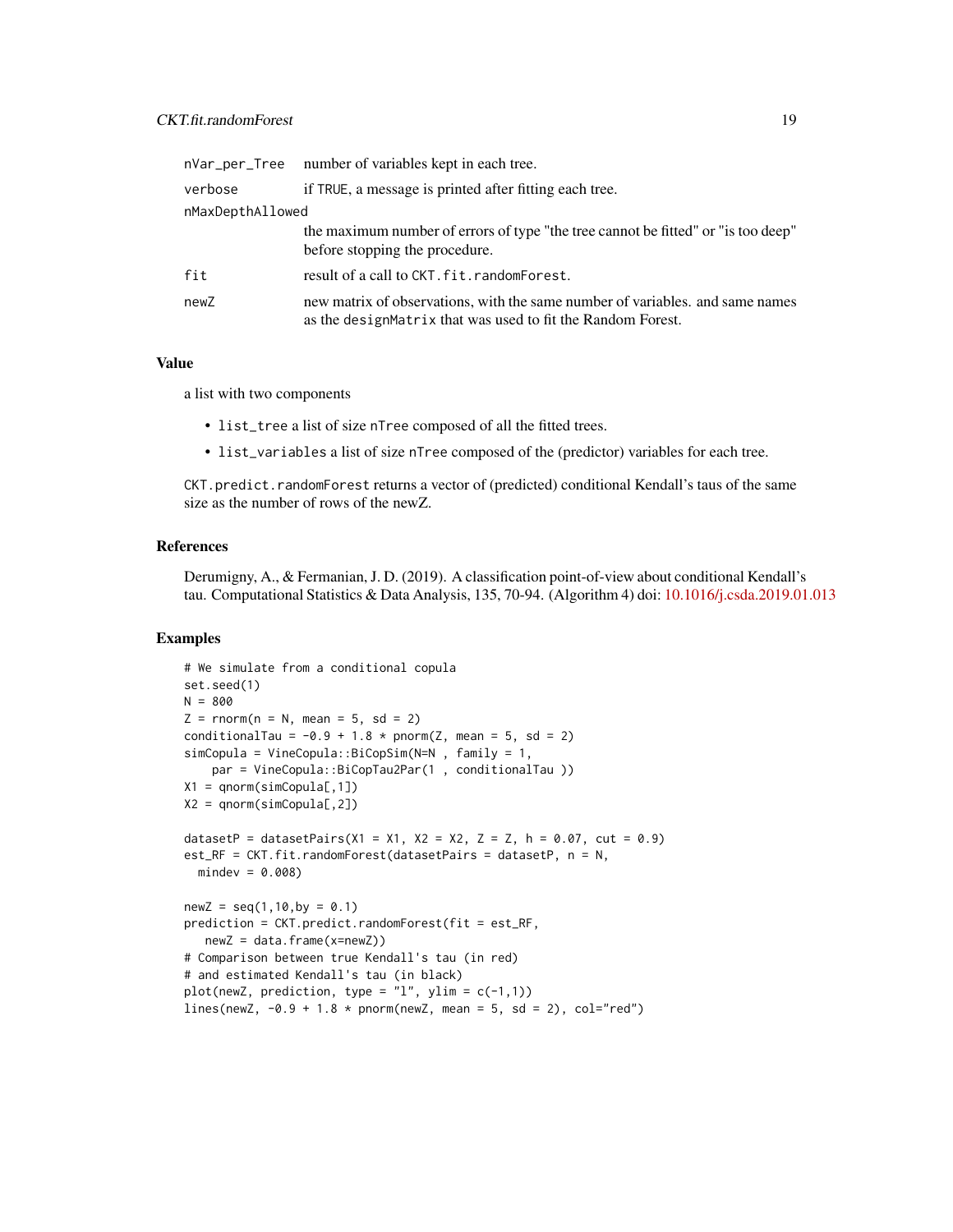<span id="page-19-1"></span><span id="page-19-0"></span>

#### Description

Let  $X_1$  and  $X_2$  be two random variables. The goal of this function is to estimate the conditional Kendall's tau (a dependence measure) between  $X_1$  and  $X_2$  given  $Z = z$  for a conditioning variable Z. Conditional Kendall's tau between  $X_1$  and  $X_2$  given  $Z = z$  is defined as:

$$
P((X_{1,1} - X_{2,1})(X_{1,2} - X_{2,2}) > 0 | Z_1 = Z_2 = z)
$$
  
-
$$
P((X_{1,1} - X_{2,1})(X_{1,2} - X_{2,2}) < 0 | Z_1 = Z_2 = z),
$$

where  $(X_{1,1}, X_{1,2}, Z_1)$  and  $(X_{2,1}, X_{2,2}, Z_2)$  are two independent and identically distributed copies of  $(X_1, X_2, Z)$ . In other words, conditional Kendall's tau is the difference between the probabilities of observing concordant and discordant pairs from the conditional law of

$$
(X_1, X_2)|Z = z.
$$

These functions estimate and predict conditional Kendall's tau using a classification tree. This is possible by the relationship between estimation of conditional Kendall's tau and classification problems (see Derumigny and Fermanian (2019)): estimation of conditional Kendall's tau is equivalent to the prediction of concordance in the space of pairs of observations.

#### Usage

 $CKT.fit.tree(datasetPairs, mindev = 0.008, mincut = 0)$ 

CKT.predict.tree(fit, newZ)

# Arguments

| datasetPairs | the matrix of pairs and corresponding values of the kernel as provided by datasetPairs.                                             |
|--------------|-------------------------------------------------------------------------------------------------------------------------------------|
| mindev       | a factor giving the minimum deviation for a node to be splitted. See tree: : tree.control()<br>for more details.                    |
| mincut       | the minimum number of observations (of pairs) in a node See tree: $t$ ree. control()<br>for more details.                           |
| fit          | result of a call to CKT. fit. tree                                                                                                  |
| newZ         | new matrix of observations, with the same number of variables, and same names<br>as the designMatrix that was used to fit the tree. |

#### Value

CKT. fit. tree returns the fitted tree.

CKT.predict.tree returns a vector of (predicted) conditional Kendall's taus of the same size as the number of rows of newZ.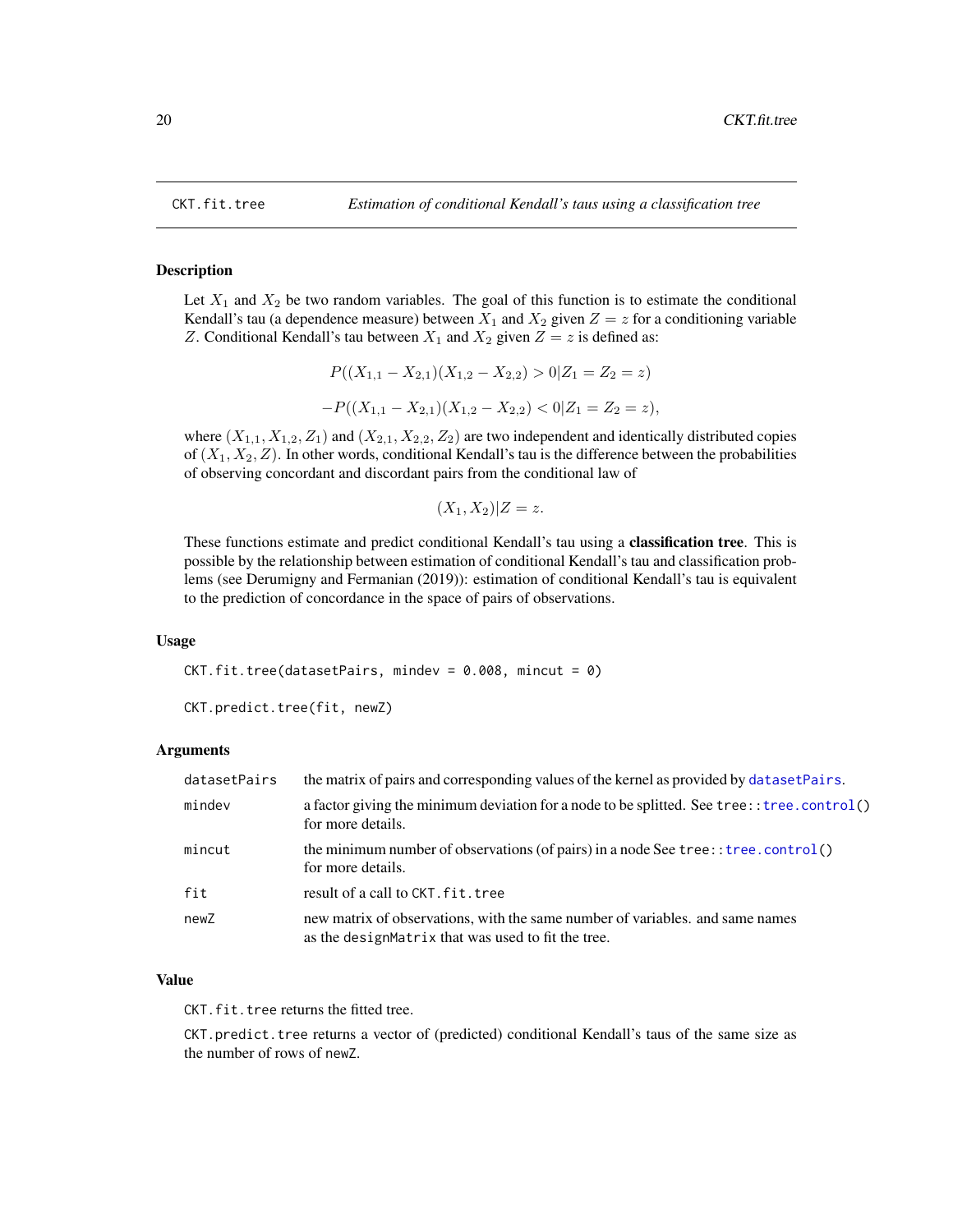#### <span id="page-20-0"></span>CKT.hCV.l1out 21

#### References

Derumigny, A., & Fermanian, J. D. (2019). A classification point-of-view about conditional Kendall's tau. Computational Statistics & Data Analysis, 135, 70-94. (Section 3.2) doi: [10.1016/j.csda.2019.01.013](https://doi.org/10.1016/j.csda.2019.01.013)

#### See Also

See also other estimators of conditional Kendall's tau: [CKT.fit.nNets](#page-15-1), [CKT.fit.randomForest](#page-16-1), [CKT.fit.GLM](#page-13-1), [CKT.predict.kNN](#page-30-1), [CKT.kernel](#page-28-1), [CKT.kendallReg.fit](#page-23-1), and the more general wrapper [CKT.estimate](#page-10-1).

#### Examples

```
# We simulate from a conditional copula
set.seed(1)
N = 800
Z = rnorm(n = N, mean = 5, sd = 2)conditionalTau = -0.9 + 1.8 * pnorm(Z, mean = 5, sd = 2)
simCopula = VineCopula::BiCopSim(N=N , family = 1,
   par = VineCopula::BiCopTau2Par(1 , conditionalTau ))
X1 = qnorm(simCopula[,1])
X2 = qnorm(simCopula[, 2])datasetP = datasetPairs(X1 = X1, X2 = X2, Z = Z, h = 0.07, cut = 0.9)
est_Tree = CKT.fit.tree(datasetPairs = datasetP, mindev = 0.008)
print(est_Tree)
newZ = seq(1, 10, by = 0.1)prediction = CKT.predict.tree(fit = est_Tree, newZ = data.frame(x=newZ))
# Comparison between true Kendall's tau (in red)
# and estimated Kendall's tau (in black)
plot(newZ, prediction, type = "l", ylim = c(-1,1))
lines(newZ, -0.9 + 1.8 * pnorm(newZ, mean = 5, sd = 2), col="red")
```
<span id="page-20-1"></span>CKT.hCV.l1out *Choose the bandwidth for kernel estimation of conditional Kendall's tau using cross-validation*

#### **Description**

Let  $X_1$  and  $X_2$  be two random variables. The goal here is to estimate the conditional Kendall's tau (a dependence measure) between  $X_1$  and  $X_2$  given  $Z = z$  for a conditioning variable Z. Conditional Kendall's tau between  $X_1$  and  $X_2$  given  $Z = z$  is defined as:

$$
P((X_{1,1} - X_{2,1})(X_{1,2} - X_{2,2}) > 0 | Z_1 = Z_2 = z)
$$
  
-
$$
P((X_{1,1} - X_{2,1})(X_{1,2} - X_{2,2}) < 0 | Z_1 = Z_2 = z),
$$

where  $(X_{1,1}, X_{1,2}, Z_1)$  and  $(X_{2,1}, X_{2,2}, Z_2)$  are two independent and identically distributed copies of  $(X_1, X_2, Z)$ . For this, a kernel-based estimator is used, as described in (Derumigny & Fermanian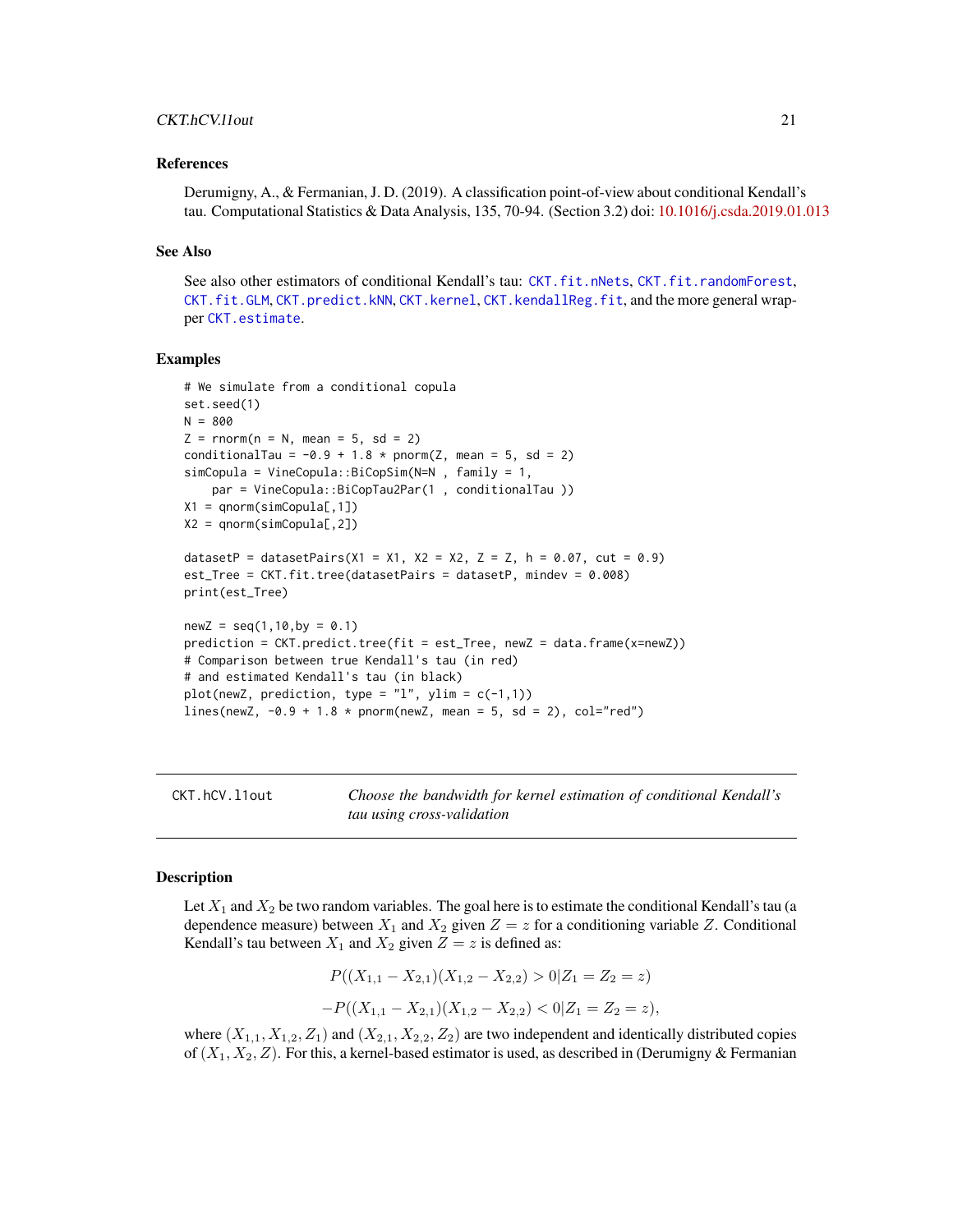<span id="page-21-0"></span>(2019)). These functions aims at finding the best bandwidth h among a given range\_h by crossvalidation. They use either:

- leave-one-out cross-validation: function CKT.hCV.l1out
- or K-folds cross-validation: function CKT.hCV.Kfolds

# Usage

```
CKT.hCV.l1out(
  observedX1,
  observedX2,
  observedZ,
  range_h,
  matrixSignsPairs = NULL,
  nPairs = 10 * length(observedX1),typeEstCKT = "wdm",
  kernel.name = "Epa",
 progressBar = TRUE,
  verbose = FALSE
\mathcal{L}CKT.hCV.Kfolds(
  observedX1,
  observedX2,
  observedZ,
  ZToEstimate,
  range_h,
  matrixSignsPairs = NULL,
  typeEstCKT = "wdm",
  kernel.name = "Epa",
 Kfolds = 5,
 progressBar = TRUE,
  verbose = FALSE
\lambda
```

| observedX1       | a vector of n observations of the first variable                                                                                                              |  |
|------------------|---------------------------------------------------------------------------------------------------------------------------------------------------------------|--|
| observedX2       | a vector of n observations of the second variable                                                                                                             |  |
| observedZ        | observed z vector of observed values of Z. If Z is multivariate, then this is a<br>matrix whose rows correspond to the observations of Z                      |  |
| range_h          | vector containing possible values for the bandwidth.                                                                                                          |  |
| matrixSignsPairs |                                                                                                                                                               |  |
|                  | square matrix of signs of all pairs, produced by compute MatrixSignPairs (observed X1, observed X2).<br>Only needed if type Est CKT is not the default 'wdm'. |  |
| nPairs           | number of pairs used in the cross-validation criteria.                                                                                                        |  |
| typeEstCKT       | type of estimation of the conditional Kendall's tau.                                                                                                          |  |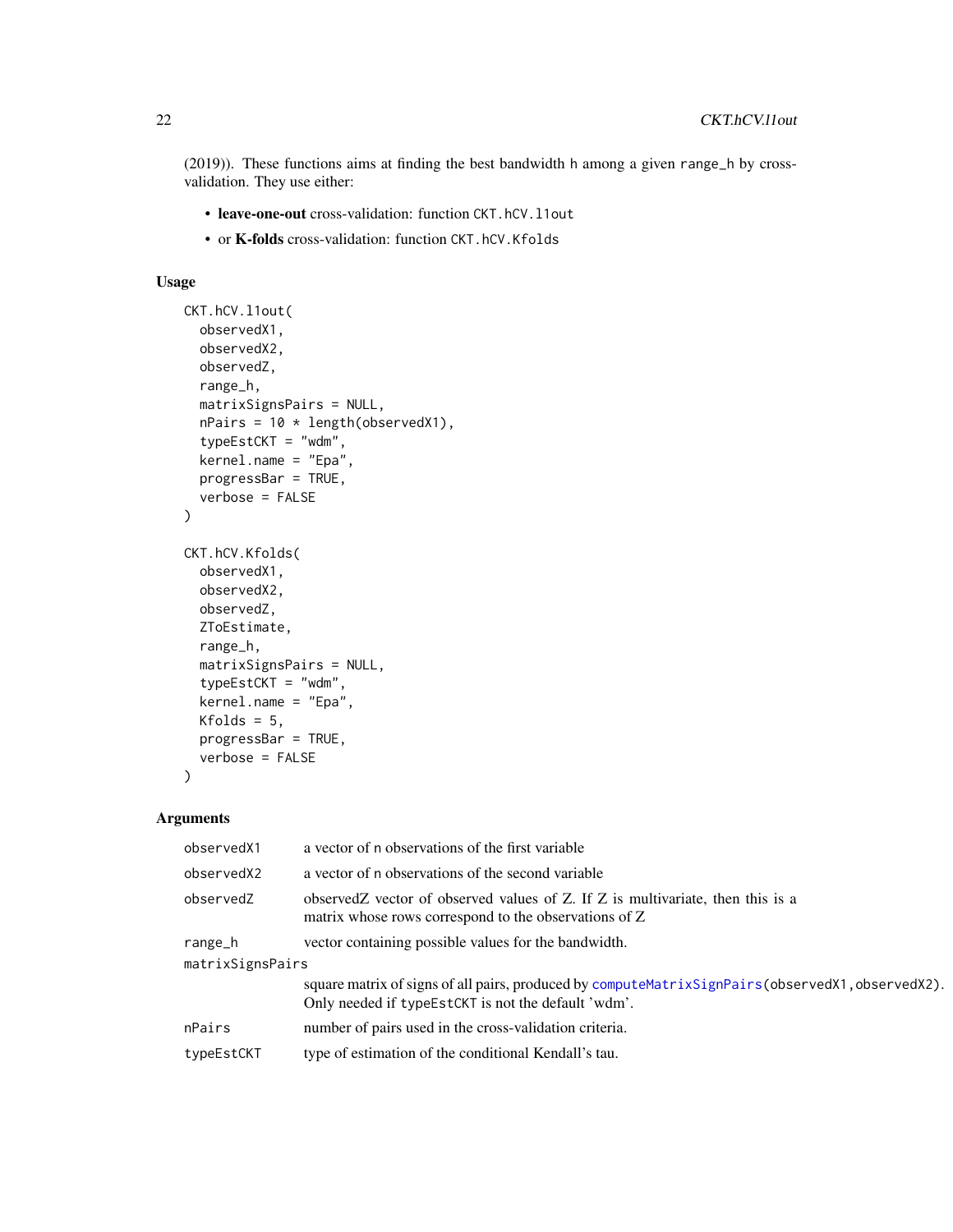# <span id="page-22-0"></span>CKT.hCV.l1out 23

| kernel.name | name of the kernel used for smoothing. Possible choices are "Gaussian" (Gaus-<br>sian kernel) and "Epa" (Epanechnikov kernel).                                                                                                                                                           |
|-------------|------------------------------------------------------------------------------------------------------------------------------------------------------------------------------------------------------------------------------------------------------------------------------------------|
| progressBar | if TRUE, a progressbar for each h is displayed to show the progress of the com-<br>putation.                                                                                                                                                                                             |
| verbose     | if TRUE, print the score of each h during the procedure.                                                                                                                                                                                                                                 |
| ZToEstimate | vector of fixed conditioning values at which the difference between the two con-<br>ditional Kendall's tau should be computed. Can also be a matrix whose lines<br>are the conditioning vectors at which the difference between the two conditional<br>Kendall's tau should be computed. |
| Kfolds      | number of subsamples used.                                                                                                                                                                                                                                                               |

# Value

Both functions return a list with two components:

- hCV: the chosen bandwidth
- scores: vector of the same length as range\_h giving the value of the CV criteria for each of the h tested. Lower score indicates a better fit.

# References

Derumigny, A., & Fermanian, J. D. (2019). On kernel-based estimation of conditional Kendall's tau: finite-distance bounds and asymptotic behavior. Dependence Modeling, 7(1), 292-321. Page 296, Equation (4). doi: [10.1515/demo20190016](https://doi.org/10.1515/demo-2019-0016)

#### See Also

[CKT.kernel](#page-28-1) for the corresponding estimator of conditional Kendall's tau by kernel smoothing.

```
# We simulate from a conditional copula
set.seed(1)
N = 200Z = rnorm(n = N, mean = 5, sd = 2)conditionalTau = -0.9 + 1.8 \times pnorm(Z, mean = 5, sd = 2)
simCopula = VineCopula::BiCopSim(N=N , family = 1,
   par = VineCopula::BiCopTau2Par(1 , conditionalTau ))
X1 = qnorm(simCopula[, 1])X2 = qnorm(simCopula[, 2])newZ = seq(2, 10, by = 0.1)range-h = 3:10resultCV <- CKT.hCV.l1out(observedX1 = X1, observedX2 = X2,
  range_h = range_h, observedZ = Z, nPairs = 100)
resultCV <- CKT.hCV.Kfolds(observedX1 = X1, observedX2 = X2,
  range_h = range_h, observedZ = Z, ZToEstimate = newZ)
```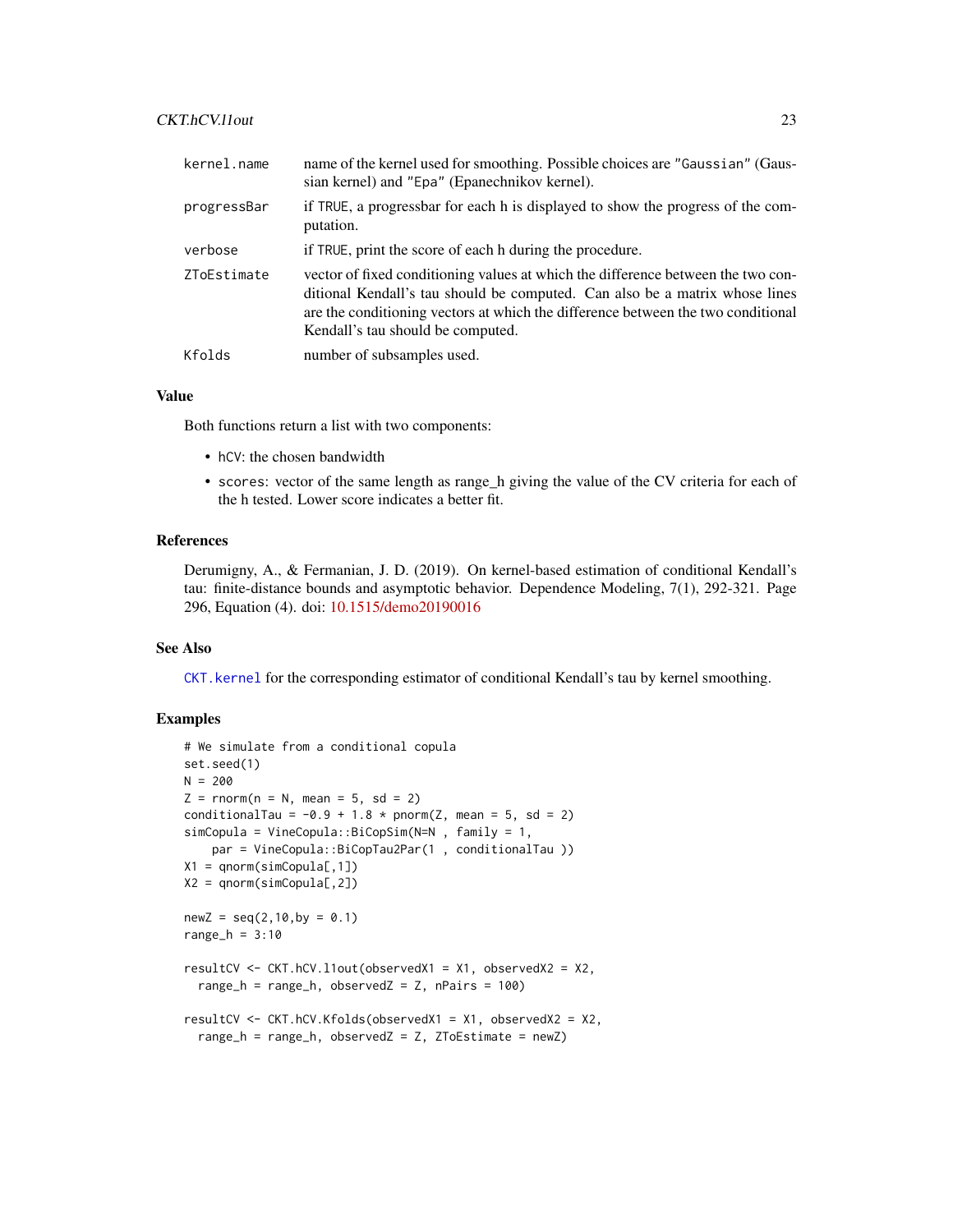```
plot(range_h, resultCV$scores, type = "b")
```
<span id="page-23-1"></span>CKT.kendallReg.fit *Fit Kendall's regression, a GLM-type model for conditional Kendall's tau*

#### Description

The function CKT. kendallReg. fit fits a regression-type model for the conditional Kendall's tau between two variables  $X_1$  and  $X_2$  conditionally to some predictors Z. More precisely, it fits the model

$$
\Lambda(\tau_{X_1,X_2|Z=z}) = \sum_{j=1}^{p'} \beta_j \psi_j(z),
$$

where  $\tau_{X_1,X_2|Z=z}$  is the conditional Kendall's tau between  $X_1$  and  $X_2$  conditionally to  $Z=z$ ,  $\Lambda$  is a function from  $]-1,1]$  to  $R, (\beta_1,\ldots,\beta_p)$  are unknown coefficients to be estimated and  $\psi_1, \ldots, \psi_{n'}$  are a dictionary of functions. To estimate *beta*, we used the penalized estimator which is defined as the minimizer of the following criteria

$$
\frac{1}{2n'}\sum_{i=1}^{n'}[\Lambda(\hat{\tau}_{X_1,X_2|Z=z_i})-\sum_{j=1}^{p'}\beta_j\psi_j(z_i)]^2+\lambda*|\beta|_1,
$$

where the  $z_i$  are a second sample (here denoted by ZToEstimate).

The function CKT. kendallReg.predict predicts the conditional Kendall's tau between two variables  $X_1$  and  $X_2$  given  $Z = z$  for some new values of z.

#### Usage

```
CKT.kendallReg.fit(
  observedX1,
  observedX2,
  observedZ,
  ZToEstimate,
  designMatrixZ = cbind(ZToEstimate, ZToEstimate^2, ZToEstimate^3),
  newZ = designMatrixZ,
  h_kernel,
  Lambda = identity,Lambda_inv = identity,lambda = NULL,Kfolds_lambda = 10,
  l_norm = 1,
  h_lambda = h_kernel,
  ...
)
```
CKT.kendallReg.predict(fit, newZ, lambda = NULL, Lambda\_inv = identity)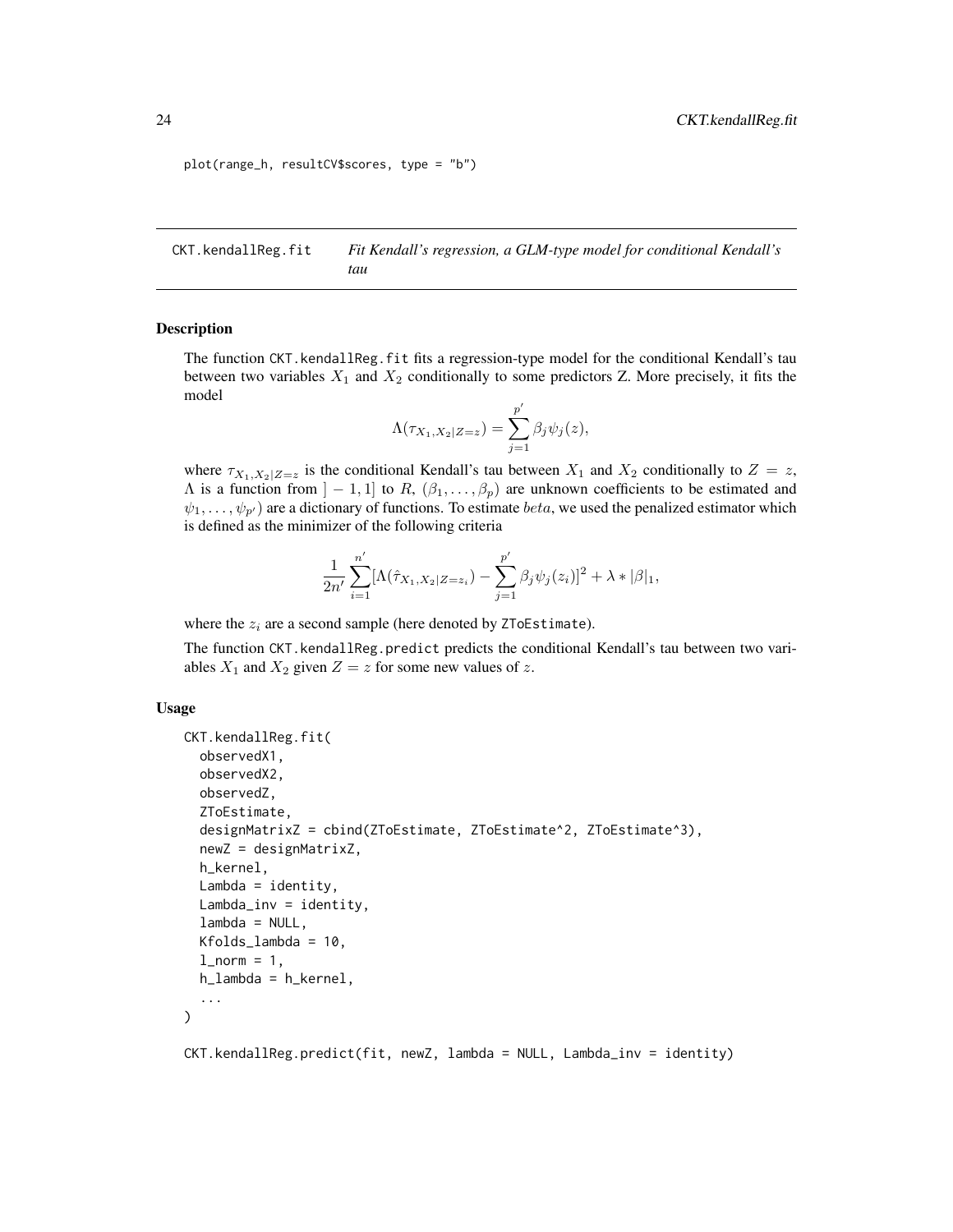<span id="page-24-0"></span>

| observedX1    | a vector of n observations of the first variable $X_1$ .                                                                                                                                                                                                                         |
|---------------|----------------------------------------------------------------------------------------------------------------------------------------------------------------------------------------------------------------------------------------------------------------------------------|
| observedX2    | a vector of n observations of the second variable $X_2$ .                                                                                                                                                                                                                        |
| observedZ     | a vector of n observations of the conditioning variable, or a matrix with n rows<br>of observations of the conditioning vector (if $Z$ is multivariate).                                                                                                                         |
| ZToEstimate   | the intermediary dataset of observations of $Z$ at which the conditional Kendall's<br>tau should be estimated.                                                                                                                                                                   |
| designMatrixZ | the transformation of the ZToEstimate that will be used as predictors. By de-<br>fault, no transformation is applied.                                                                                                                                                            |
| newZ          | the new observations of the conditioning variable.                                                                                                                                                                                                                               |
| h_kernel      | bandwidth used for the first step of kernel smoothing.                                                                                                                                                                                                                           |
| Lambda        | the function to be applied on conditional Kendall's tau. By default, the identity<br>function is used.                                                                                                                                                                           |
| Lambda_inv    | the functional inverse of Lambda. By default, the identity function is used.                                                                                                                                                                                                     |
| lambda        | the regularization parameter. If NULL, then it is chosen by K-fold cross valida-<br>tion. Internally, cross-validation is performed by the function CKT. KendallReg. LambdaCV.                                                                                                   |
| Kfolds_lambda | the number of folds used in the cross-validation procedure to choose lambda.                                                                                                                                                                                                     |
| $1$ _norm     | type of norm used for selection of the optimal lambda by cross-validation. 1_norm=1<br>corresponds to the sum of absolute values of differences between predicted and<br>estimated conditional Kendall's tau while 1_norm=2 corresponds to the sum of<br>squares of differences. |
| h_lambda      | the smoothing bandwidth used in the cross-validation procedure to choose lambda.                                                                                                                                                                                                 |
| $\cdots$      | other arguments to be passed to CKT. kernel for the first step (kernel-based)<br>estimator of conditional Kendall's tau.                                                                                                                                                         |
| fit           | the fitted model, obtained by a call to CKT. kendallReg. fit.                                                                                                                                                                                                                    |

#### Value

The function CKT. kendallReg. fit returns a list with the following components:

- estimatedCKT: the estimated CKT at the new data points newZ.
- fit: the fitted model, of S3 class glmnet (see glmnet:[:glmnet](#page-0-0) for more details).
- lambda: the value of the penalized parameter used. (i.e. either the one supplied by the user or the one determined by cross-validation)

CKT.kendallReg.predict returns the predicted values of conditional Kendall's tau.

# References

Derumigny, A., & Fermanian, J. D. (2020). On Kendall's regression. Journal of Multivariate Analysis, 178, 104610. doi: [10.1016/j.jmva.2020.104610](https://doi.org/10.1016/j.jmva.2020.104610)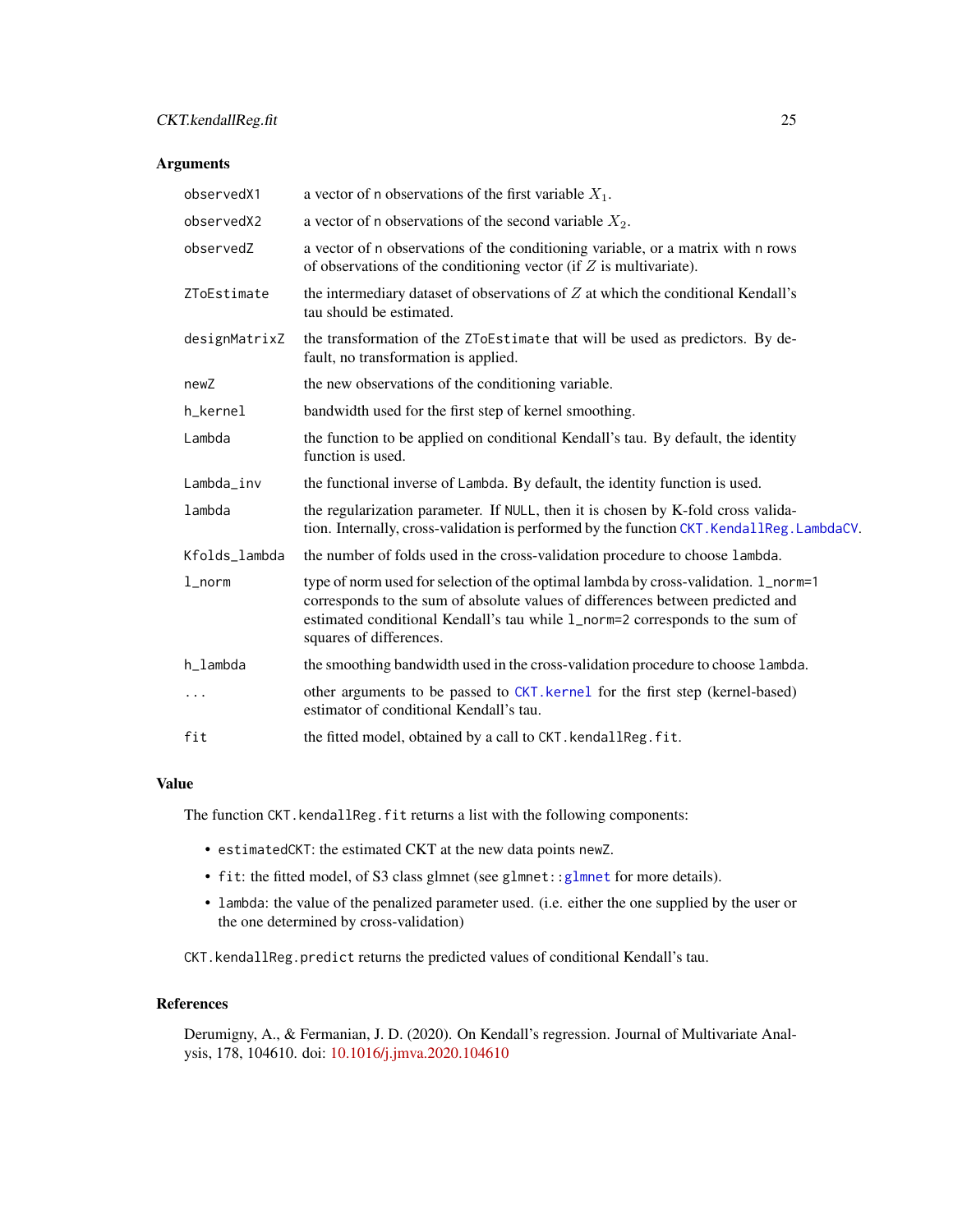#### See Also

See also other estimators of conditional Kendall's tau: [CKT.fit.tree](#page-19-1), [CKT.fit.randomForest](#page-16-1), [CKT.fit.nNets](#page-15-1), [CKT.predict.kNN](#page-30-1), [CKT.kernel](#page-28-1), [CKT.fit.GLM](#page-13-1), and the more general wrapper [CKT.estimate](#page-10-1).

See also the test of the simplifying assumption that a conditional copula does not depend on the value of the conditioning variable using the nullity of Kendall's regression coefficients: [simpA.kendallReg](#page-47-1).

# Examples

```
# We simulate from a conditional copula
set.seed(1)
N = 400Z = rnorm(n = N, mean = 5, sd = 2)conditionalTau = -0.9 + 1.8 * pnorm(Z, mean = 5, sd = 2)
simCopula = VineCopula::BiCopSim(N=N , family = 1,
    par = VineCopula::BiCopTau2Par(1 , conditionalTau ))
X1 = qnorm(simCopula[, 1])X2 = qnorm(simCopula[,2])
newZ = seq(2, 10, by = 0.1)estimatedCKT_kendallReg <- CKT.kendallReg.fit(
   observedX1 = X1, observedX2 = X2, observedZ = Z,
   ZToEstimate = newZ, h_{\text{general}} = 0.07coef(estimatedCKT_kendallReg$fit,
     s = estimatedCKT_kendallReg$lambda)
# Comparison between true Kendall's tau (in black)
# and estimated Kendall's tau (in red)
trueConditionalTau = -0.9 + 1.8 * pnorm(newZ, mean = 5, sd = 2)
plot(newZ, trueConditionalTau , col="black",
   type = "l", ylim = c(-1, 1))lines(newZ, estimatedCKT_kendallReg$estimatedCKT, col = "red")
```
<span id="page-25-1"></span>CKT.KendallReg.LambdaCV

*Kendall's regression: choice of the penalization parameter by K-folds cross-validation*

#### Description

In this model, three variables  $X_1, X_2$  and Z are observed. We try to model the conditional Kendall's tau between  $X_1$  and  $X_2$  conditionally to  $Z = z$ , as follows:

$$
\Lambda(\tau_{X_1,X_2|Z=z}) = \sum_{i=1}^{p'} \beta_i \psi_i(z),
$$

<span id="page-25-0"></span>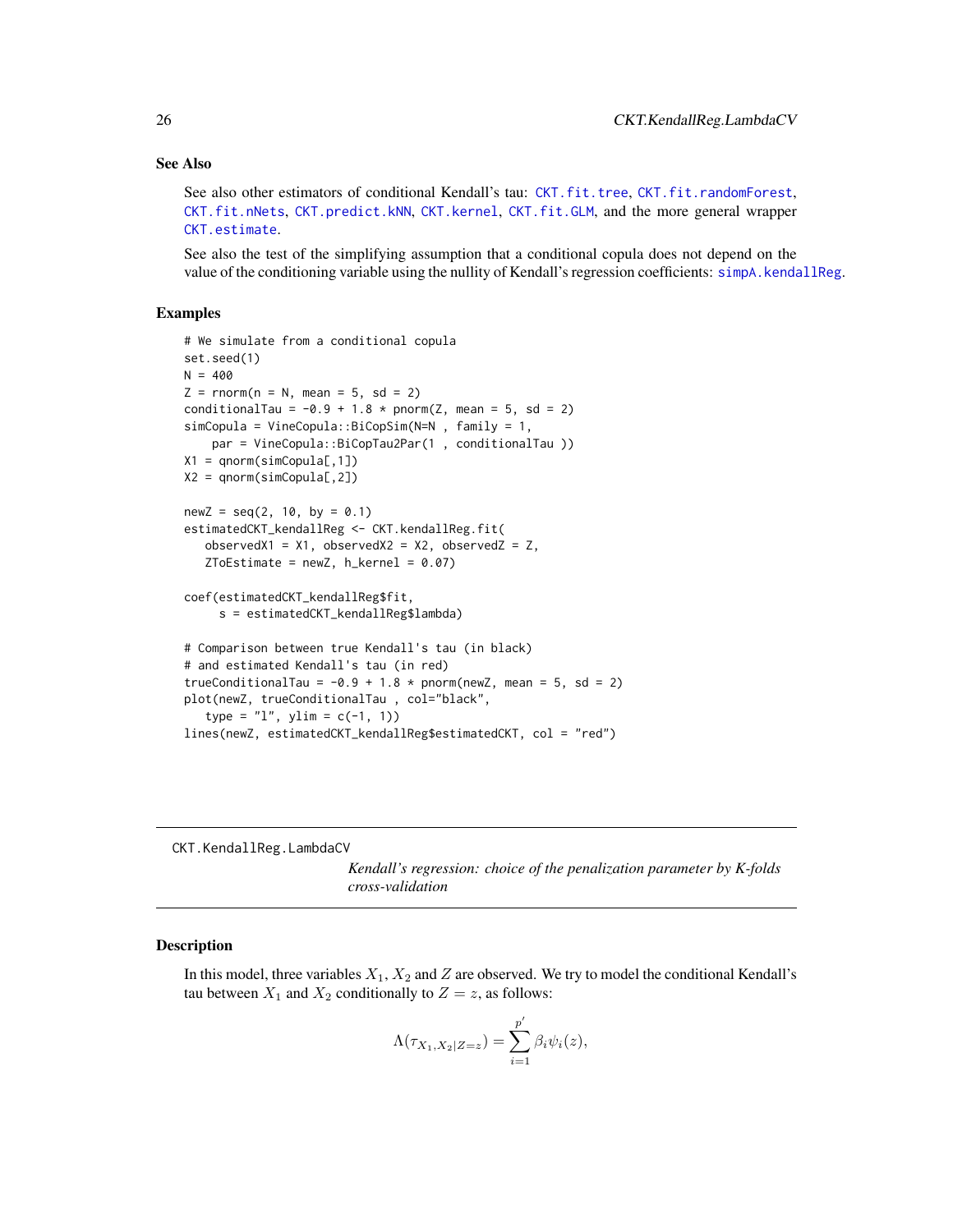where  $\tau_{X_1,X_2|Z=z}$  is the conditional Kendall's tau between  $X_1$  and  $X_2$  conditionally to  $Z=z$ ,  $\Lambda$  is a function from  $]-1,1[]$  to  $R, (\beta_1,\ldots,\beta_p)$  are unknown coefficients to be estimated and  $\psi_1, \ldots, \psi_{p'}$  are a dictionary of functions. To estimate *beta*, we used the penalized estimator which is defined as the minimizer of the following criteria

$$
\frac{1}{2n'}\sum_{i=1}^{n'}[\Lambda(\hat{\tau}_{X_1,X_2|Z=z})-\sum_{j=1}^{p'}\beta_j\psi_j(z)]^2+\lambda*|\beta|_1.
$$

This function chooses the penalization parameter lambda by cross-validation.

# Usage

```
CKT.KendallReg.LambdaCV(
  observedX1,
  observedX2,
  observedZ,
  ZToEstimate,
  designMatrixZ = cbind(ZToEstimate, ZToEstimate^2, ZToEstimate^3),
  typeEstCKT = 4,
  h_lambda,
  Lambda = identity,
  kernel.name = "Epa",
  Kfolds_lambda = 10,
  l\_norm = 1,
  matrixSignsPairs = NULL,
 progressBars = "global"
\mathcal{L}
```

| observedX1    | a vector of n observations of the first variable $X_1$ .                                                                                                 |
|---------------|----------------------------------------------------------------------------------------------------------------------------------------------------------|
| observedX2    | a vector of n observations of the second variable $X_2$ .                                                                                                |
| observedZ     | a vector of n observations of the conditioning variable, or a matrix with n rows<br>of observations of the conditioning vector (if $Z$ is multivariate). |
| ZToEstimate   | the new data of observations of Z at which the conditional Kendall's tau should<br>be estimated.                                                         |
| designMatrixZ | the transformation of the ZToEstimate that will be used as predictors. By default,<br>no transformation is applied.                                      |
| typeEstCKT    | type of estimation of the conditional Kendall's tau.                                                                                                     |
| h_lambda      | the smoothing bandwidth used in the cross-validation procedure to choose lambda.                                                                         |
| Lambda        | the function to be applied on conditional Kendall's tau. By default, the identity<br>function is used.                                                   |
| kernel.name   | name of the kernel. Possible choices are "Gaussian" (Gaussian kernel) and<br>"Epa" (Epanechnikov kernel).                                                |
| Kfolds_lambda | the number of folds used in the cross-validation procedure to choose lambda.                                                                             |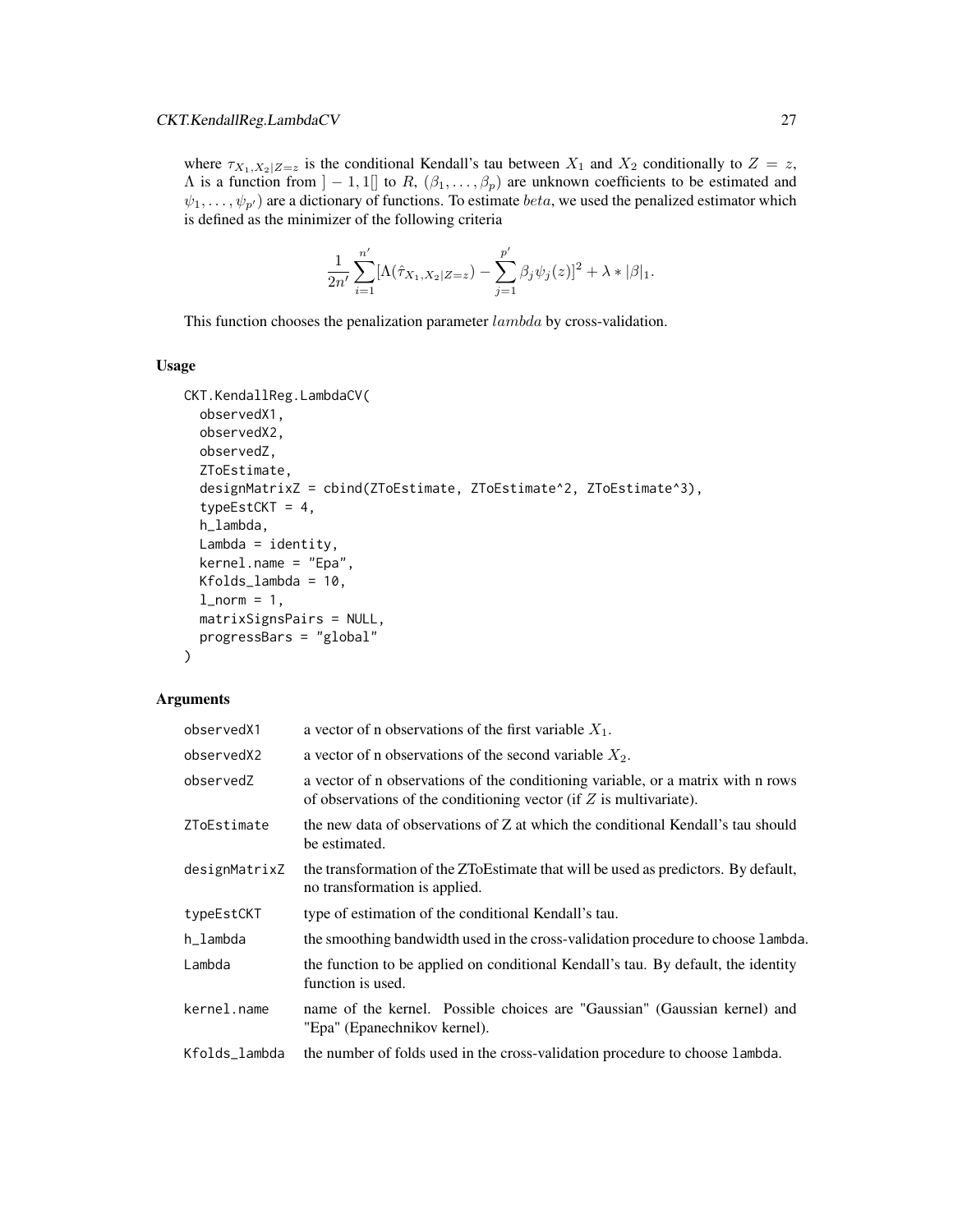<span id="page-27-0"></span>

| $1$ _norm        | type of norm used for selection of the optimal lambda. 1_norm=1 corresponds<br>to the sum of absolute values of differences between predicted and estimated<br>conditional Kendall's tau while 1_norm=2 corresponds to the sum of squares of<br>differences. |
|------------------|--------------------------------------------------------------------------------------------------------------------------------------------------------------------------------------------------------------------------------------------------------------|
| matrixSignsPairs |                                                                                                                                                                                                                                                              |
|                  | the results of a call to compute Matrix Sign Pairs (if already computed). If NULL<br>(the default value), the matrix Signs Pairs will be computed again from the<br>data.                                                                                    |
| progressBars     | should progress bars be displayed? Possible values are                                                                                                                                                                                                       |
|                  | • "none": no progress bar at all.                                                                                                                                                                                                                            |
|                  | • "global": only one global progress bar (default behavior)                                                                                                                                                                                                  |
|                  | • "eachStep": uses a global progress bar + one progress bar for each kernel<br>smoothing step.                                                                                                                                                               |

# Value

A list with the following components

- lambdaCV: the chosen value of the penalization parameters lambda.
- vectorLambda: a vector containing the values of lambda that have been compared.
- vectorMSEMean: the estimated MSE for each value of lambda in vectorLambda
- vectorMSESD: the estimated standard deviation of the MSE for each lambda. It can be used to construct confidence intervals for estimates of the MSE given by vectorMSEMean.

#### References

Derumigny, A., & Fermanian, J. D. (2020). On Kendall's regression. Journal of Multivariate Analysis, 178, 104610.

# See Also

the main fitting function [CKT.kendallReg.fit](#page-23-1).

```
# We simulate from a conditional copula
set.seed(1)
N = 400Z = rnorm(n = N, mean = 5, sd = 2)conditionalTau = -0.9 + 1.8 \times pnorm(Z, mean = 5, sd = 2)
simCopula = VineCopula::BiCopSim(N=N , family = 1,
    par = VineCopula::BiCopTau2Par(1 , conditionalTau ))
X1 = qnorm(simCopula[, 1])X2 = qnorm(simCopula[,2])
newZ = seq(2, 10, by = 0.1)result <- CKT.KendallReg.LambdaCV(
   observedX1 = X1, observedX2 = X2, observedZ = Z,
   ZToEstimate = newZ, h_lambda = 2)
```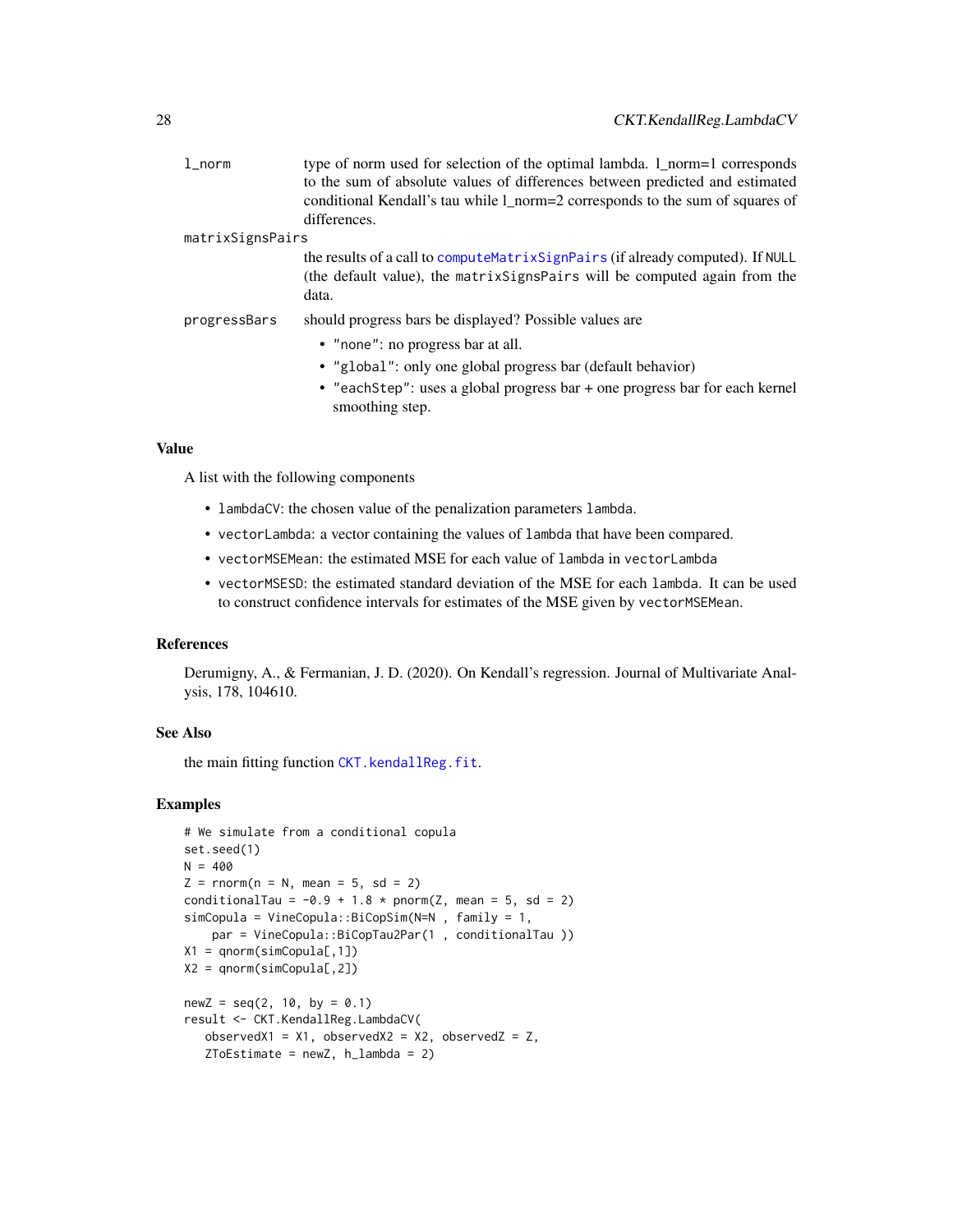```
plot(x = result$vectorLambda, y = result$vectorMSEMean,
     type = "1", log = "x")
```
<span id="page-28-1"></span>CKT.kernel *Estimation of conditional Kendall's tau using kernel smoothing*

# Description

Let  $X_1$  and  $X_2$  be two random variables. The goal of this function is to estimate the conditional Kendall's tau (a dependence measure) between  $X_1$  and  $X_2$  given  $Z = z$  for a conditioning variable Z. Conditional Kendall's tau between  $X_1$  and  $X_2$  given  $Z = z$  is defined as:

$$
P((X_{1,1} - X_{2,1})(X_{1,2} - X_{2,2}) > 0 | Z_1 = Z_2 = z)
$$
  
-
$$
P((X_{1,1} - X_{2,1})(X_{1,2} - X_{2,2}) < 0 | Z_1 = Z_2 = z),
$$

where  $(X_{1,1}, X_{1,2}, Z_1)$  and  $(X_{2,1}, X_{2,2}, Z_2)$  are two independent and identically distributed copies of  $(X_1, X_2, Z)$ . For this, a kernel-based estimator is used, as described in (Derumigny, & Fermanian (2019)).

#### Usage

```
CKT.kernel(
  observedX1,
  observedX2,
  observedZ,
  newZ,
  h,
  kernel.name = "Epa",
  methodCV = "Kfolds",
 Kfolds = 5,
  nPairs = 10 * length(observedX1),typeEstCKT = "wdm",
  progressBar = TRUE
)
```

| observedX1 | a vector of n observations of the first variable                                                                               |
|------------|--------------------------------------------------------------------------------------------------------------------------------|
| observedX2 | a vector of n observations of the second variable                                                                              |
| observedZ  | a vector of n observations of the conditioning variable, or a matrix with n rows<br>of observations of the conditioning vector |
| newZ       | the new data of observations of Z at which the conditional Kendall's tau should<br>be estimated.                               |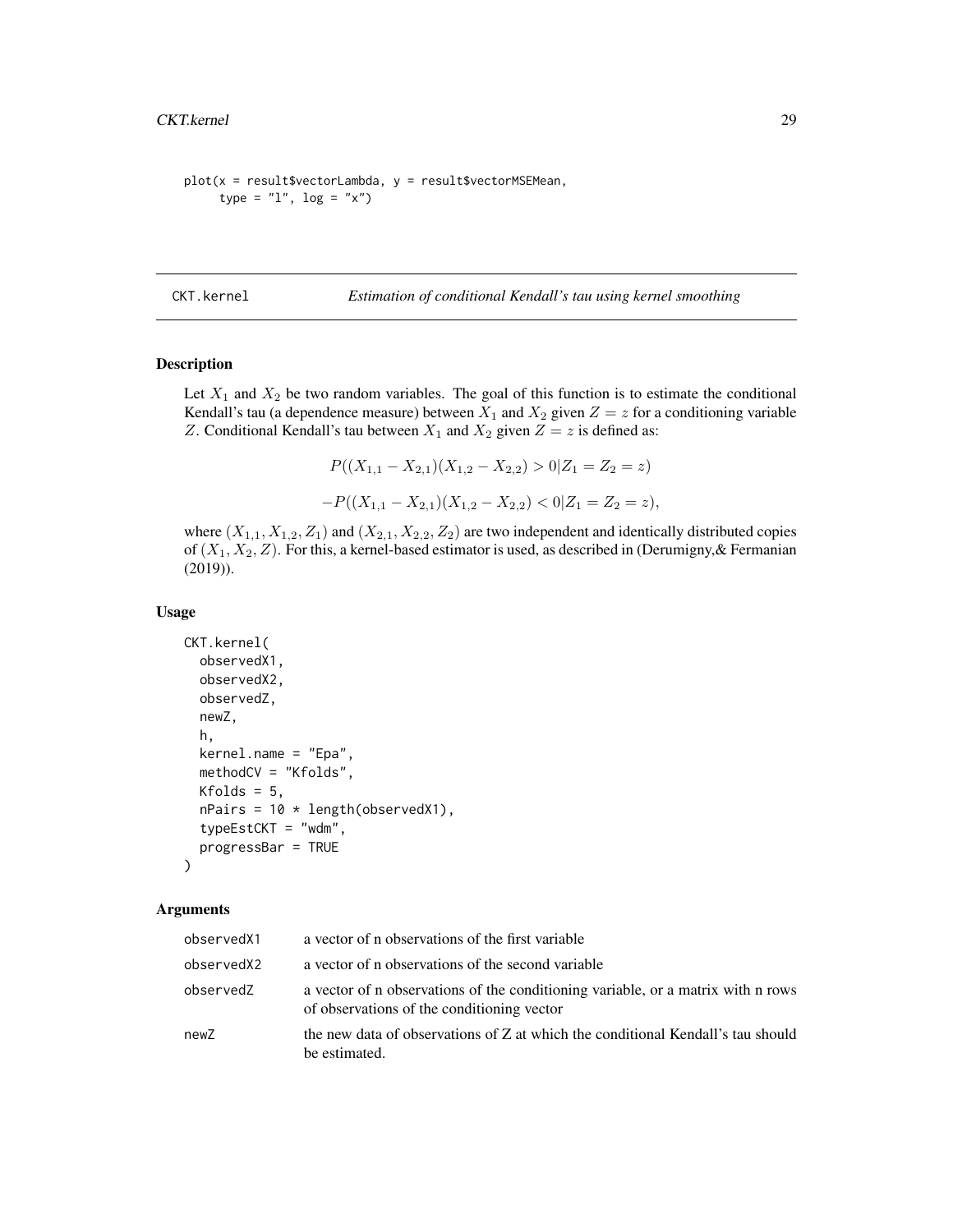<span id="page-29-0"></span>

| h           | the bandwidth used for kernel smoothing. If this is a vector, then cross-validation<br>is used following the method given by argument methodCV to choose the best<br>bandwidth before doing the estimation. |
|-------------|-------------------------------------------------------------------------------------------------------------------------------------------------------------------------------------------------------------|
| kernel.name | name of the kernel used for smoothing. Possible choices are "Gaussian" (Gaus-<br>sian kernel) and "Epa" (Epanechnikov kernel).                                                                              |
| methodCV    | method used for the cross-validation. Possible choices are leave-one-out and<br>Kfolds.                                                                                                                     |
| Kfolds      | number of subsamples used, if methodCV = "Kfolds".                                                                                                                                                          |
| nPairs      | number of pairs used in the cross-validation criteria, if methodCV = "leave-one-out".                                                                                                                       |
| typeEstCKT  | type of estimation of the conditional Kendall's tau. Possible choices are                                                                                                                                   |
|             | • 1 and 3 produced biased estimators. 2 does not attain the full range $[-1, 1]$ .<br>Therefore these 3 choices are not recommended for applications on real<br>data.                                       |
|             | • 4 is an improved version of 1, 2, 3 that has less bias and attains the full<br>range $[-1, 1]$ .                                                                                                          |
|             | • "wdm" is the default version and produces the same results as 4 when they<br>are no ties in the data.                                                                                                     |
|             | while.                                                                                                                                                                                                      |
| progressBar | if TRUE, a progressbar for each h is displayed to show the progress of the com-<br>putation.                                                                                                                |
|             |                                                                                                                                                                                                             |

# Value

a list with two components

- estimatedCKT the vector of size NROW(newZ) containing the values of the estimated conditional Kendall's tau.
- finalh the bandwidth h that was finally used for kernel smoothing (either the one specified by the user or the one chosen by cross-validation if multiple bandwidths were given.)

# References

Derumigny, A., & Fermanian, J. D. (2019). On kernel-based estimation of conditional Kendall's tau: finite-distance bounds and asymptotic behavior. Dependence Modeling, 7(1), 292-321. doi: [10.1515/](https://doi.org/10.1515/demo-2019-0016) [demo20190016](https://doi.org/10.1515/demo-2019-0016)

#### See Also

[CKT.estimate](#page-10-1) for other estimators of conditional Kendall's tau. [CKTmatrix.kernel](#page-33-1) for a generalization of this function when the conditioned vector is of dimension d instead of dimension 2 here.

See [CKT.hCV.l1out](#page-20-1) for manual selection of the bandwidth by leave-one-out or K-folds crossvalidation.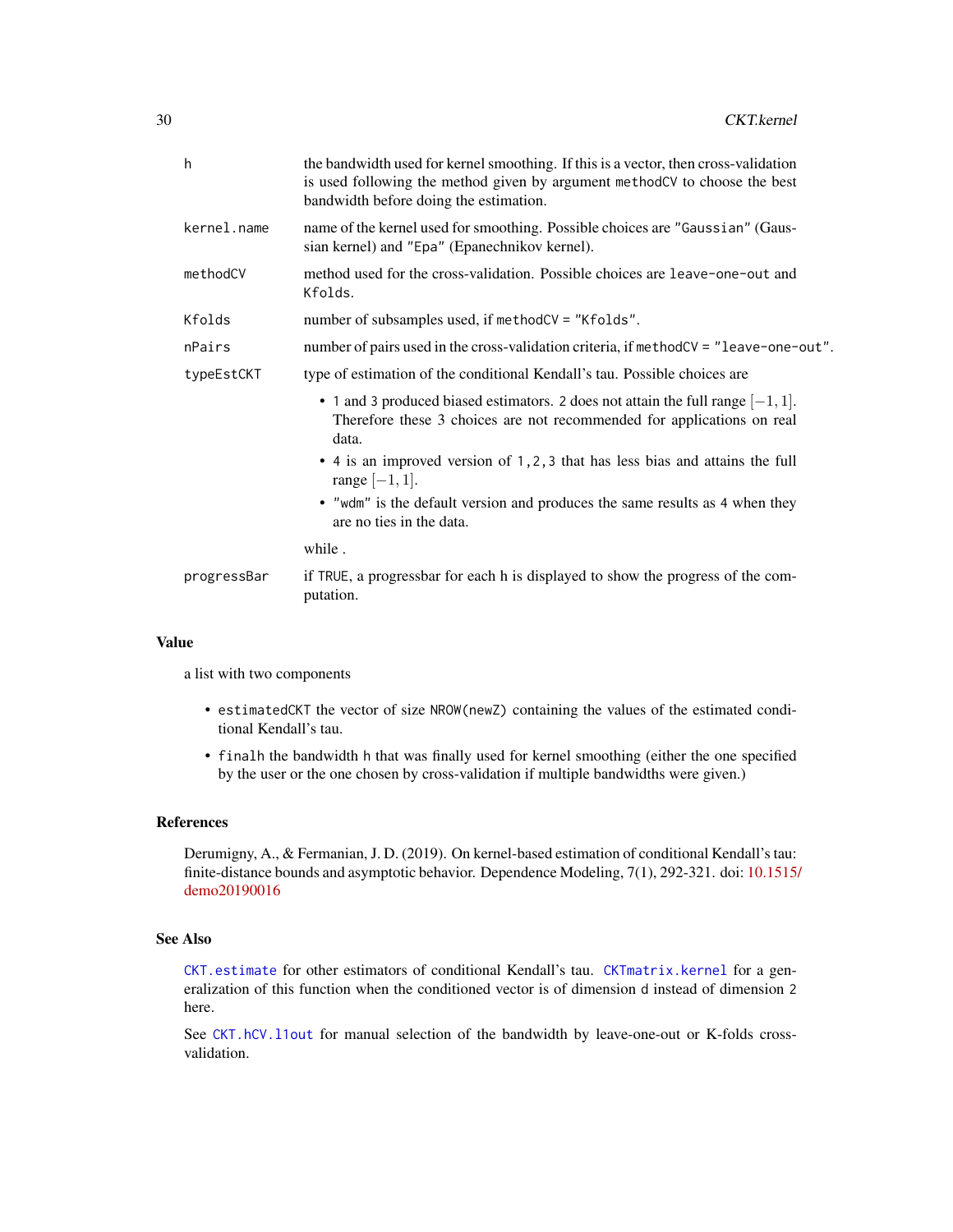#### <span id="page-30-0"></span>CKT.predict.kNN 31

#### Examples

```
# We simulate from a conditional copula
set.seed(1)
N = 800Z = rnorm(n = N, mean = 5, sd = 2)conditionalTau = -0.9 + 1.8 \times pnorm(Z, mean = 5, sd = 2)
simCopula = VineCopula::BiCopSim(N=N , family = 1,
    par = VineCopula::BiCopTau2Par(1 , conditionalTau ))
X1 = qnorm(simCopula[, 1])X2 = qnorm(simCopula[,2])
newZ = seq(2, 10, by = 0.1)estimatedCKT_kernel <- CKT.kernel(
   observedX1 = X1, observedX2 = X2, observedZ = Z,
   newZ = newZ, h = 0.1, kernel.name = "Epa")$estimatedCKT
# Comparison between true Kendall's tau (in black)
# and estimated Kendall's tau (in red)
trueConditionalTau = -0.9 + 1.8 \times pnorm(newZ, mean = 5, sd = 2)
plot(newZ, trueConditionalTau , col="black",
   type = "1", ylim = c(-1, 1))lines(newZ, estimatedCKT_kernel, col = "red")
```
<span id="page-30-1"></span>CKT.predict.kNN *Prediction of conditional Kendall's tau using nearest neighbors*

#### **Description**

Let  $X_1$  and  $X_2$  be two random variables. The goal of this function is to estimate the conditional Kendall's tau (a dependence measure) between  $X_1$  and  $X_2$  given  $Z = z$  for a conditioning variable Z. Conditional Kendall's tau between  $X_1$  and  $X_2$  given  $Z = z$  is defined as:

$$
P((X_{1,1} - X_{2,1})(X_{1,2} - X_{2,2}) > 0 | Z_1 = Z_2 = z)
$$
  
-
$$
P((X_{1,1} - X_{2,1})(X_{1,2} - X_{2,2}) < 0 | Z_1 = Z_2 = z),
$$

where  $(X_{1,1}, X_{1,2}, Z_1)$  and  $(X_{2,1}, X_{2,2}, Z_2)$  are two independent and identically distributed copies of  $(X_1, X_2, Z)$ . In other words, conditional Kendall's tau is the difference between the probabilities of observing concordant and discordant pairs from the conditional law of

$$
(X_1, X_2)|Z = z.
$$

This function estimates conditional Kendall's tau using a **nearest neighbors**. This is possible by the relationship between estimation of conditional Kendall's tau and classification problems (see Derumigny and Fermanian (2019)): estimation of conditional Kendall's tau is equivalent to the prediction of concordance in the space of pairs of observations.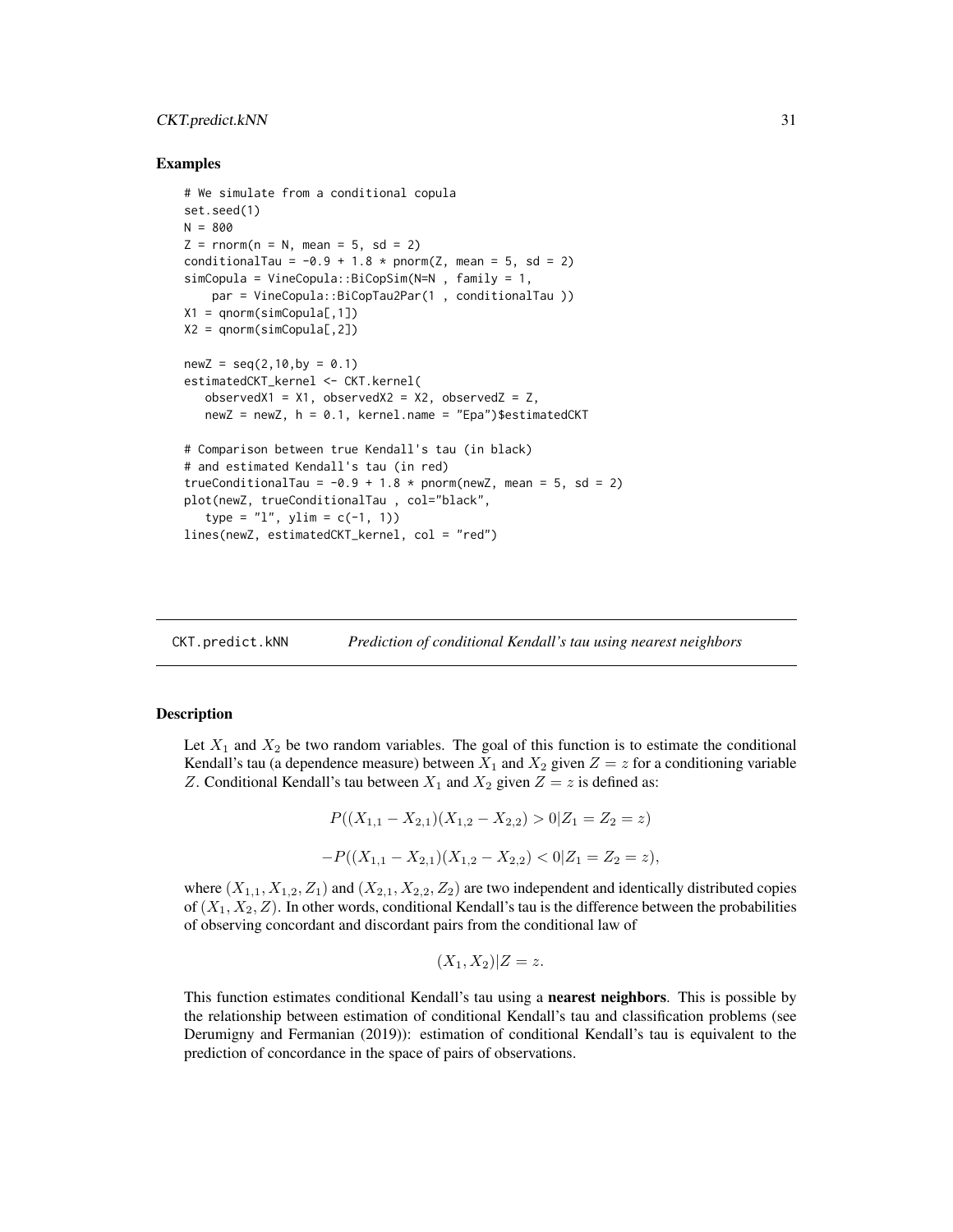# Usage

```
CKT.predict.kNN(
  datasetPairs,
  designMatrix = datasetPairs[, 2:(ncol(datasetPairs) - 3), drop = FALSE],
 newZ,
 number_nn,
 weightsVariables = 1,
 normLp = 2,
 constantA = 1,partition = NULL,
 verbose = 1,
 lengthVerbose = 100,
 methodSort = "partial.sort"
\mathcal{L}
```
# Arguments

| datasetPairs     | the matrix of pairs and corresponding values of the kernel as provided by datasetPairs.                                                                                                                                                                                     |
|------------------|-----------------------------------------------------------------------------------------------------------------------------------------------------------------------------------------------------------------------------------------------------------------------------|
| designMatrix     | the matrix of predictors. They must have the same number of variables as newZ<br>and the same number of observations as inputMatrix, i.e. there should be one<br>"multivariate observation" of the predictor for each pair.                                                 |
| newZ             | the matrix of predictors for which we want to estimate the conditional Kendall's<br>taus at these values.                                                                                                                                                                   |
| $number\_nn$     | vector of numbers of nearest neighbors to use. If several number of neighbors<br>are given (local) aggregation is performed using Lepski's method on the subset<br>determined by the partition.                                                                             |
| weightsVariables |                                                                                                                                                                                                                                                                             |
|                  | optional argument to give different weights $w_i$ to each variable.                                                                                                                                                                                                         |
| normLp           | the p in the weighted p-norm $  x  _p = \sum_i w_i * x_i^p$ used to determine the distance<br>in the computation of the nearest neighbors.                                                                                                                                  |
| constantA        | a tuning parameter that controls the adaptation. The higher, the smoother it is;<br>while the smaller, the least smooth it is.                                                                                                                                              |
| partition        | used only if $length(number_n n) > 1$ . It is the number of subsets to consider for<br>the local choice of the number of nearest neighbors; or a vector giving the id of<br>each observations among the subsets. If NULL, only one set is used.                             |
| verbose          | if TRUE, this print information each lengthVerbose iterations                                                                                                                                                                                                               |
| lengthVerbose    | number of iterations at each time for which progress is printed.                                                                                                                                                                                                            |
| methodSort       | is the sorting method used to find the nearest neighbors. Possible choices are<br>ecdf (uses the ecdf to order the points to find the neighbors) and partial.sort<br>uses a partial sorting algorithm. This parameter should not matter except for the<br>computation time. |

# Value

a list with two components

<span id="page-31-0"></span>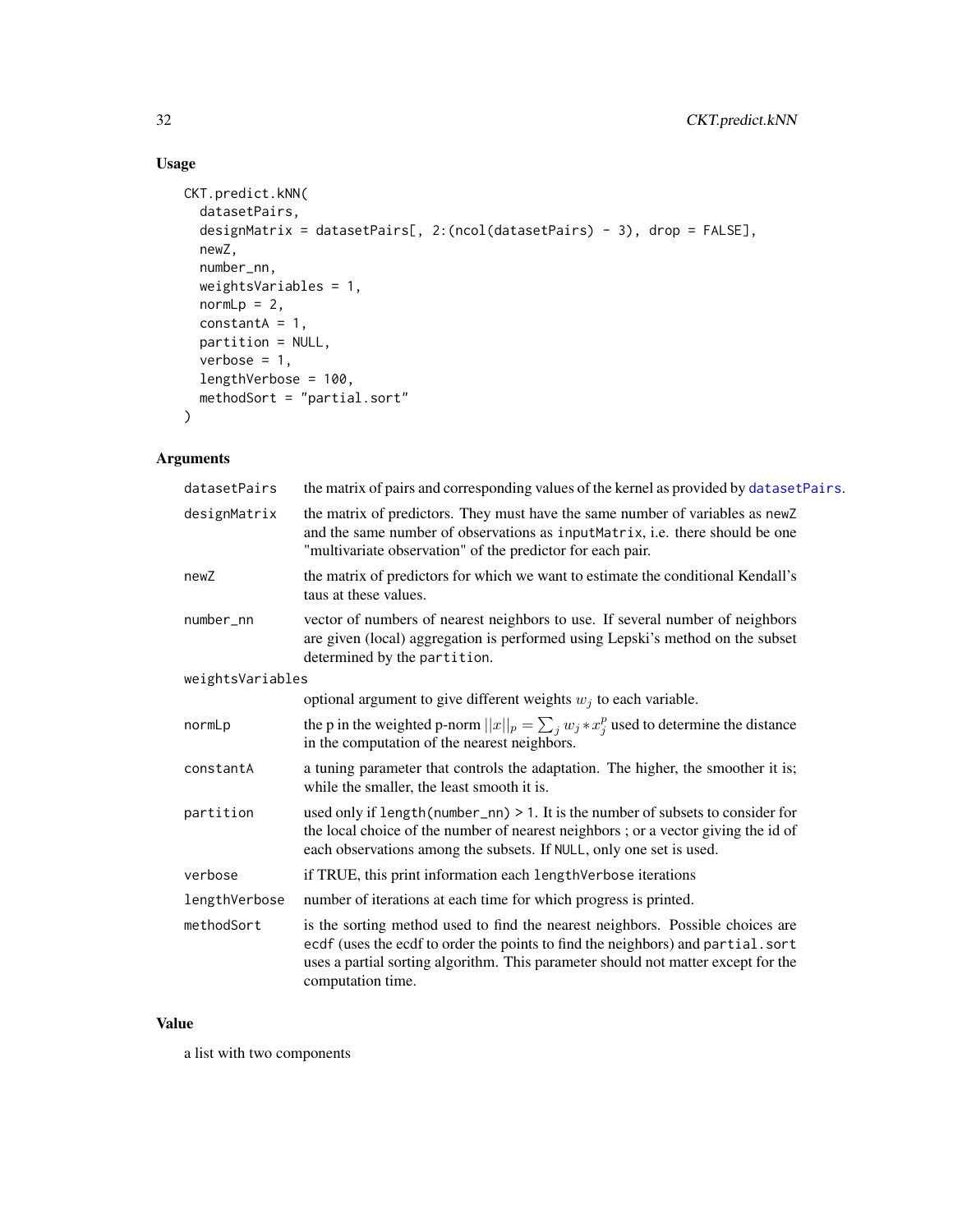#### <span id="page-32-0"></span>CKT.predict.nNets 33

- estimatedCKT the estimated conditional Kendall's tau, a vector of the same size as the number of rows in newZ;
- vect\_k\_chosen the locally selected number of nearest neighbors, a vector of the same size as the number of rows in newZ.

#### References

Derumigny, A., & Fermanian, J. D. (2019). A classification point-of-view about conditional Kendall's tau. Computational Statistics & Data Analysis, 135, 70-94. (Algorithm 5) doi: [10.1016/j.csda.2019.01.013](https://doi.org/10.1016/j.csda.2019.01.013)

#### See Also

See also other estimators of conditional Kendall's tau: [CKT.fit.tree](#page-19-1), [CKT.fit.randomForest](#page-16-1), [CKT.fit.nNets](#page-15-1), [CKT.fit.randomForest](#page-16-1), [CKT.fit.GLM](#page-13-1), [CKT.kernel](#page-28-1), [CKT.kendallReg.fit](#page-23-1), and the more general wrapper [CKT.estimate](#page-10-1).

```
# We simulate from a conditional copula
set.seed(1)
N = 800
Z = \text{rnorm}(n = N, \text{ mean } = 5, \text{ sd } = 2)conditionalTau = -0.9 + 1.8 * pnorm(Z, mean = 5, sd = 2)
simCopula = VineCopula::BiCopSim(N=N , family = 1,
    par = VineCopula::BiCopTau2Par(1 , conditionalTau ))
X1 = qnorm(sinCopula[, 1])X2 = qnorm(simCopula[, 2])newZ = seq(2, 10, by = 0.1)datasetP = datasetPairs(X1 = X1, X2 = X2, Z = Z, h = 0.07, cut = 0.9)
estimatedCKT_knn <- CKT.predict.kNN(
  datasetPairs = datasetP,
  newZ = matrix(newZ, ncol = 1),
  number_nn = c(50,80, 100, 120,200),
  partition = 8)
# Comparison between true Kendall's tau (in black)
# and estimated Kendall's tau (in red)
trueConditionalTau = -0.9 + 1.8 * pnorm(newZ, mean = 5, sd = 2)
plot(newZ, trueConditionalTau , col="black",
   type = "1", ylim = c(-1, 1))lines(newZ, estimatedCKT_knn$estimatedCKT, col = "red")
```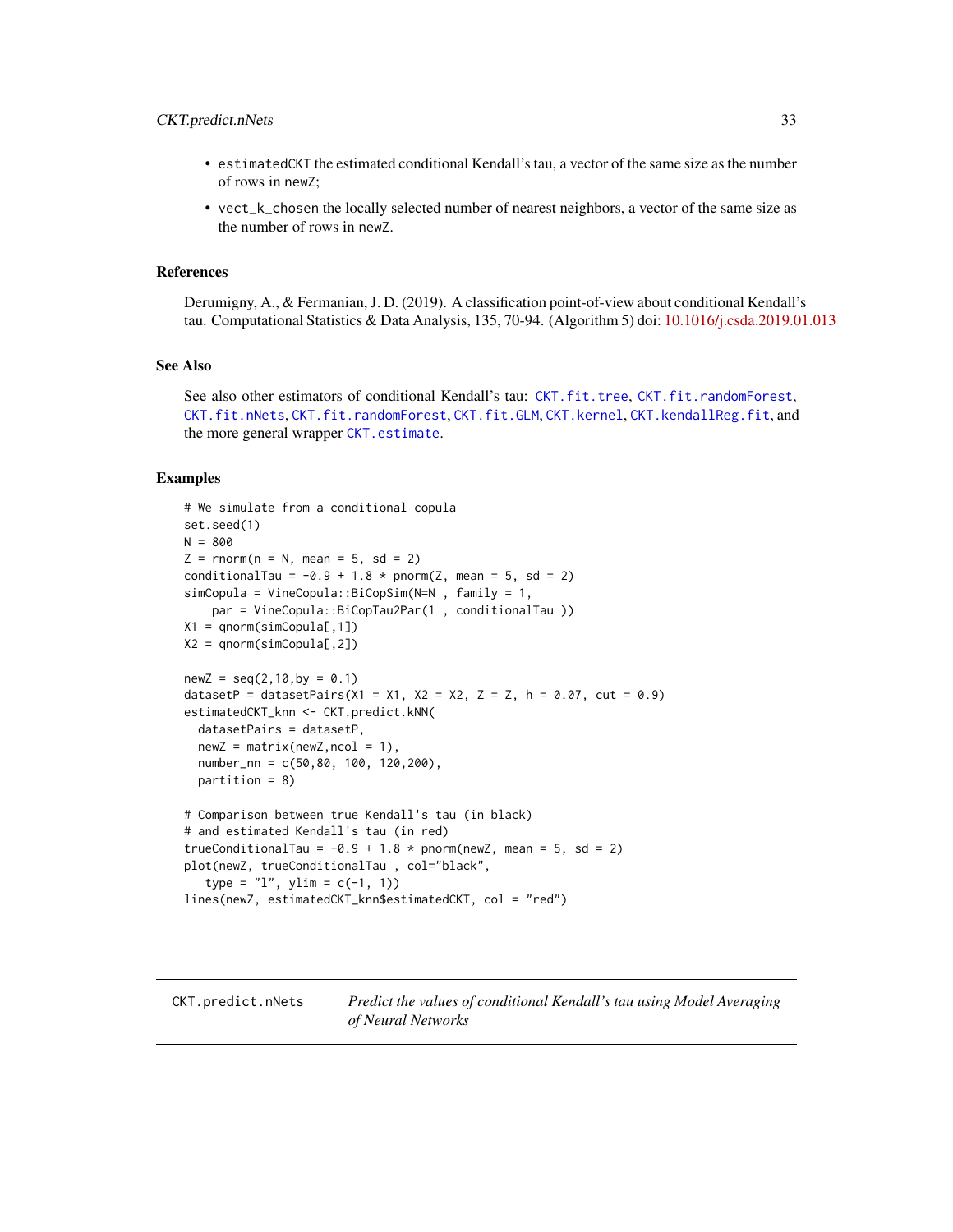#### <span id="page-33-0"></span>Description

Predict the values of conditional Kendall's tau using Model Averaging of Neural Networks

#### Usage

```
CKT.predict.nNets(fit, newZ, aggregationMethod = "mean")
```
#### **Arguments**

| fit               | result of a call to CKT. fit. nNet                                                                                                              |  |
|-------------------|-------------------------------------------------------------------------------------------------------------------------------------------------|--|
| newZ              | new matrix of observations, with the same number of variables, and same names<br>as the design Matrix that was used to fit the neural networks. |  |
| aggregationMethod |                                                                                                                                                 |  |
|                   | the method to be used to aggregate all the predictions together. Can be "mean"<br>or "median".                                                  |  |

# Value

CKT.predict.nNets returns a vector of (predicted) conditional Kendall's taus of the same size as the number of rows of the matrix newZ.

<span id="page-33-1"></span>

| CKTmatrix.kernel | Estimate the conditional Kendall's tau matrix at different conditioning |
|------------------|-------------------------------------------------------------------------|
|                  | points                                                                  |

#### **Description**

Assume that we are interested in a random vector  $(X, Z)$ , where X is of dimension  $d > 2$  and Z is of dimension 1. We want to estimate the dependence across the elements of the conditioned vector X given  $Z = z$ . This function takes in parameter observations of  $(X, Z)$  and returns kernel-based estimators of

 $\tau_{i,j|Z=zk}$ 

which is the conditional Kendall's tau between  $X_i$  and  $X_j$  given to  $Z = zk$ , for every conditioning point  $zk$  in gridZ. If the conditional Kendall's tau matrix has a block structure, then improved estimation is possible by averaging over the kernel-based estimators of pairwise conditional Kendall's taus. Groups of variables composing the same blocks can be defined using the parameter blockStructure, and the averaging can be set on using the parameter averaging=all, or averaging=diag for faster estimation by averaging only over diagonal elements of each block.

# Usage

```
CKTmatrix.kernel(
 dataMatrix,
 observedZ,
  gridZ,
  average = "no",
```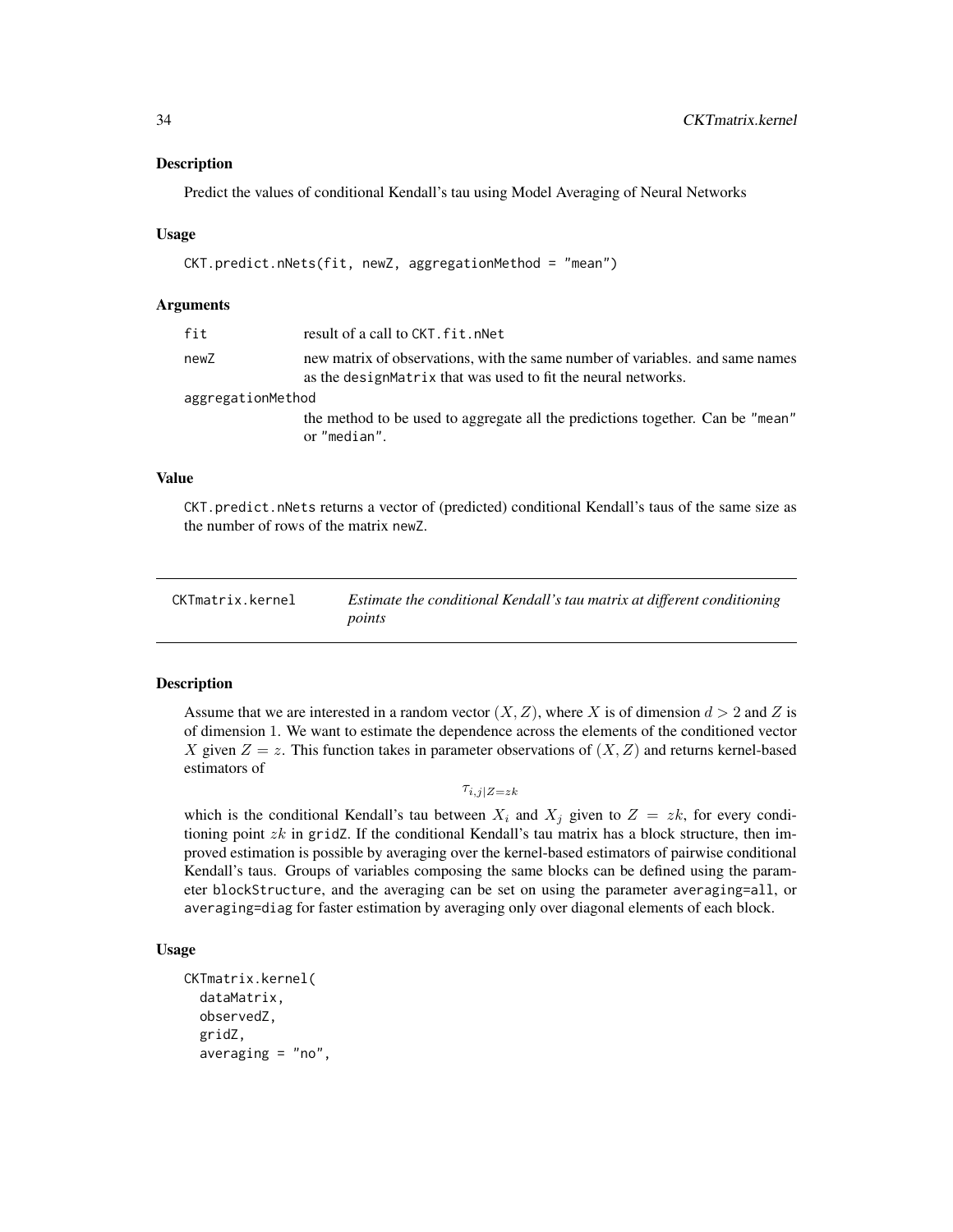```
blockStructure = NULL,
h,
kernel.name = "Epa",
typeEstCKT = "wdm"
```
 $\lambda$ 

| dataMatrix  | a matrix of size $(n, d)$ containing n observations of a d-dimensional random<br>vector $X$ .                                                                                                                                                            |
|-------------|----------------------------------------------------------------------------------------------------------------------------------------------------------------------------------------------------------------------------------------------------------|
| observedZ   | vector of observed points of a conditioning variable $Z$ . It must have the same<br>length as the number of rows of dataMatrix.                                                                                                                          |
| gridZ       | points at which the conditional Kendall's tau is computed.                                                                                                                                                                                               |
| averaging   | type of averaging used for fast estimation. Possible choices are                                                                                                                                                                                         |
|             | • no: no averaging;                                                                                                                                                                                                                                      |
|             | • all: averaging all Kendall's taus in each block;                                                                                                                                                                                                       |
|             | • diag: averaging along diagonal blocks elements.                                                                                                                                                                                                        |
|             | blockStructure list of vectors. Each vector corresponds to one group of variables and contains<br>the indexes of the variables that belongs to this group. blockStructure must<br>be a partition of 1:d, where d is the number of columns in dataMatrix. |
| h           | bandwidth. It can be a real, in this case the same h will be used for every element<br>of gridz. If h is a vector then its elements are recycled to match the length of<br>gridZ.                                                                        |
| kernel.name | name of the kernel used for smoothing. Possible choices are: "Gaussian"<br>(Gaussian kernel) and "Epa" (Epanechnikov kernel).                                                                                                                            |
| typeEstCKT  | type of estimation of the conditional Kendall's tau.                                                                                                                                                                                                     |

# Value

array with dimensions depending on averaging:

- If averaging = "no": it returns an array of dimensions  $(n, n, length(gridZ))$ , containing the estimated conditional Kendall's tau matrix given  $Z = z$ . Here, n is the number of rows in dataMatrix.
- If averaging = "all" or "diag": it returns an array of dimensions (length(blockStructure), length(blockStruct containing the block estimates of the conditional Kendall's tau given  $Z = z$  with ones on the diagonal.

# Author(s)

Rutger van der Spek, Alexis Derumigny

# See Also

[CKT.kernel](#page-28-1) for kernel-based estimation of conditional Kendall's tau between two variables (i.e. the equivalent of this function when  $X$  is bivariate and d=2).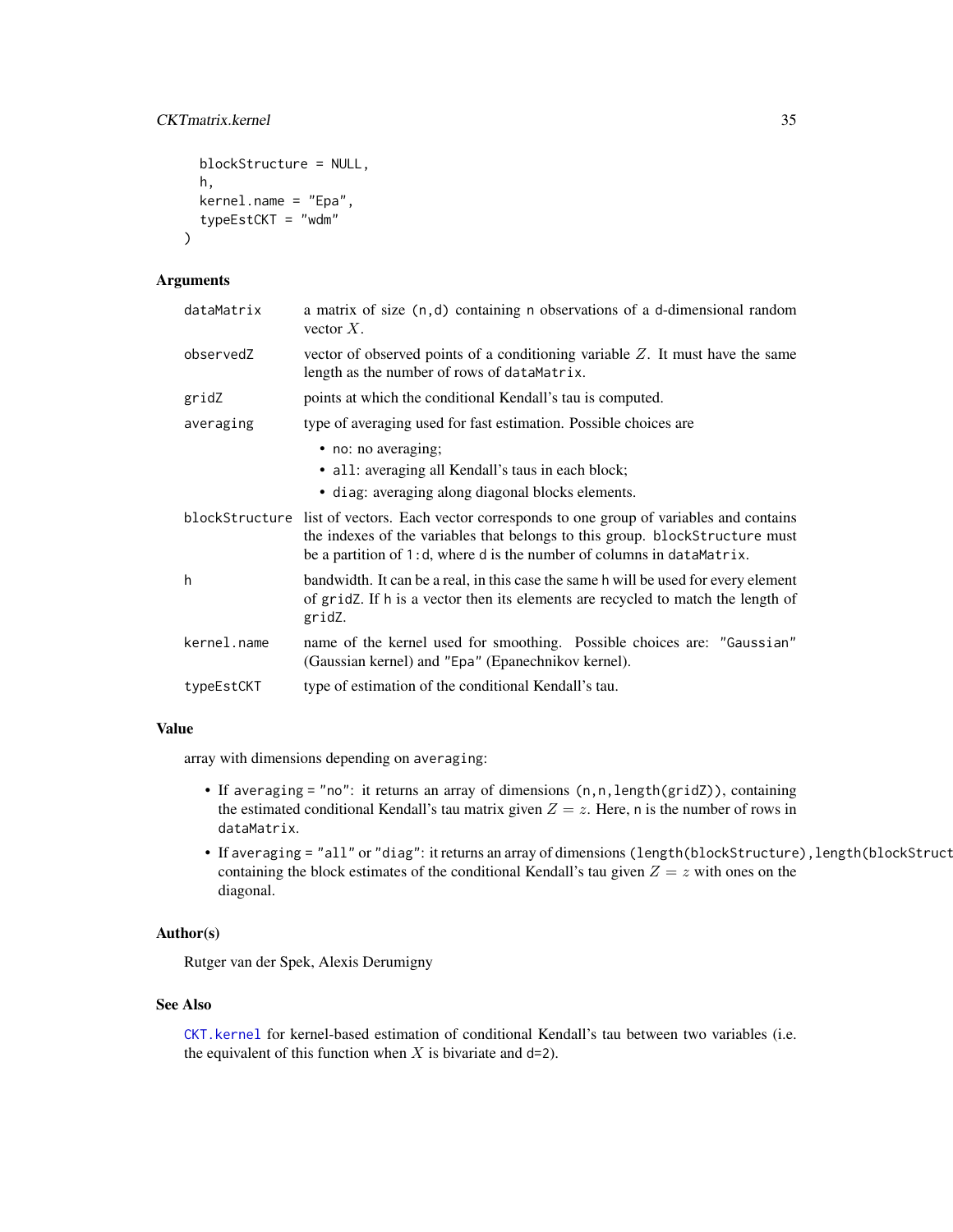```
# Data simulation
n = 100Z = runif(n)d = 5CKT_11 = 0.8CKT_22 = 0.9CKT_12 = 0.1 + 0.5 * cos(pi * Z)data_X = matrix(nrow = n, ncol = d)for (i \text{ in } 1:n)CKT_matrix = matrix(data =c( 1 , CKT_11 , CKT_11 , CKT_12[i], CKT_12[i] ,
      CKT_11 , 1 , CKT_11 , CKT_12[i], CKT_12[i] ,
      CKT_11 , CKT_11 , 1 , CKT_12[i], CKT_12[i] ,
      CKT_12[i], CKT_12[i], CKT_12[i], 1 , CKT_22 ,
      CKT_12[i], CKT_12[i], CKT_12[i], CKT_22 , 1
     ) ,
     nrow = 5, ncol = 5)
  sigma = sin(pi * CKT_matrix/2)data_X[i, ] = mvtnorm::rmvnorm(n = 1, sigma = sigma)}
plot(as.data.frame.matrix(data_X))
# Estimation of CKT matrix
h = 1.06 \star sd(Z) \star n^{-1/5}
gridZ = c(0.2, 0.8)estMatrixAll <- CKTmatrix.kernel(
  dataMatrix = data_X, observedZ = Z, gridZ = gridZ, h = h)
# Averaging estimator
estMatrixAve <- CKTmatrix.kernel(
  dataMatrix = data_X, observedZ = Z, gridZ = gridZ,
  averaging = "diag", blockStructure = list(1:3,4:5), h = h)
# The estimated CKT matrix conditionally to Z=0.2 is:
estMatrixAll[ , , 1]
# Using the averaging estimator,
# the estimated CKT between the first group (variables 1 to 3)
# and the second group (variables 4 and 5) is
estMatrixAve[1, 2, 1]
# True value (of CKT between variables in block 1 and 2 given Z = 0.2):
0.1 + 0.5 * cos(pi * 0.2)
```
<span id="page-35-0"></span>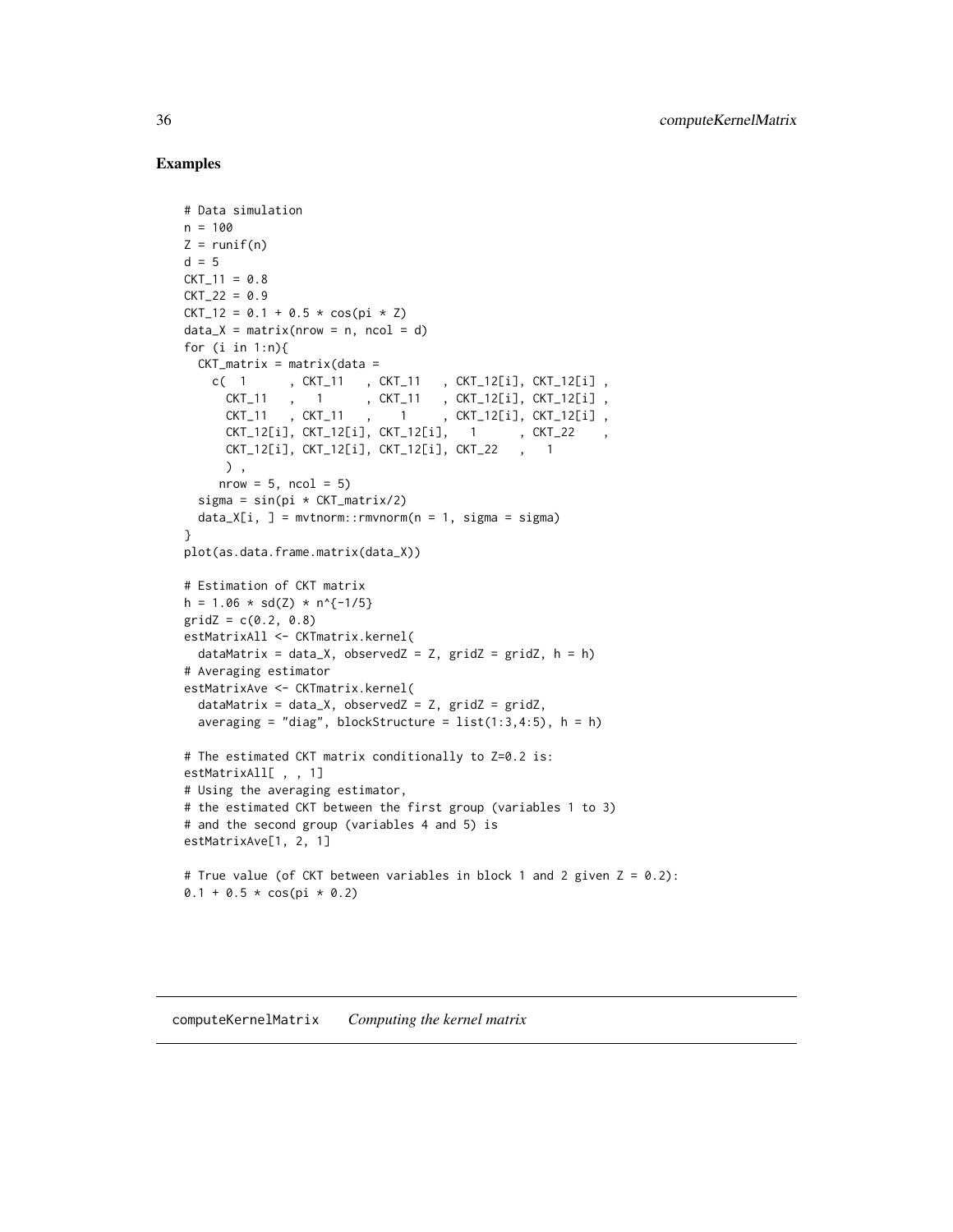#### <span id="page-36-0"></span>Description

This function computes a matrix of dimensions (length(observedX3), length(newX3)), whose element at coordinate (i,j) is  $K_h(\text{observedX3}[i]-\text{newX3}[j])$ , where  $K_h(x) := K(x/h)/h$  and K is the kernel.

#### Usage

computeKernelMatrix(observedX, newX, kernel, h)

#### Arguments

| observedX | a numeric vector of observations of $X3$ . on the interval [0, 1].                                                  |
|-----------|---------------------------------------------------------------------------------------------------------------------|
| newX      | a numeric vector of points of X3.                                                                                   |
| kernel    | a character string describing the kernel to be used. Possible choices are Gaussian,<br>Triangular and Epanechnikov. |
| h         | the bandwidth                                                                                                       |

#### Value

a numeric matrix of dimensions (length(observedX), length(newX))

#### See Also

[estimateCondCDF\\_matrix](#page-40-1), [estimateCondCDF\\_vec](#page-41-1),

# Examples

```
Y = MASS::mvrnorm(n = 100, mu = c(0,0), Sigma = chind(c(1, 0.9), c(0.9, 1)))matrixK = computeKernelMatrix(observedX = Y[, 2], newX = c(0, 1, 2.5),kernel = "Gaussian", h = 0.8)
```

```
# To have an estimator of the conditional expectation of Y1 given Y2 = 0, 1, 2.5
Y[,1] * matrixK[,1] / sum(matrixK[,1])Y[,1] * matrixK[,2] / sum(matrixK[,2])Y[,1] * matrixK[,3] / sum(matrixK[,3])
```
<span id="page-36-1"></span>computeMatrixSignPairs

*Compute the matrix of signs of pairs*

# Description

Compute a matrix giving the concordance or discordance of each pair of observations.

#### Usage

```
computeMatrixSignPairs(vectorX1, vectorX2, typeEstCKT = 4)
```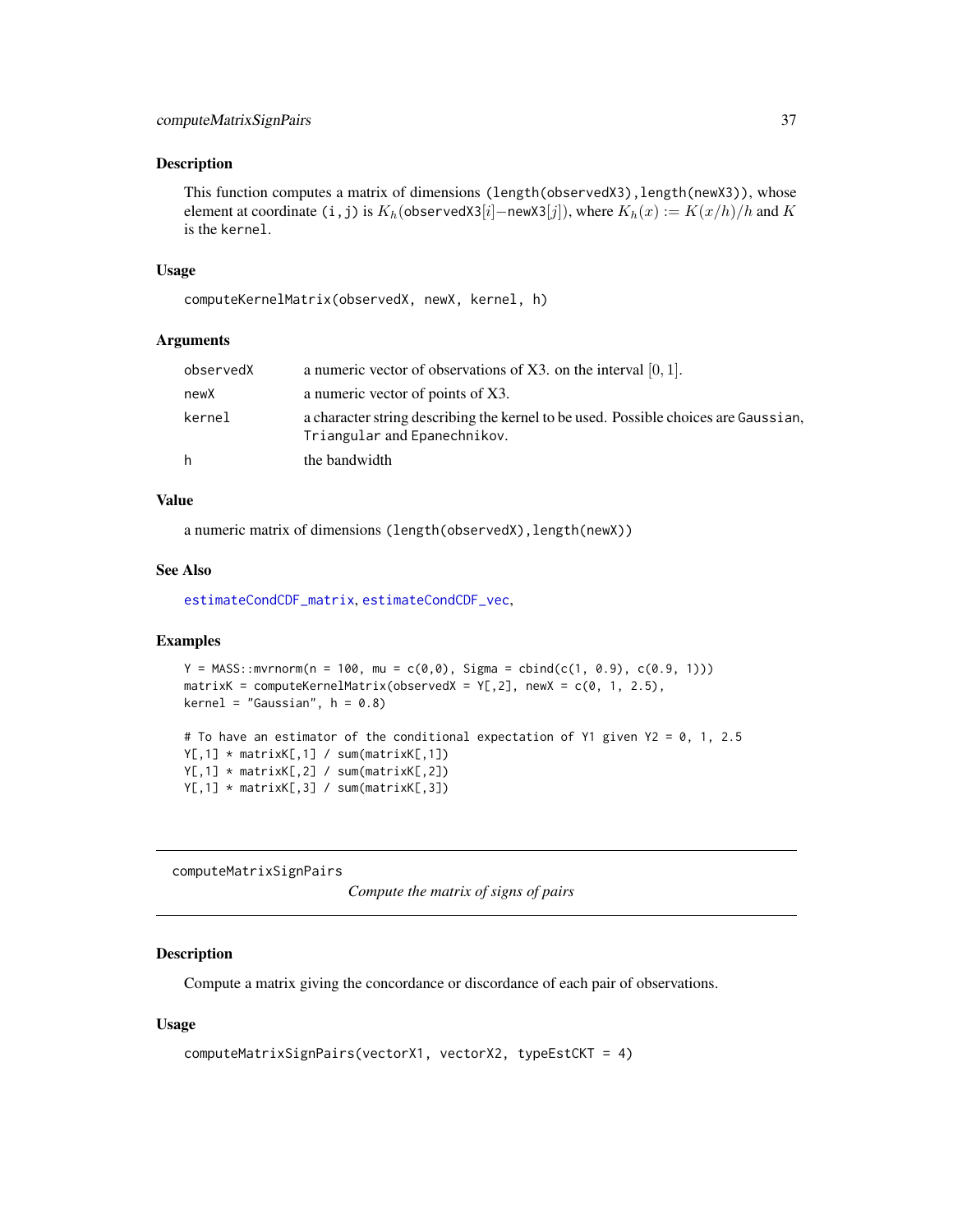<span id="page-37-0"></span>

| vectorX1   | vector of observed data (first coordinate)                                                        |
|------------|---------------------------------------------------------------------------------------------------|
| vectorX2   | vector of observed data (second coordinate)                                                       |
| typeEstCKT | if typeEstCKT = 2 or 4, compute the matrix whose term $(i, j)$ is :                               |
|            | $1\{(X_{i,1}-X_{i,1})\ast (X_{i,2}-X_{i,2})>0\}-1\{(X_{i,1}-X_{i,1})\ast (X_{i,2}-X_{i,2})<0\},\$ |
|            | where 1 is the indicator function.                                                                |
|            | For typeEstCKT = 1 (respectively typeEstCKT = 3) a negatively biased (respec-                     |
|            | tively positively) matrix is given.                                                               |

## Value

an  $n \times n$  matrix with the signs of each pair of observations.

# Examples

```
# We simulate from a conditional copula
N = 500Z = rnorm(n = N, mean = 5, sd = 2)conditionalTau = 0.9 * pnorm(Z, mean = 5, sd = 2)simCopula = VineCopula::BiCopSim(N = N , family = 3,par = VineCopula::BiCopTau2Par(1 , conditionalTau) )
matrixPairs = computeMatrixSignPairs(vectorX1 = simCopula[,1],
                                    vectorX2 = simCopula[,2])
```

| conv_treeCKT | Converting to matrix of indicators / matrix of conditional Kendall's |  |
|--------------|----------------------------------------------------------------------|--|
|              | tau                                                                  |  |

# <span id="page-37-1"></span>Description

The function treeCKT2matrixInd takes as input a binary tree that has been returned by the function [bCond.treeCKT](#page-8-1). Since this tree describes a partition of the conditioning space, it can be interesting to get, for a given dataset, the matrix

$$
1\{X_{i,J}\in A_{j,J}\},\
$$

where each  $A_{j,J}$  corresponds to a conditioning subset. This is the so-called matrixInd. Finally, it can be interesting to get the matrix of

# Usage

treeCKT2matrixInd(estimatedTree, newDataXJ = NULL)

matrixInd2matrixCKT(matrixInd, newDataXI)

treeCKT2matrixCKT(estimatedTree, newDataXI = NULL, newDataXJ = NULL)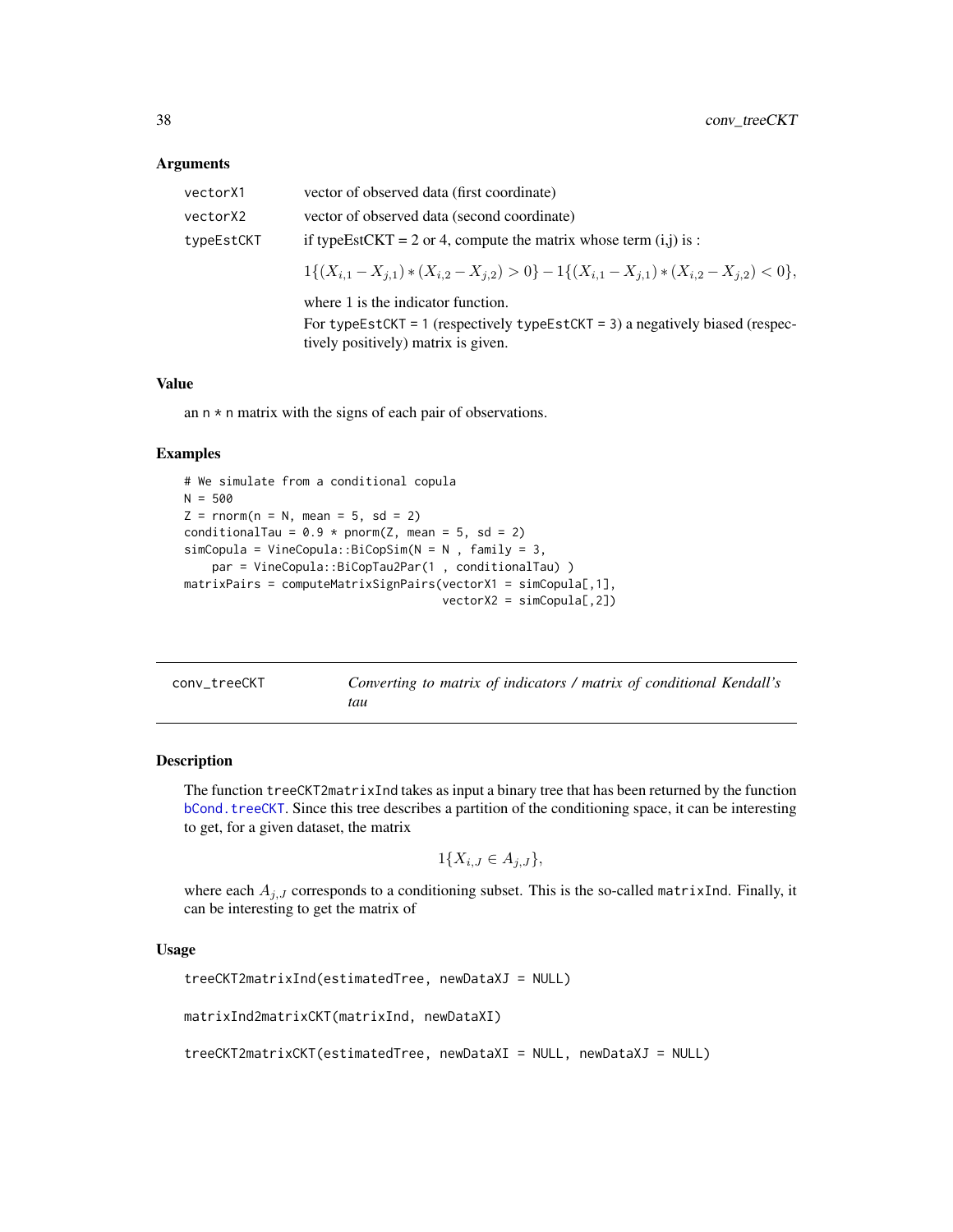# <span id="page-38-0"></span>conv\_treeCKT 39

#### **Arguments**

| estimatedTree | the tree that has been estimated before, for example by <b>bCond</b> . treeCKT.                                                                                                                                                                 |
|---------------|-------------------------------------------------------------------------------------------------------------------------------------------------------------------------------------------------------------------------------------------------|
| newDataXJ     | this is a matrix of size $N \times  J $ where  J  is the number of conditional variables<br>used in the tree. By default this is NULL meaning that we return the matrix for<br>the original data (that was used to compute the estimated Tree). |
| matrixInd     | a matrix of indexes of size (n, N, boxes) describing for each observation i to<br>which box $($ = event) it belongs.                                                                                                                            |
| newDataXI     | this is a matrix of size $N \times  I $ where  I  is the number of conditioned variables.<br>By default this is NULL meaning that we return the matrix for the original data<br>used to compute the estimated Tree                              |

# Value

• The function treeCKT2matrixInd returns a matrix of size  $N \times m$  which component [i,j] is

$$
1\{X_{i,J} \in A_{j,J}\}
$$

• The function matrixInd2matrixCKT and treeCKT2matrixCKT return a matrix of size  $|I|$   $\star$  $(|I|-1)$  \* m where each component corresponds to a conditional Kendall's tau between a pair of conditional variables conditionally to the conditioned variables in one of the boxes

# See Also

.

[bCond.treeCKT](#page-8-1) for the construction of such a binary tree.

```
set.seed(1)
n = 200
XJ = MASS::mvrnorm(n = n, mu = c(3,3), Sigma = rhind(c(1, 0.2), c(0.2, 1)))XI = matrix(nrow = n, ncol = 2)high_XJ1 = which(XJ[,1] > 4)
XI[high_XJ1, ] = MASS::mvrnorm(n = length(high_XJ1), mu = c(10,10),Sigma = rbind(c(1, 0.8), c(0.8, 1)))XI[-high_XJ1, ] = MASS::mvrnorm(n = n - length(high_XJ1), mu = c(8,8),Sigma = rbind(c(1, -0.2), c(-0.2, 1)))result = bCond.treeCKT(XI = XI, XI = XJ, minSize = 10, verbose = 2)
treeCKT2matrixInd(result)
matrixInd2matrixCKT(treeCKT2matrixInd(result), newDataXI = XI)
treeCKT2matrixCKT(result)
```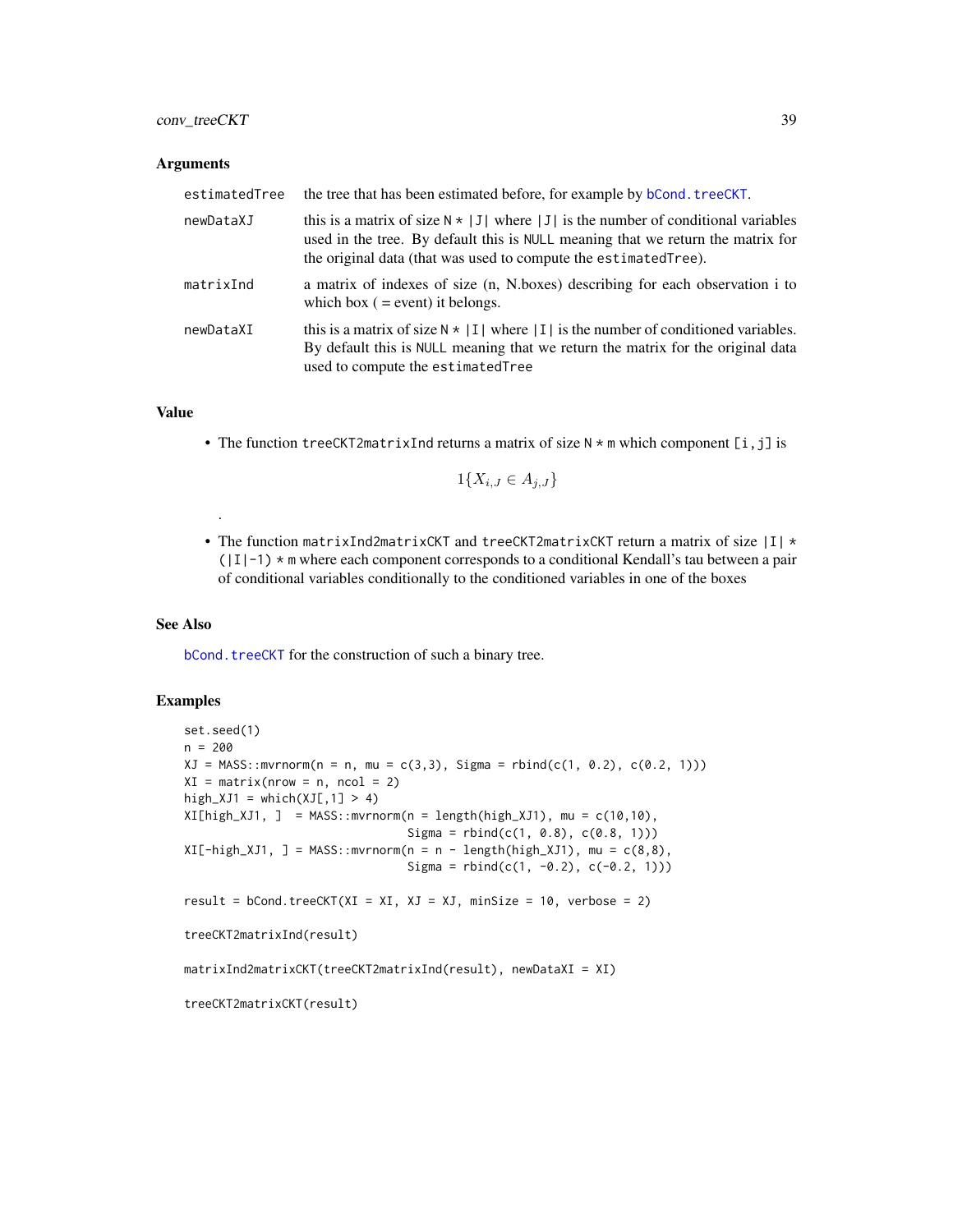<span id="page-39-1"></span><span id="page-39-0"></span>

# Description

In (Derumigny, & Fermanian (2019)), it is described how the problem of estimating conditional Kendall's tau can be rewritten as a classification task for a dataset of pairs (of observations). This function computes such a dataset, that can be then used to estimate conditional Kendall's tau using one of the following functions: [CKT.fit.tree](#page-19-1), [CKT.fit.randomForest](#page-16-1), [CKT.fit.GLM](#page-13-1), [CKT.fit.nNets](#page-15-1), [CKT.predict.kNN](#page-30-1).

# Usage

```
datasetPairs(
 X1,
 X2,
  Z,
  h,
  cut = 0.9,
 onlyConsecutivePairs = FALSE,
  nPairs = NULL
)
```
# Arguments

| X1                   | vector of observations of the first conditioned variable.                                                                                      |  |
|----------------------|------------------------------------------------------------------------------------------------------------------------------------------------|--|
| X <sub>2</sub>       | vector of observations of the second conditioned variable.                                                                                     |  |
| Z                    | vector or matrix of observations of the conditioning variable(s), of dimension<br>dimZ.                                                        |  |
| h                    | the bandwidth. Can be a vector; in this case, the components of h will be reused<br>to match the dimension of Z.                               |  |
| cut                  | the cutting level to keep a given pair or not. Used only if no nPairs is provided.                                                             |  |
| onlyConsecutivePairs |                                                                                                                                                |  |
|                      | if TRUE, only consecutive pairs are used.                                                                                                      |  |
| nPairs               | number of most relevant pairs to keep in the final datasets. If this is different<br>than the default NULL, the cutting level cut is not used. |  |

#### Value

A matrix with  $(4+dimZ)$  columns and  $n*(n-1)/2$  rows if only Consecutive Pairs=FALSE and else (n/2) rows. It is structured in the following way:

- column 1 contains the information about the concordance of the pair  $(i,j)$ ;
- columns 2 to 1+dimZ contain the mean value of Z (the conditioning variables);
- column 2+dimZ contains the value of the kernel  $K_h(Z_i Z_i)$ ;
- column 3+dimZ and 4+dimZ contain the corresponding values of i and j.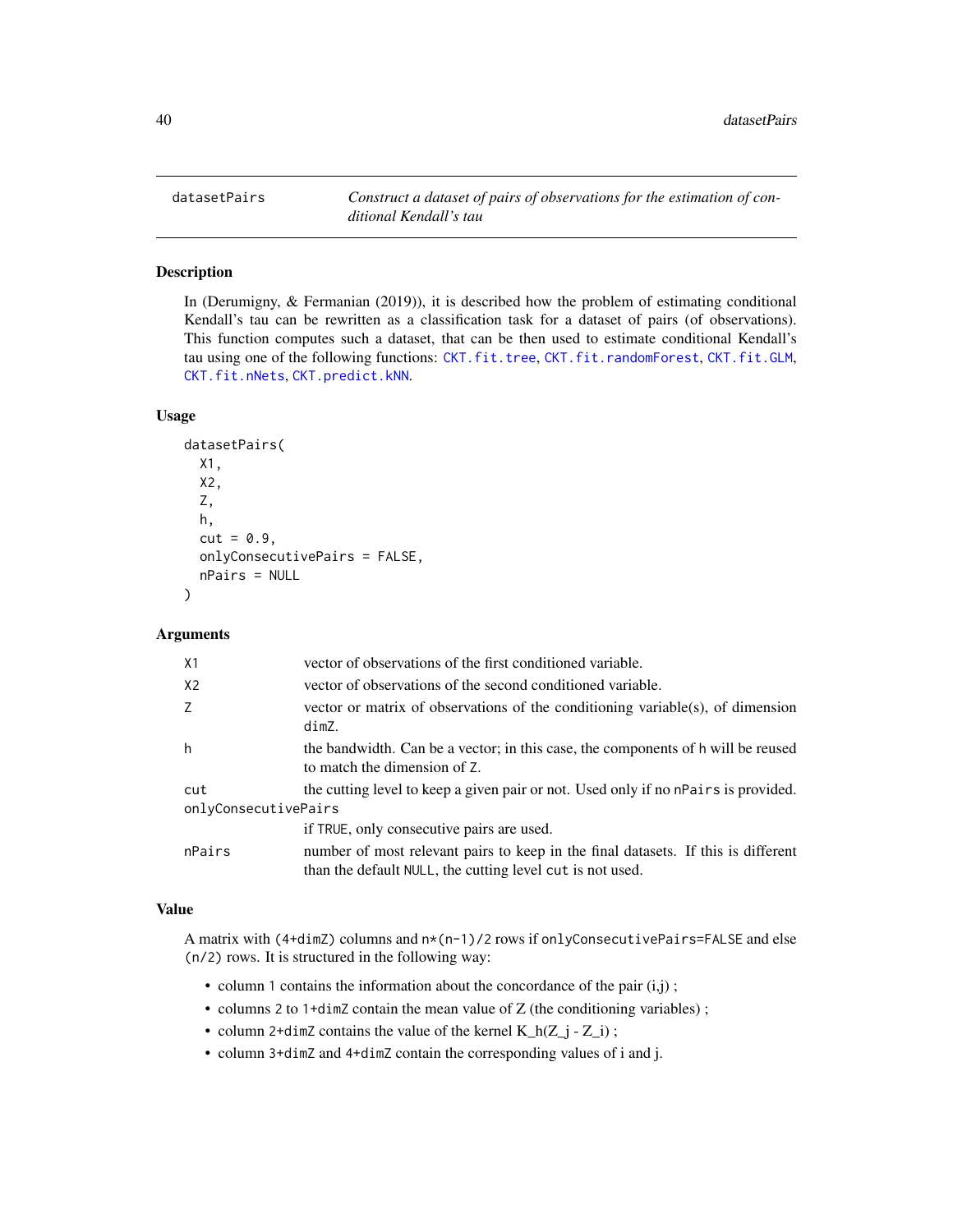#### <span id="page-40-0"></span>References

Derumigny, A., & Fermanian, J. D. (2019). A classification point-of-view about conditional Kendall's tau. Computational Statistics & Data Analysis, 135, 70-94. (Algorithm 1 for all pairs and Algorithm 8 for the case of only consecutive pairs) doi: [10.1016/j.csda.2019.01.013](https://doi.org/10.1016/j.csda.2019.01.013)

# See Also

the functions that require such a dataset of pairs to do the estimation of conditional Kendall's tau: [CKT.fit.tree](#page-19-1), [CKT.fit.randomForest](#page-16-1), [CKT.fit.GLM](#page-13-1), [CKT.fit.nNets](#page-15-1), [CKT.predict.kNN](#page-30-1), and [CKT.fit.randomForest](#page-16-1).

#### Examples

```
# We simulate from a conditional copula
N = 500Z = rnorm(n = N, mean = 5, sd = 2)conditionalTau = 0.9 * pnorm(Z, mean = 5, sd = 2)simCopula = VineCopula::BiCopSim(N = N , family = 3,
   par = VineCopula::BiCopTau2Par(1 , conditionalTau) )
X1 = qnorm(simCopula[,1])
X2 = qnorm(sinCopula[, 2])datasetP = datasetPairs(
X1 = X1, X2 = X2, Z = Z, h = 0.07, cut = 0.9)
```
<span id="page-40-1"></span>estimateCondCDF\_matrix

*Compute kernel-based conditional marginal (univariate) cdfs*

#### **Description**

This function computes an estimate of the conditional (marginal) cdf of X1 given a conditioning variable X3.

#### Usage

```
estimateCondCDF_matrix(observedX1, newX1, matrixK3)
```

| observedX1 | a sample of observations of X1 of size n                                          |
|------------|-----------------------------------------------------------------------------------|
| newX1      | a sample of new points for the variable X1, of size p1                            |
| matrixK3   | a matrix of kernel values of dimension (p3, n) $(K_h(X3[i]-U3[j]))_{i,i}$ such as |
|            | given by computeKernelMatrix.                                                     |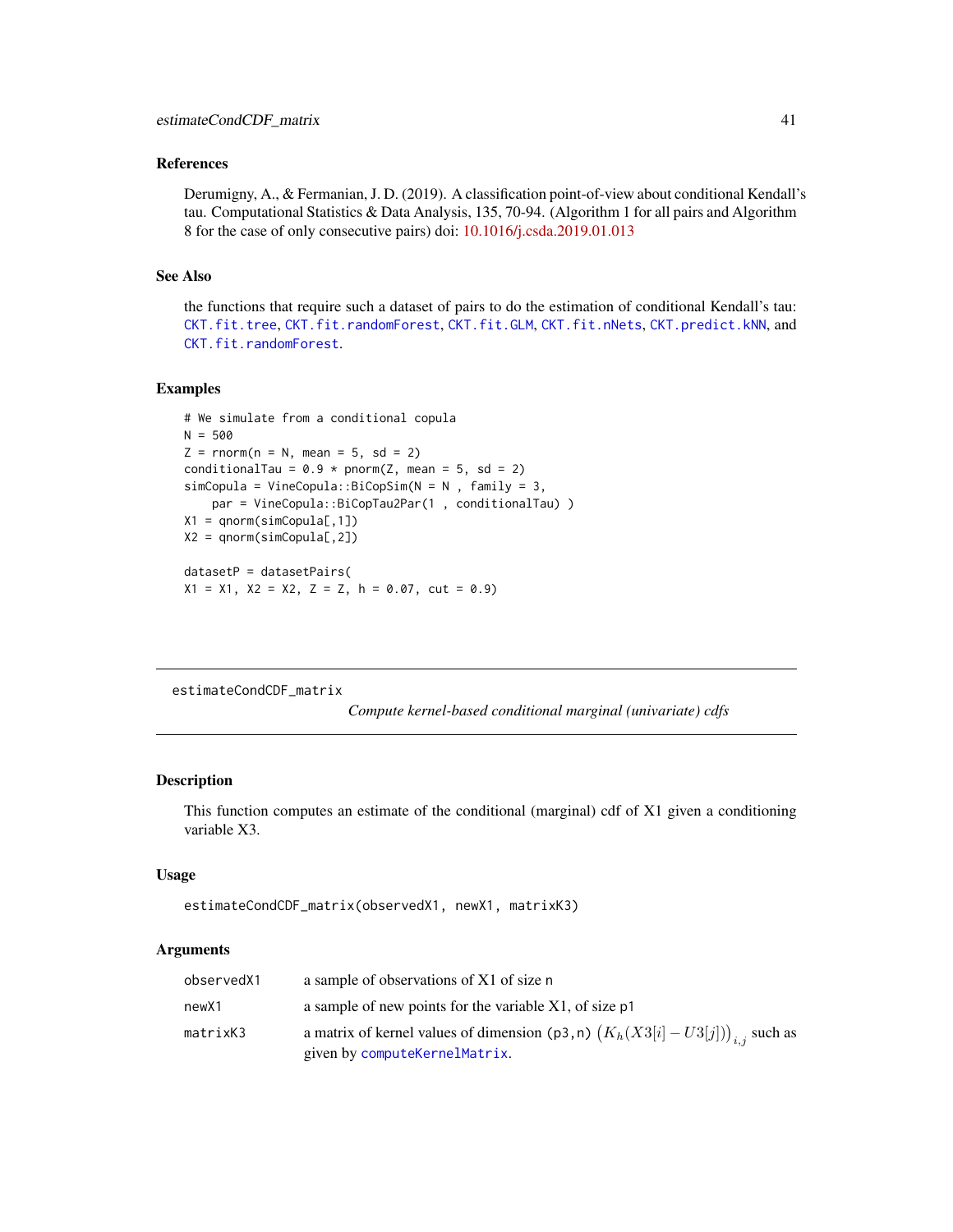#### <span id="page-41-0"></span>Details

This function is supposed to be used with [computeKernelMatrix](#page-35-1). Assume that we observe a sample  $(X_{i,1}, X_{i,3}), i = 1, \ldots, n$ . We want to estimate the conditional cdf of  $X_1$  given  $X_3 = x_3$  at point  $x_1$  using the following kernel-based estimator

$$
\hat{P}(X_1 \le x_1 | X_3 = x_3) := \frac{\sum_{l=1}^n \mathbb{1}\{X_{l,1} \le x_1\} K_h(X_{l,3} - x_3)}{\sum_{l=1}^n K_h(X_{l,3} - x_3)},
$$

for every  $x_1$  in newX1 and every  $x_3$  in newX3. The matrixK3 should be a matrix of the values  $K_h(X_{l,3}-x_3)$  such as the one produced by [computeKernelMatrix\(](#page-35-1)observedX3,newX3,kernel,h).

#### Value

A matrix of dimensions (p1 = length(newX),p3 = length(matrixK3[,1])) of estimators  $\hat{P}(X_1 \leq$  $x_1|X_3 = x_3$  for every possible choices of  $(x_1, x_3)$ .

#### Examples

```
Y = MASS::mvrnorm(n = 100, mu = c(0,0), Sigma = chind(c(1, 0.9), c(0.9, 1)))newY1 = seq(-1, 1, by = 0.5)newY2 = c(0, 1, 2)matrixK = computeKernelMatrix(observedX = Y[, 2], newX = newY2,
  kernel = "Gaussian", h = 0.8)
# In this matrix, there are the estimated conditionl cdf at points given by newY1
# conditionally to the points given by newY2.
matrixCondCDF = estimateCondCDF_matrix(observedX1 = Y[,1],
  newX1 = newY1, matrixKmatrixCondCDF
```
<span id="page-41-1"></span>estimateCondCDF\_vec *Compute kernel-based conditional marginal (univariate) cdfs*

#### **Description**

This function computes an estimate of the conditional (marginal) cdf of X1 given a conditioning variable X3. This function is supposed to be used with [computeKernelMatrix](#page-35-1). Assume that we observe a sample  $(X_{i,1}, X_{i,3}), i = 1, \ldots, n$ . We want to estimate the conditional cdf of  $X_1$  given  $X_3 = x_3$  at point  $x_1$  using the following kernel-based estimator

$$
\hat{P}(X_1 \le x_1 | X_3 = x_3) := \frac{\sum_{l=1}^n \mathbb{1}\{X_{l,1} \le x_1\} K_h(X_{l,3} - x_3)}{\sum_{l=1}^n K_h(X_{l,3} - x_3)},
$$

for every couple  $(x_{j,1}, x_{j,3})$  where  $x_{j,1}$  in newX1 and  $x_{j,3}$  in newX3. The matrixK3 should be a matrix of the values  $K_h(X_{l,3}-x_3)$  such as the one produced by [computeKernelMatrix\(](#page-35-1)observedX3,newX3,kernel,h).

#### Usage

estimateCondCDF\_vec(observedX1, newX1, matrixK3)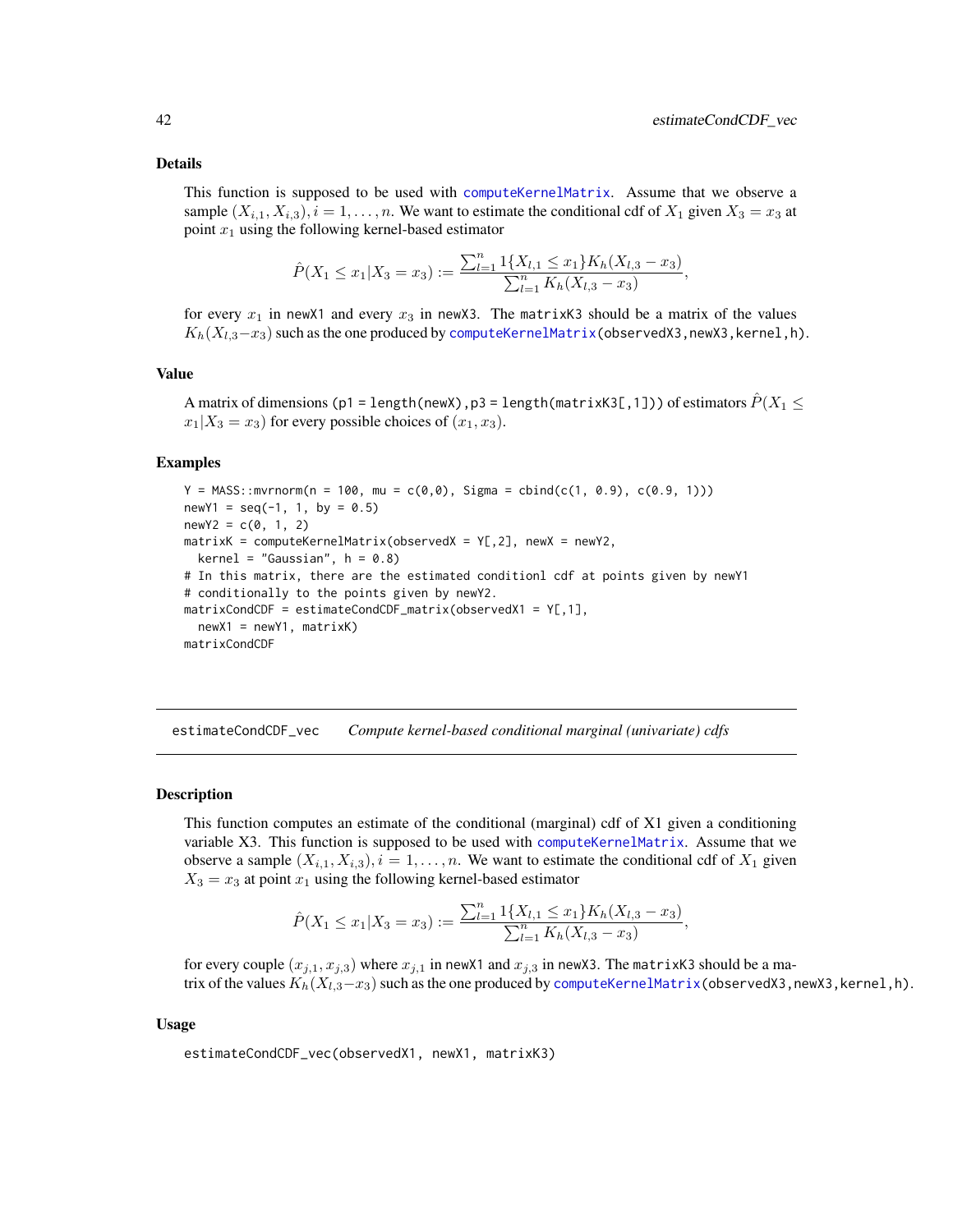<span id="page-42-0"></span>

| observedX1 | a sample of observations of X1 of size n                                          |
|------------|-----------------------------------------------------------------------------------|
| newX1      | a sample of new points for the variable X1, of size p1                            |
| matrixK3   | a matrix of kernel values of dimension (p2, n) $(K_h(X3[i]-U3[j]))_{i,i}$ such as |
|            | given by computeKernelMatrix.                                                     |

#### Value

It returns a vector of length newX1 of estimators  $\hat{P}(X_1 \le x_1 | X_3 = x_3)$  for every couple  $(x_{i,1}, x_{i,3})$ .

#### Examples

```
Y = MASS: mvrnorm(n = 100, mu = c(0,0), Sigma = chind(c(1, 0.9), c(0.9, 1)))newY1 = seq(-1, 1, by = 0.5)newY2 = newY1matrix K = computeKernelMatrix(observed X = Y[, 2], new X = newY2,kernel = "Gaussian", h = 0.8)
vecCondCDF = estimateCondCDF_vec(observedX1 = Y[,1],
  newX1 = newY1, matrixK)vecCondCDF
```
estimateCondQuantiles *Compute kernel-based conditional quantiles*

# Description

This function is supposed to be used with [computeKernelMatrix](#page-35-1). Assume that we observe a sample  $(X_{i,1}, X_{i,3}), i = 1, \ldots, n$ . We want to estimate the conditional quantiles of  $X_1$  given  $X_3 = x_3$  at point  $u_1$  using the following kernel-based estimator

$$
\hat{Q}(u_1|X_3=x_3) := \hat{P}^{(-1)}(u_1 \le x_1|X_3=x_3),
$$

where

$$
\hat{P}(X_1 \le x_1 | X_3 = x_3) := \frac{\sum_{l=1}^n \mathbb{1}\{X_l(l,1) \le x_1\} K_h(X_l,l,3) - x_3\}}{\sum_{l=1}^n K_h(X_l,l,3) - x_3},
$$

for every  $u_1$  in probsX1 and every  $x_3$  in newX3. The matrixK3 should be a matrix of the values  $K_h(X_(l,3)\!-\!x_3)$  such as the one produced by [computeKernelMatrix\(](#page-35-1)observedX3,newX3,kernel,h).

# Usage

estimateCondQuantiles(observedX1, probsX1, matrixK3)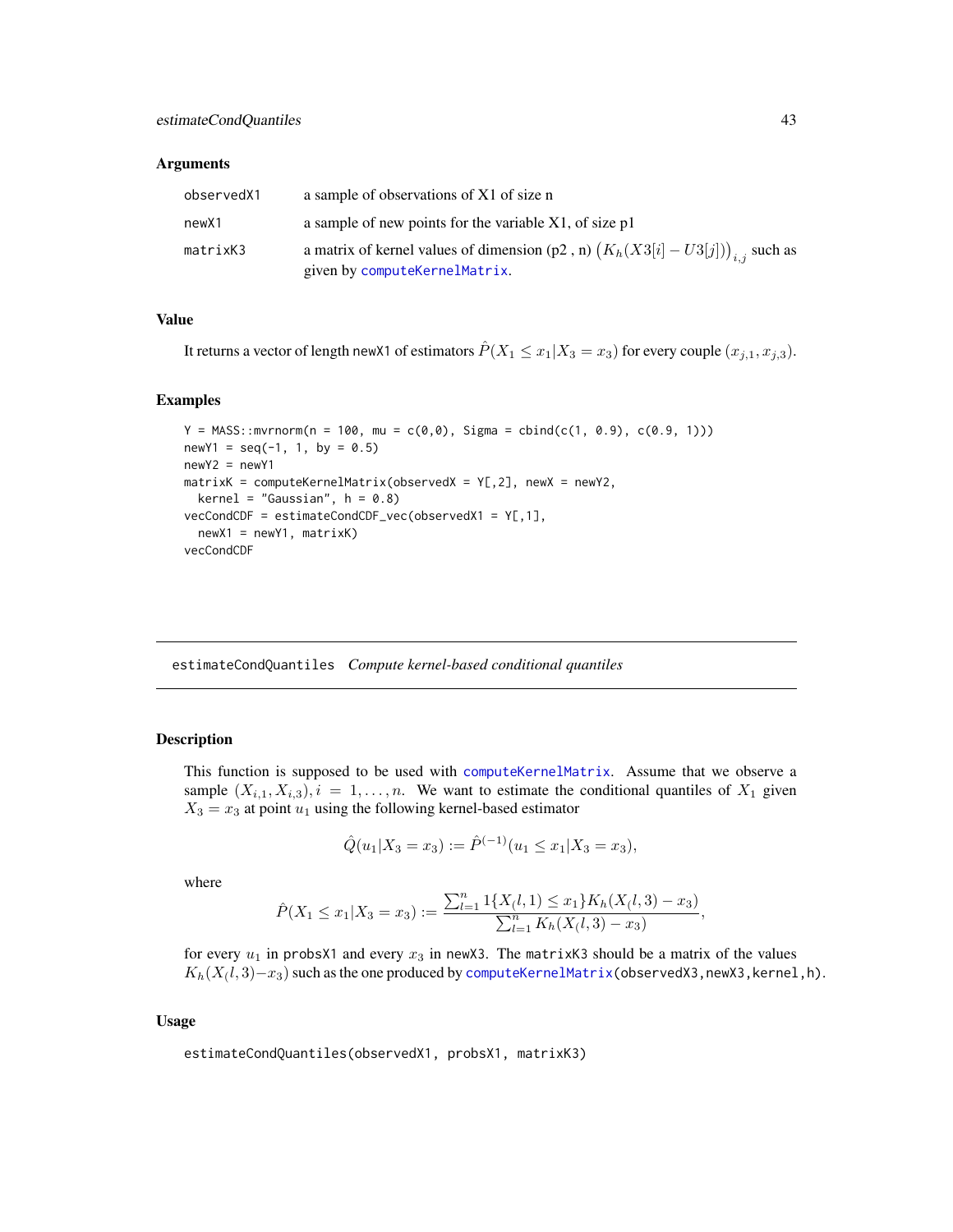<span id="page-43-0"></span>

| observedX1 | a sample of observations of X1 of size n                                                                           |
|------------|--------------------------------------------------------------------------------------------------------------------|
| probsX1    | a sample of probabilities at which we want to compute the quantiles for the<br>variable $X1$ , of size $p1$        |
| matrixK3   | a matrix of kernel values of dimension (p2, n) $(K_h(X3[i]-U3[j]))_{i,j}$ such as<br>given by computeKernelMatrix. |

#### Value

A matrix of dimensions (p1,p2) whose (i,j) entry is  $\hat{Q}(u_1|X_3 = x_3)$  with  $u_1$  = probs $\chi$ 1[i] and  $x_3$  = newX3[j], where newX3[j] is the vector that was used to construct matrixK3.

### Examples

```
Y = MASS::mvrnorm(n = 100, mu = c(0,0), Sigma = chind(c(1, 0.9), c(0.9, 1)))matrixK = computeKernelMatrix(observedX = Y[, 2], newX = c(0, 1, 2.5),
  kernel = "Gaussian", h = 0.8)
matrixnp = estimateCondQuantiles(observedX1 = Y[, 2],probsX1 = c(0.3, 0.5), matrixK3 = matrixK)
matrixnp
```
<span id="page-43-1"></span>estimateNPCondCopula *Compute a kernel-based estimator of the conditional copula*

# Description

Assuming that we observe a sample  $(X_{i,1}, X_{i,2}, X_{i,3}), i = 1, \ldots, n$ , this function returns a array  $\hat{C}_{1,2|3}(u_1, u_2|X_3 = x_3)$  for each choice of (u\_1, u\_2, x\_3).

# Usage

```
estimateNPCondCopula(
  observedX1,
  observedX2,
  observedX3,
  U1_-,U2_newX3,
 kernel,
  h
)
```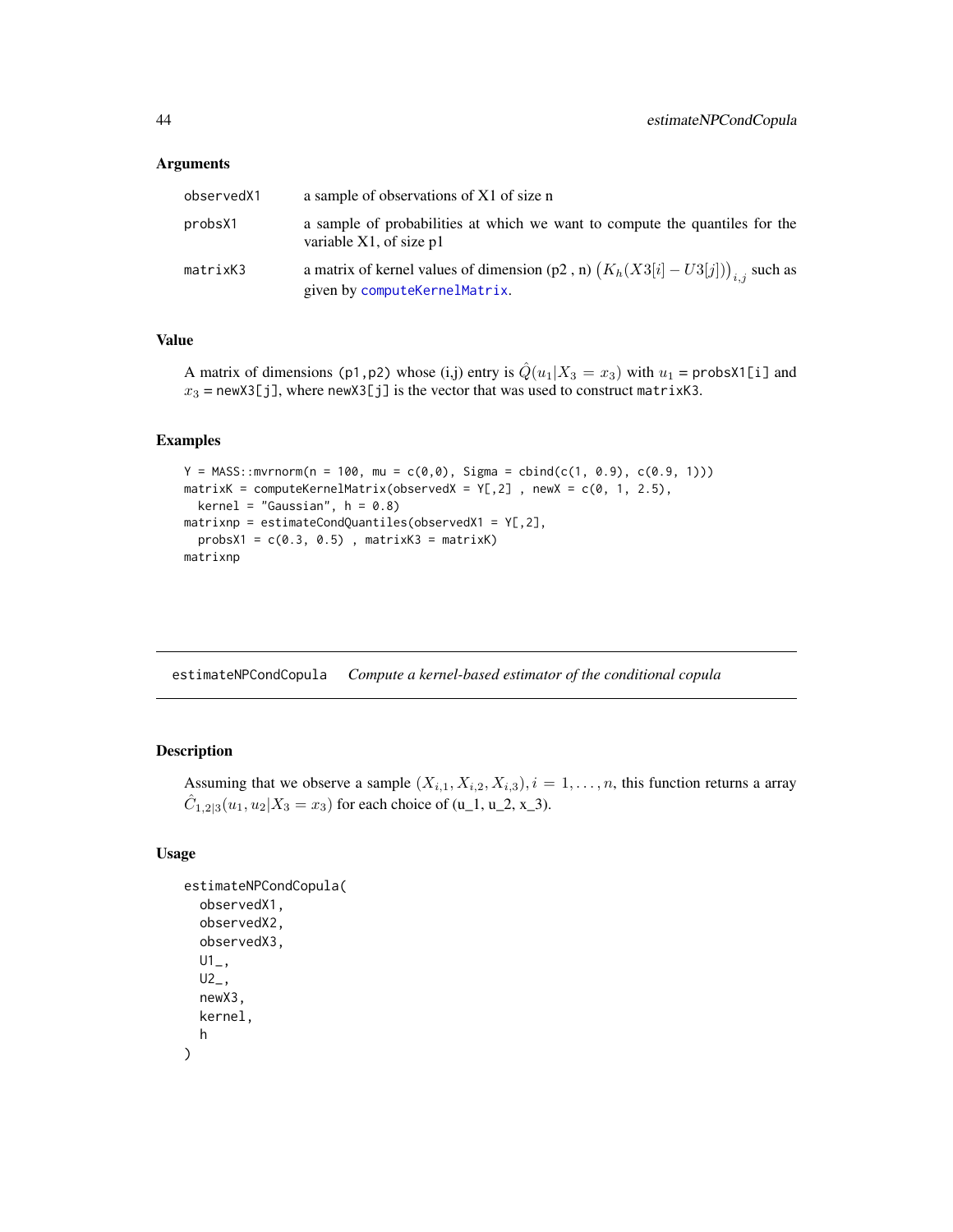<span id="page-44-0"></span>

| observedX1 | a vector of observations of size n                                                                                  |
|------------|---------------------------------------------------------------------------------------------------------------------|
| observedX2 | a vector of observations of size n                                                                                  |
| observedX3 | a vector of observations of size n                                                                                  |
| U1         | a vector of numbers in $[0, 1]$                                                                                     |
| U2         | a vector of numbers in $[0, 1]$                                                                                     |
| newX3      | a vector of new values for the conditioning variable X3                                                             |
| kernel     | a character string describing the kernel to be used. Possible choices are Gaussian,<br>Triangular and Epanechnikov. |
| h          | the bandwidth to use in the estimation.                                                                             |

# Value

An array of dimension (length(U1\_,U2\_,newX3)) whose element in position (i, j, k) is  $\hat C_{1,2|3}(u_1,u_2|X_3=$  $x_3$ ) where  $u_1 = U1$  [i],  $u_2 = U2$  [j] and  $x_3 = newX3[k]$ 

#### References

Derumigny, A., & Fermanian, J. D. (2017). About tests of the "simplifying" assumption for conditional copulas. Dependence Modeling, 5(1), 154-197. doi: [10.1515/demo20170011](https://doi.org/10.1515/demo-2017-0011)

#### See Also

[estimateParCondCopula](#page-45-1) for estimating a conditional copula in a parametric setting ( = where the conditional copula is assumed to belong to a parametric class). [simpA.NP](#page-49-1) for a test that this conditional copula is constant with respect to the value  $x_3$  of the conditioning variable.

```
# We simulate from a conditional copula
N = 500X3 = rnorm(n = N, mean = 5, sd = 2)conditionalTau = 0.9 * pnorm(X3, mean = 5, sd = 2)simCopula = VineCopula::BiCopSim(N=N , family = 3,
   par = VineCopula::BiCopTau2Par(1 , conditionalTau ))
X1 = qnorm(simCopula[,1])
X2 = qnorm(simCopula[,2])
# We do the estimation
grid = c(0.2, 0.4, 0.6, 0.8)
arrayEst = estimateNPCondCopula(observedX1 = X1,
  observedX2 = X2, observedX3 = X3,
  UI = grid, U2 = grid, newX3 = c(2, 5, 7),kernel = "Gaussian", h = 0.8)
arrayEst
```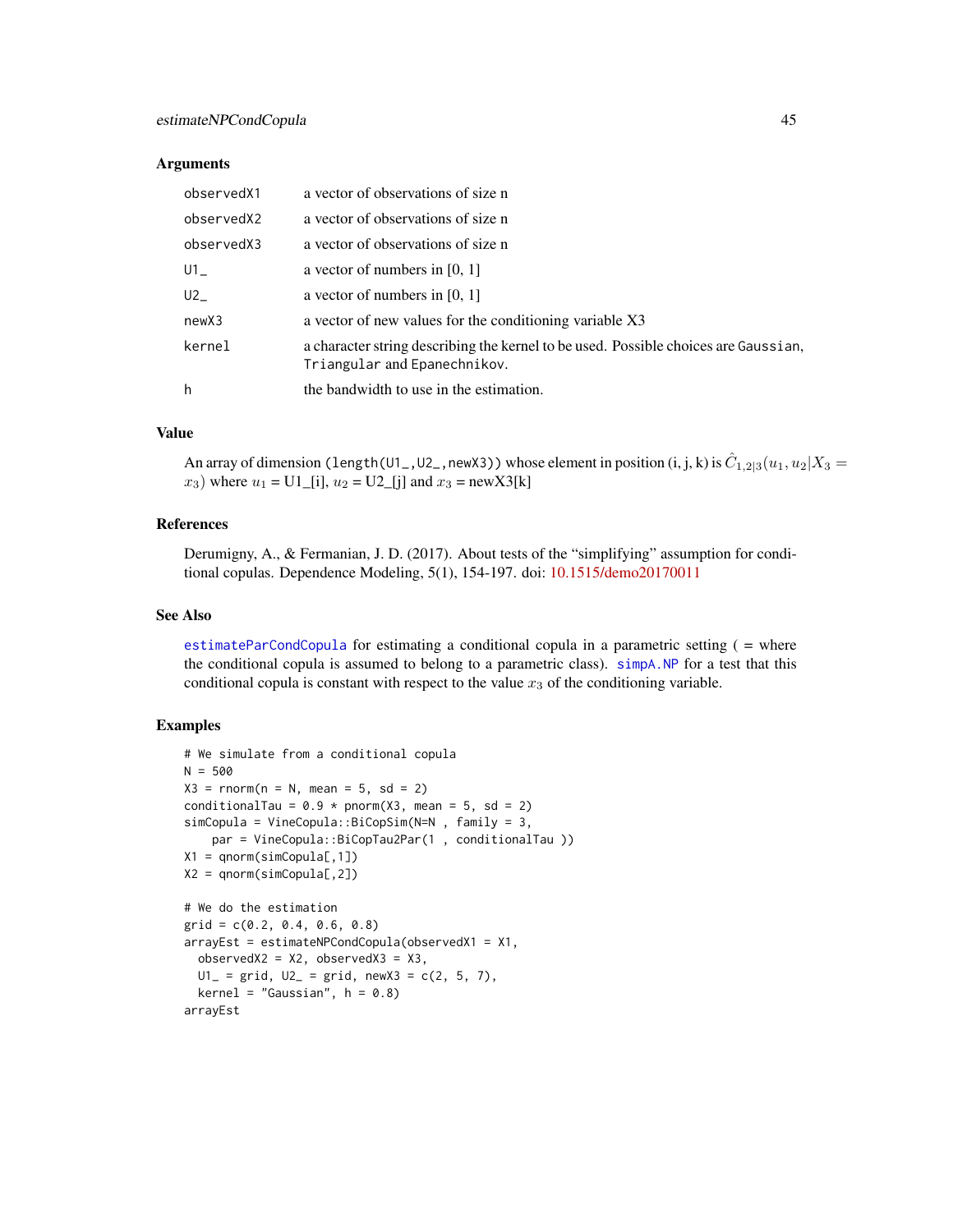<span id="page-45-1"></span><span id="page-45-0"></span>estimateParCondCopula *Estimation of parametric conditional copulas*

# Description

The function estimateParCondCopula computes an estimate of the conditional parameters in a conditional parametric copula model, i.e.

$$
C_{X_1,X_2|X_3=x_3} = C_{\theta(x_3)},
$$

for some parametric family  $(C_{\theta})$ , some conditional parameter  $\theta(x_3)$ , and a three-dimensional random vector  $(X_1, X_2, X_3)$ . Remember that  $C_{X_1, X_2|X_3=x_3}$  denotes the conditional copula of  $X_1$  and  $X_2$  given  $X_3 = x_3$ .

The function estimateParCondCopula\_ZIJ is an auxiliary function that is called when conditional pseudos-observations are already available when one wants to estimate a parametric conditional copula.

#### Usage

```
estimateParCondCopula(
  observedX1,
  observedX2,
  observedX3,
  newX3,
  family,
  method = "mle",h
)
```
estimateParCondCopula\_ZIJ(Z1\_J, Z2\_J, observedX3, newX3, family, method, h)

| observedX1 | a vector of n observations of the first conditioned variable                                                                                                                    |
|------------|---------------------------------------------------------------------------------------------------------------------------------------------------------------------------------|
| observedX2 | a vector of n observations of the second conditioned variable                                                                                                                   |
| observedX3 | a vector of n observations of the conditioning variable                                                                                                                         |
| newX3      | a vector of new observations of $X3$                                                                                                                                            |
| family     | an integer indicating the parametric family of copulas to be used, following the<br>conventions of the package VineCopula.                                                      |
| method     | the method of estimation of the conditional parameters. Can be "mle" for max-<br>imum likelihood estimation or " <i>i</i> tau" for estimation by inversion of Kendall's<br>tau. |
| h          | bandwidth to be chosen                                                                                                                                                          |
| $Z1_J$     | the conditional pseudos-observations of the first variable, i.e. $F_{1 J}(x_{i,1} x_J =$<br>$x_{i,J}$ for $i=1,\ldots,n$ .                                                      |
| $Z2_J$     | the conditional pseudos-observations of the second variable, i.e. $F_{2 J}(x_{i,2} x_J =$<br>$x_{i,J}$ for $i = 1, , n$ .                                                       |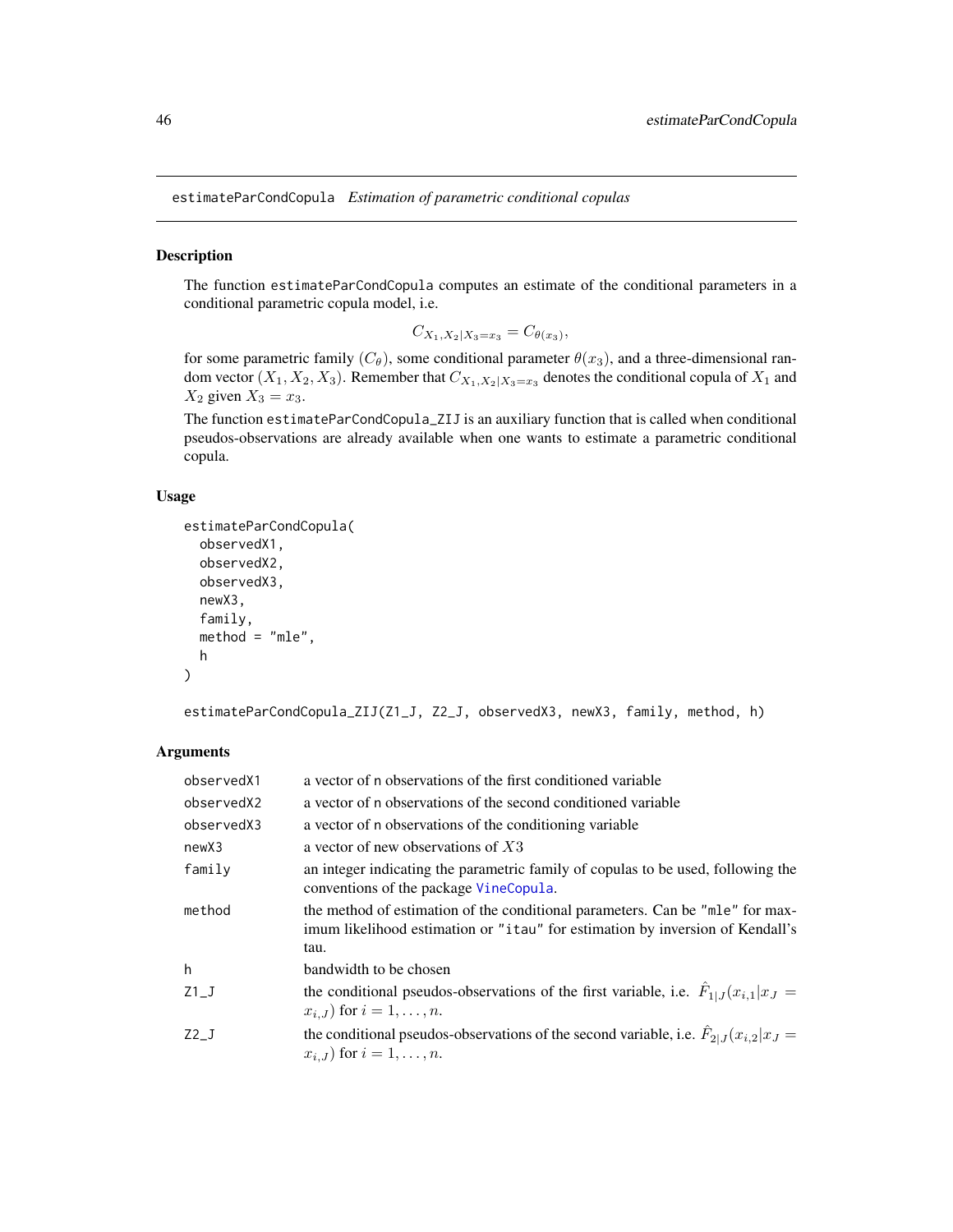# <span id="page-46-0"></span>Value

a vector of size length(newX3) containing the estimated conditional copula parameters for each value of newX3.

# References

Derumigny, A., & Fermanian, J. D. (2017). About tests of the "simplifying" assumption for conditional copulas. Dependence Modeling, 5(1), 154-197. doi: [10.1515/demo20170011](https://doi.org/10.1515/demo-2017-0011)

# See Also

[estimateNPCondCopula](#page-43-1) for estimating a conditional copula in a nonparametric setting ( = without parametric assumption on the conditional copula). [simpA.param](#page-52-1) for a test that this conditional copula is constant with respect to the value  $x_3$  of the conditioning variable.

```
# We simulate from a conditional copula
N = 500X3 = \text{rnorm}(n = N, \text{ mean } = 5, \text{ sd } = 2)conditionalTau = 0.9 * pnorm(X3, mean = 5, sd = 2)
simCopula = VineCopula::BiCopSim(
    N=N , family = 1, par = VineCopula::BiCopTau2Par(1 , conditionalTau ))
X1 = qnorm(simCopula[, 1])X2 = qnorm(simCopula[,2])
gridnewX3 = seq(2, 8, by = 1)conditionalTauNewX3 = 0.9 * pnorm(gridnewX3, mean = 5, sd = 2)
vecEstimatedThetas = estimateParCondCopula(
  observedX1 = X1, observedX2 = X2, observedX3 = X3,
  newX3 = gridnewX3, family = 1, h = 0.1# Estimated conditional parameters
vecEstimatedThetas
# True conditional parameters
VineCopula::BiCopTau2Par(1 , conditionalTauNewX3 )
# Estimated conditional Kendall's tau
VineCopula::BiCopPar2Tau(1 , vecEstimatedThetas )
# True conditional Kendall's tau
conditionalTauNewX3
```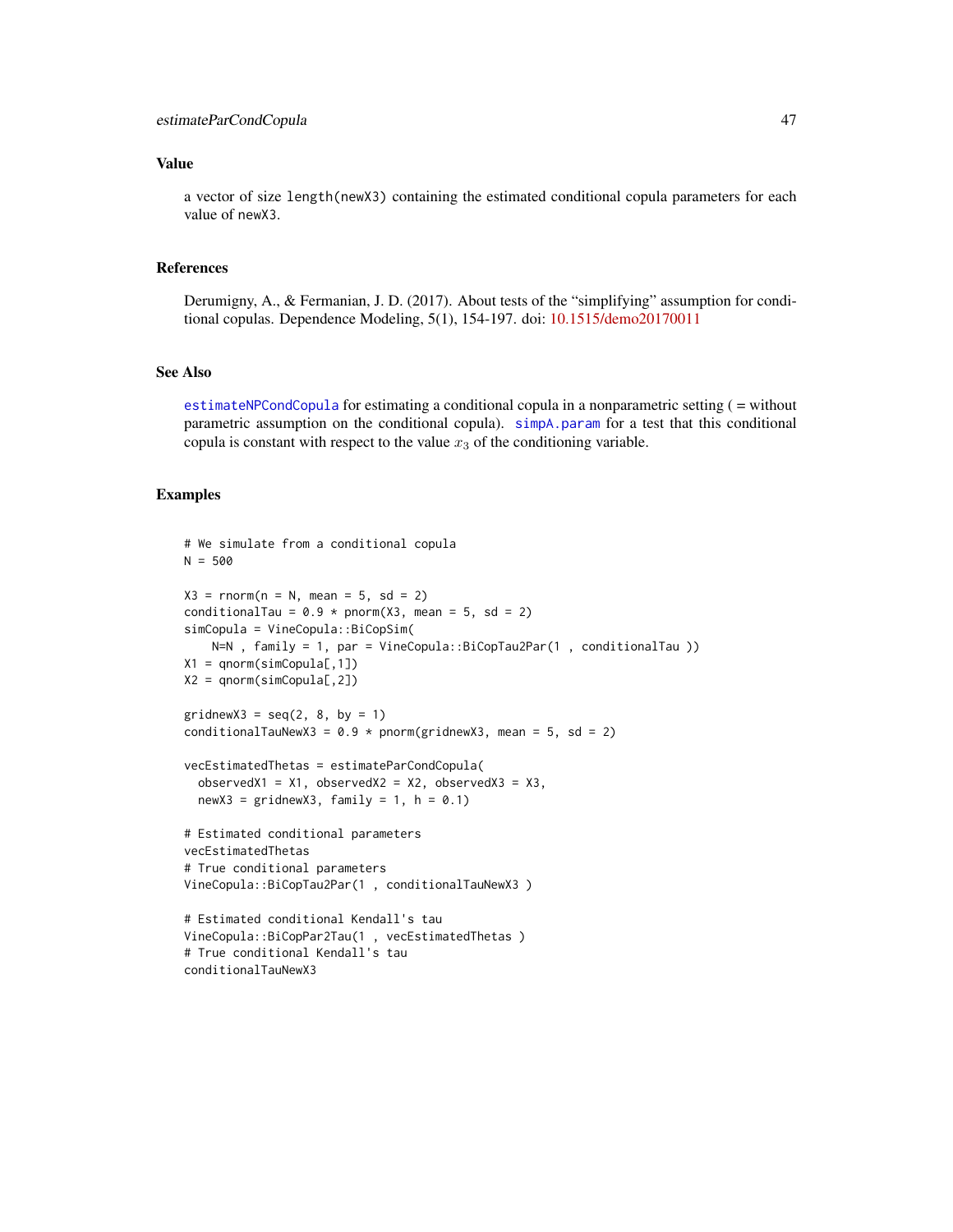<span id="page-47-1"></span><span id="page-47-0"></span>simpA.kendallReg *Test of the simplifying assumption using the constancy of conditional Kendall's tau*

# Description

This function computes Kendall's regression, a regression-like model for conditional Kendall's tau. More precisely, it fits the model

$$
\Lambda(\tau_{X_1,X_2|Z=z}) = \sum_{j=1}^{p'} \beta_j \psi_j(z),
$$

where  $\tau_{X_1,X_2|Z=z}$  is the conditional Kendall's tau between  $X_1$  and  $X_2$  conditionally to  $Z=z$ ,  $\Lambda$  is a function from  $]-1,1]$  to  $R, (\beta_1,\ldots,\beta_p)$  are unknown coefficients to be estimated and  $\psi_1, \ldots, \psi_{p'}$  are a dictionary of functions. Then, this function tests the assumption

$$
\beta_2 = \beta_3 = \dots = \beta_{p'} = 0,
$$

where the coefficient corresponding to the intercept is removed.

#### Usage

```
simpA.kendallReg(
 X1,
 X2,
 Z,
  vectorZToEstimate = NULL,
 listPhi = list(function(x) {\nvert} return(x) }, function(x) { return(x^2) },
   function(x) { return(x^3) }),
  typeEstCKT = 4,
  h_kernel,
 Lambda = function(x) { return(x) },
 Lambda_deriv = function(x) { return(1) },
  lambda = NULL,h_lambda = h_kernel,
 Kfolds_lambda = 5,
  l\_norm = 1)
```
#### Arguments

| X1 |  |  | vector of observations of the first conditioned variable |  |
|----|--|--|----------------------------------------------------------|--|
|    |  |  |                                                          |  |

X2 vector of observations of the second conditioned variable

Z vector of observations of the conditioning variable

vectorZToEstimate

vector containing the points  $Z_i'$  to be used at which the conditional Kendall's tau should be estimated.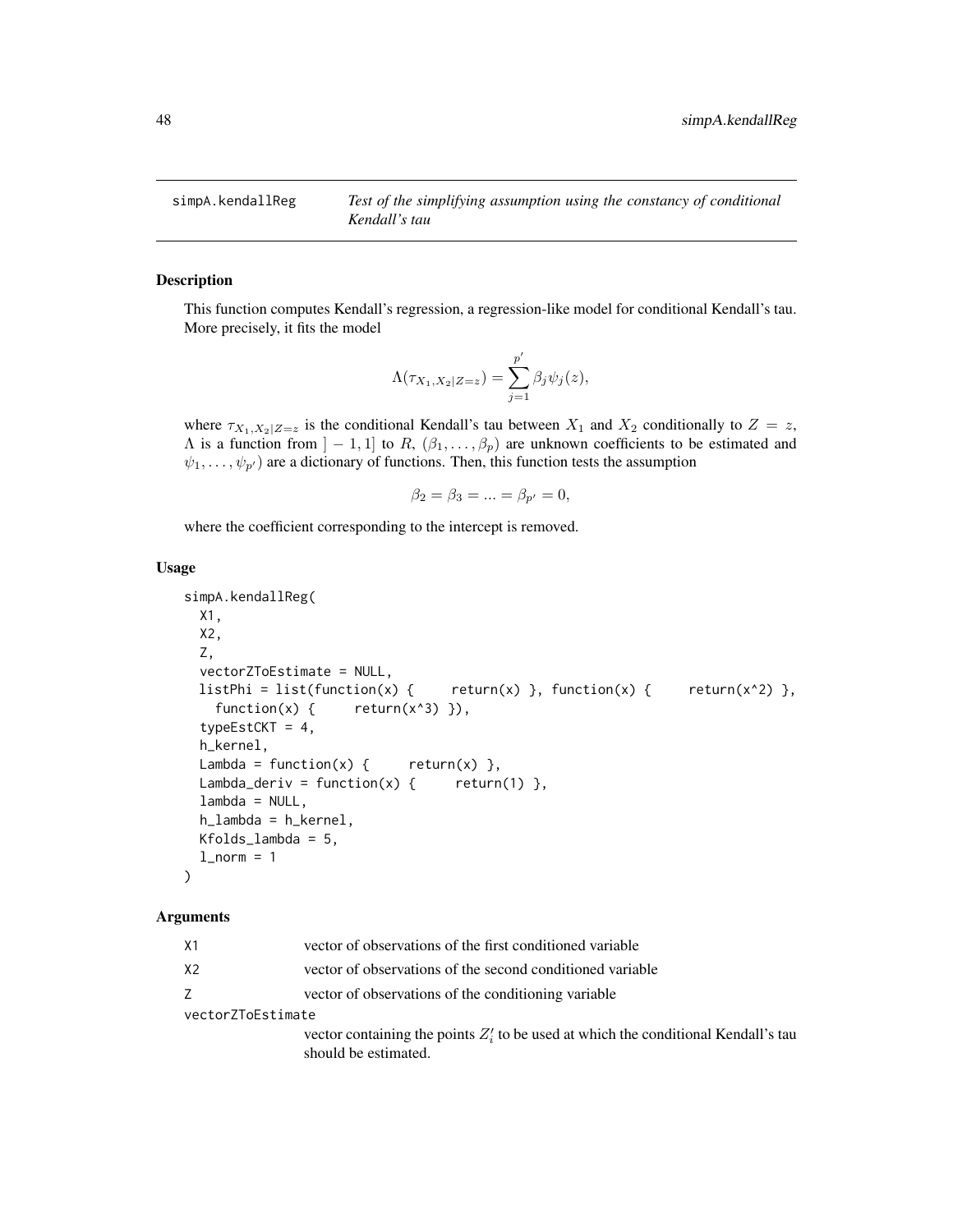<span id="page-48-0"></span>

| listPhi       | the list of transformations <i>phi</i> to be used.                                                                                                                                                                                                                               |  |  |
|---------------|----------------------------------------------------------------------------------------------------------------------------------------------------------------------------------------------------------------------------------------------------------------------------------|--|--|
| typeEstCKT    | the type of estimation of the kernel-based estimation of conditional Kendall's<br>tau.                                                                                                                                                                                           |  |  |
| h_kernel      | the bandwidth used for the kernel-based estimations.                                                                                                                                                                                                                             |  |  |
| Lambda        | the function to be applied on conditional Kendall's tau. By default, the identity<br>function is used.                                                                                                                                                                           |  |  |
| Lambda_deriv  | the derivative of the function Lambda.                                                                                                                                                                                                                                           |  |  |
| lambda        | the penalization parameter used for Kendall's regression. By default, cross-<br>validation is used to find the best value of lambda.                                                                                                                                             |  |  |
| h_lambda      | bandwidth used for the smooth cross-validation in order to get a value for lambda.                                                                                                                                                                                               |  |  |
| Kfolds_lambda | the number of subsests used for the cross-validation in order to get a value for<br>lambda.                                                                                                                                                                                      |  |  |
| $1$ _norm     | type of norm used for selection of the optimal lambda by cross-validation. 1_norm=1<br>corresponds to the sum of absolute values of differences between predicted and<br>estimated conditional Kendall's tau while 1_norm=2 corresponds to the sum of<br>squares of differences. |  |  |

#### Value

a list containing

- statWn: the value of the test statistic.
- p\_val: the p-value of the test.

# References

Derumigny, A., & Fermanian, J. D. (2020). On Kendall's regression. Journal of Multivariate Analysis, 178, 104610. (page 7) doi: [10.1016/j.jmva.2020.104610](https://doi.org/10.1016/j.jmva.2020.104610)

# See Also

The function to fit Kendall's regression: [CKT.kendallReg.fit](#page-23-1).

Other tests of the simplifying assumption:

- [simpA.NP](#page-49-1) in a nonparametric setting
- [simpA.param](#page-52-1) in a (semi)parametric setting, where the conditional copula belongs to a parametric family, but the conditional margins are estimated arbitrarily through kernel smoothing
- the counterparts of these tests in the discrete conditioning setting: [bCond.simpA.CKT](#page-4-1) (test based on conditional Kendall's tau) [bCond.simpA.param](#page-6-1) (test assuming a parametric form for the conditional copula)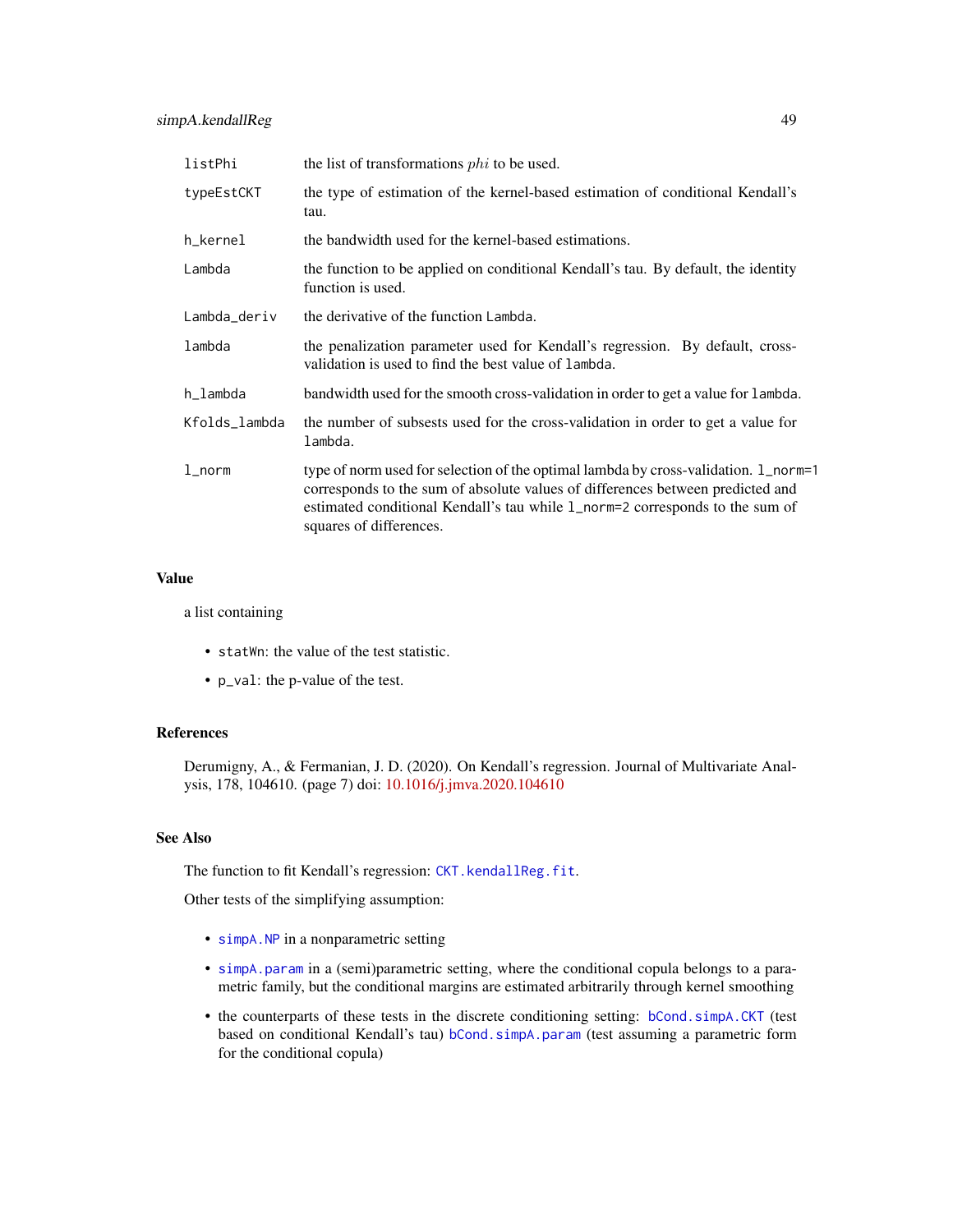```
# We simulate from a conditional copula
set.seed(1)
N = 300Z = runif(n = N, min = 0, max = 1)conditionalTau = -0.9 + 1.8 \times ZsimCopula = VineCopula::BiCopSim(N=N , family = 1,
    par = VineCopula::BiCopTau2Par(1 , conditionalTau ))
X1 = qnorm(simCopula[, 1])X2 = qnorm(simCopula[,2])
result = simpA.kendallReg(
   X1, X2, Z, h_kernel = 0.03,
   listPhi = list(
     function(x){\text{return}(x)}, function(x){\text{return}(x^2)},
     function(x){\text{return}(x^3)}, function(x){\text{return}(x^4)},function(x){return(x^5)},
     function(x){return(cos(x))}, function(x){return(sin(x))},
     function(x){return(as.numeric(x \leq 0.4))},
     function(x){return(as.numeric(x \le 0.6)}) )
print(result$p_val)
# We simulate from a conditional copula
set.seed(1)
N = 300
Z = runif(n = N, min = 0, max = 1)conditionalTau = -0.3simCopula = VineCopula::BiCopSim(N=N , family = 1,
    par = VineCopula::BiCopTau2Par(1 , conditionalTau ))
X1 = qnorm(simCopula[,1])
X2 = qnorm(simCopula[,2])
result = simpA.kendallReg(
   X1, X2, Z, h_kernel = 0.03,
   listPhi = list(
     function(x){return(x)}, function(x){return(x^2)},
     function(x){\text{return}(x^3)}, function(x){\text{return}(x^4)},function(x){return(x^5)},
     function(x){return(cos(x))}, function(x){return(sin(x))},
     function(x){return(as.numeric(x <= 0.4))},
     function(x){return(as.numeric(x <= 0.6))}))
print(result$p_val)
```
<span id="page-49-0"></span>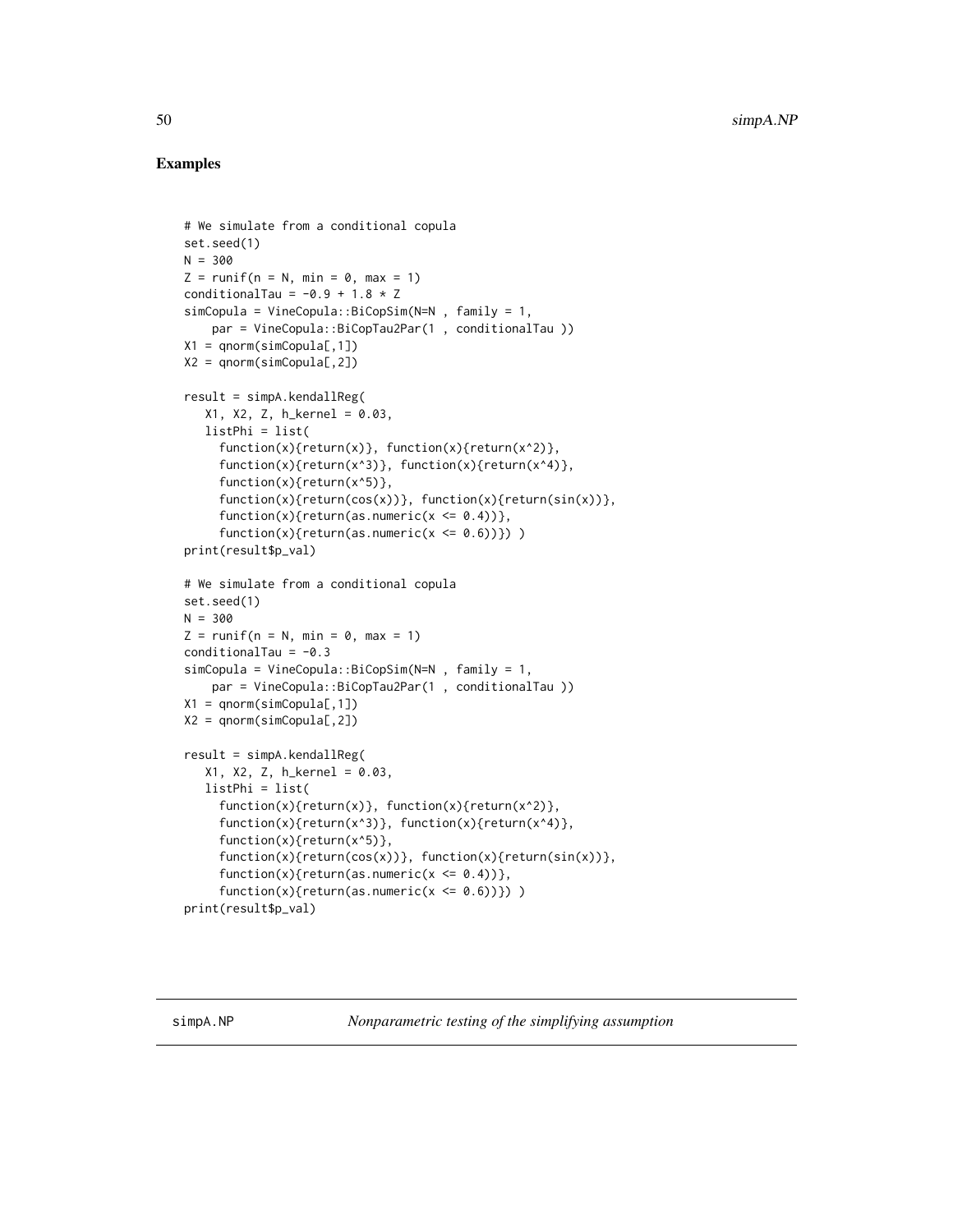# simpA.NP 51

# Description

This function tests the "simplifying assumption" that a conditional copula

$$
C_{1,2|3}(u_1, u_2 | X_3 = x_3)
$$

does not depend on the value of the conditioning variable  $x_3$  in a nonparametric setting, where the conditional copula is estimated by kernel smoothing.

# Usage

```
simpA.NP(
 X1,
 X2,
 X3,
  testStat,
 typeBoot = "bootNP",
 h,
 nBootstrap = 100,
 kernel.name = "Epanechnikov",
  truncVal = h,
 numericalInt = list(kind = "legendre", nGrid = 10)
)
```

| X1             | vector of n observations of the first conditioned variable                                                                                                                                               |
|----------------|----------------------------------------------------------------------------------------------------------------------------------------------------------------------------------------------------------|
| X <sub>2</sub> | vector of n observations of the second conditioned variable                                                                                                                                              |
| X <sub>3</sub> | vector of n observations of the conditioning variable                                                                                                                                                    |
| testStat       | name of the test statistic to be used. Possible values are                                                                                                                                               |
|                | • T1_CvM_Cs3: Equation (3) of (Derumigny & Fermanian, 2017) with the<br>simplified copula estimated by Equation (6) and the weight $w(u_1, u_2, u_3) =$<br>$\hat{F}_1(u_1)\hat{F}_2(u_2)\hat{F}_3(u_3).$ |
|                | • T1_CvM_Cs4: Equation (3) of (Derumigny & Fermanian, 2017) with the<br>simplified copula estimated by Equation (7) and the weight $w(u_1, u_2, u_3) =$<br>$\hat{F}_1(u_1)\hat{F}_2(u_2)\hat{F}_3(u_3).$ |
|                | • T1_KS_Cs3: Equation (4) of (Derumigny & Fermanian, 2017) with the sim-<br>plified copula estimated by Equation (6).                                                                                    |
|                | • T1_KS_Cs4: Equation (4) of (Derumigny & Fermanian, 2017) with the sim-<br>plified copula estimated by Equation (7).                                                                                    |
|                | • tilde_T0_CvM: Equation (10) of (Derumigny & Fermanian, 2017).                                                                                                                                          |
|                | • tilde_T0_KS: Equation (9) of (Derumigny & Fermanian, 2017).                                                                                                                                            |
|                | • I_chi: Equation (13) of (Derumigny & Fermanian, 2017).                                                                                                                                                 |
|                | • I_2n: Equation (15) of (Derumigny & Fermanian, 2017).                                                                                                                                                  |
| typeBoot       | the type of bootstrap to be used (see Derumigny and Fermanian, 2017, p.165).<br>Possible values are                                                                                                      |
|                | • boot. NP: usual (Efron's) non-parametric bootstrap                                                                                                                                                     |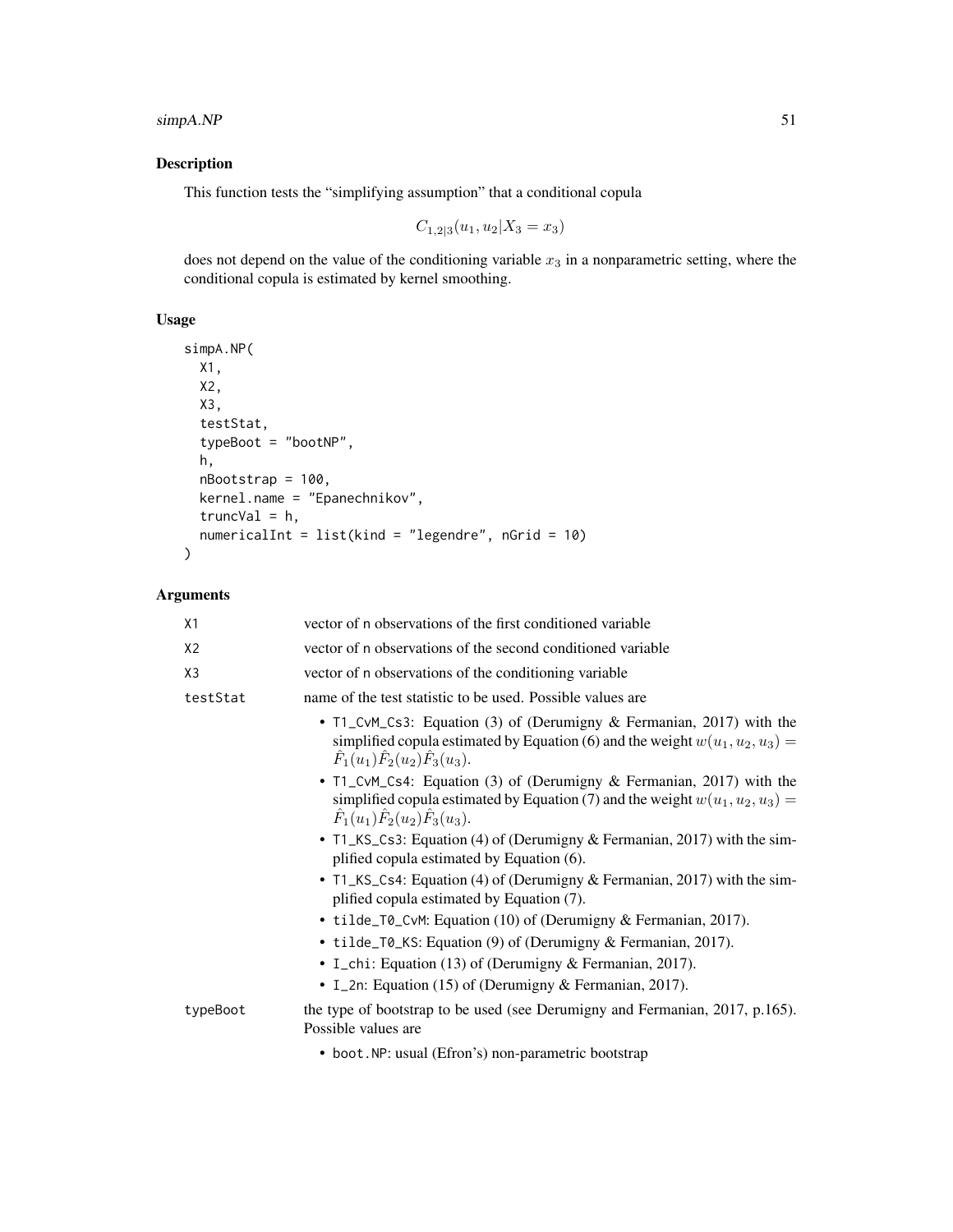<span id="page-51-0"></span>

|              | • boot.pseudoInd: pseudo-independent bootstrap<br>• boot.pseudoInd.sameX3: pseudo-independent bootstrap without resam-<br>pling on $X_3$<br>• boot.pseudoNP: pseudo-non-parametric bootstrap<br>• boot.cond: conditional bootstrap |
|--------------|------------------------------------------------------------------------------------------------------------------------------------------------------------------------------------------------------------------------------------|
|              |                                                                                                                                                                                                                                    |
| h            | the bandwidth used for kernel smoothing                                                                                                                                                                                            |
| nBootstrap   | number of bootstrap replications                                                                                                                                                                                                   |
| kernel.name  | the name of the kernel                                                                                                                                                                                                             |
| truncVal     | the value of truncation for the integral, i.e. the integrals are computed from<br>trunc Val to 1-trunc Val instead of from $0$ to 1.                                                                                               |
| numericalInt | parameters to be given to statmod: : gauss. quad, including the number of quadra-<br>ture points and the type of interpolation.                                                                                                    |

#### Value

a list containing

- true\_stat: the value of the test statistic computed on the whole sample
- vect\_statB: a vector of length nBootstrap containing the bootstrapped test statistics.
- p\_val: the p-value of the test.

#### References

Derumigny, A., & Fermanian, J. D. (2017). About tests of the "simplifying" assumption for conditional copulas. Dependence Modeling, 5(1), 154-197. doi: [10.1515/demo20170011](https://doi.org/10.1515/demo-2017-0011)

#### See Also

Other tests of the simplifying assumption:

- [simpA.param](#page-52-1) in a (semi)parametric setting, where the conditional copula belongs to a parametric family, but the conditional margins are estimated arbitrarily through kernel smoothing
- [simpA.kendallReg](#page-47-1): test based on the constancy of conditional Kendall's tau
- the counterparts of these tests in the discrete conditioning setting: [bCond.simpA.CKT](#page-4-1) (test based on conditional Kendall's tau) [bCond.simpA.param](#page-6-1) (test assuming a parametric form for the conditional copula)

```
# We simulate from a conditional copula
set.seed(1)
N = 500Z = rnorm(n = N, mean = 5, sd = 2)conditionalTau = -0.9 + 1.8 * pnorm(Z, mean = 5, sd = 2)
simCopula = VineCopula::BiCopSim(N=N , family = 1,
    par = VineCopula::BiCopTau2Par(1 , conditionalTau ))
X1 = qnorm(sinCopula[, 1], \text{ mean } = Z)X2 = qnorm(sinCopula[, 2], mean = -Z)
```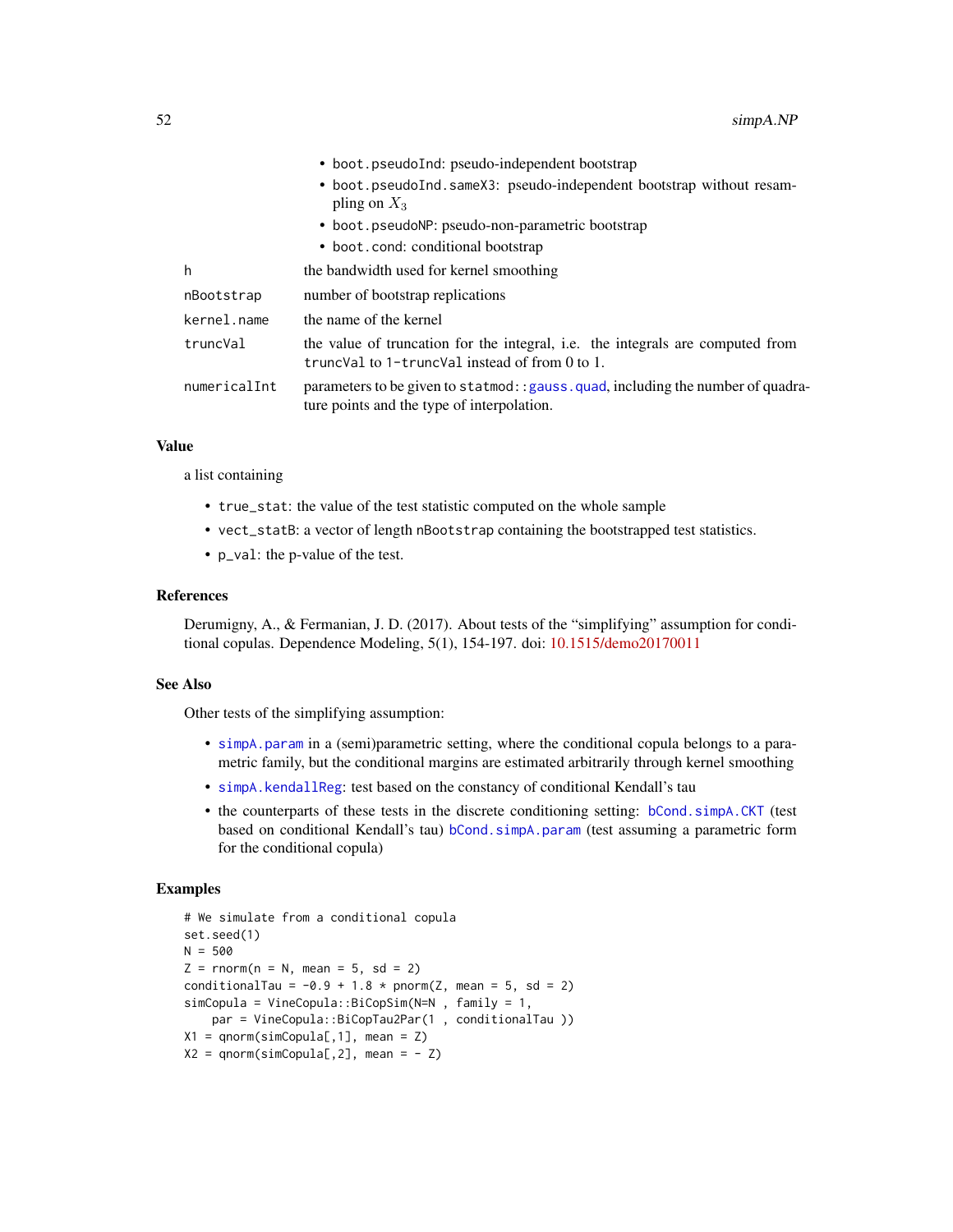```
result <- simpA.NP(
   X1 = X1, X2 = X2, X3 = Z,
   testStat = "I_chi", typeBoot = "boot.pseudoInd",
   h = 0.03, kernel.name = "Epanechnikov", nBootstrap = 10)
# In practice, it is recommended to use at least nBootstrap = 100
# with nBootstrap = 200 being a good choice.
print(result$p_val)
set.seed(1)
N = 500Z = rnorm(n = N, mean = 5, sd = 2)conditionalTau = 0.8
simCopula = VineCopula::BiCopSim(N=N , family = 1,
    par = VineCopula::BiCopTau2Par(1 , conditionalTau ))
X1 = qnorm(simCopula[, 1], mean = Z)X2 = qnorm(simCopula[, 2], mean = - Z)result <- simpA.NP(
   X1 = X1, X2 = X2, X3 = Z,
   testStat = "I_chi", typeBoot = "boot.pseudoInd",
   h = 0.08, kernel.name = "Epanechnikov", nBootstrap = 10)
print(result$p_val)
```
<span id="page-52-1"></span>simpA.param *Semiparametric testing of the simplifying assumption*

#### **Description**

This function tests the "simplifying assumption" that a conditional copula

$$
C_{1,2|3}(u_1, u_2 | X_3 = x_3)
$$

does not depend on the value of the conditioning variable  $x_3$  in a semiparametric setting, where the conditional copula is of the form

$$
C_{1,2|3}(u_1, u_2|X_3 = x_3) = C_{\theta(x_3)}(u_1, u_2),
$$

for all  $0 \le u_1, u_2 \le 1$  and all  $x_3$ . Here,  $(C_\theta)$  is a known family of copula and  $\theta(x_3)$  is an unknown conditional dependence parameter. In this setting, the simplifying assumption can be rewritten as " $\theta(x_3)$  does not depend on  $x_3$ , i.e. is a constant function of  $x_3$ ".

#### Usage

simpA.param( X1, X2,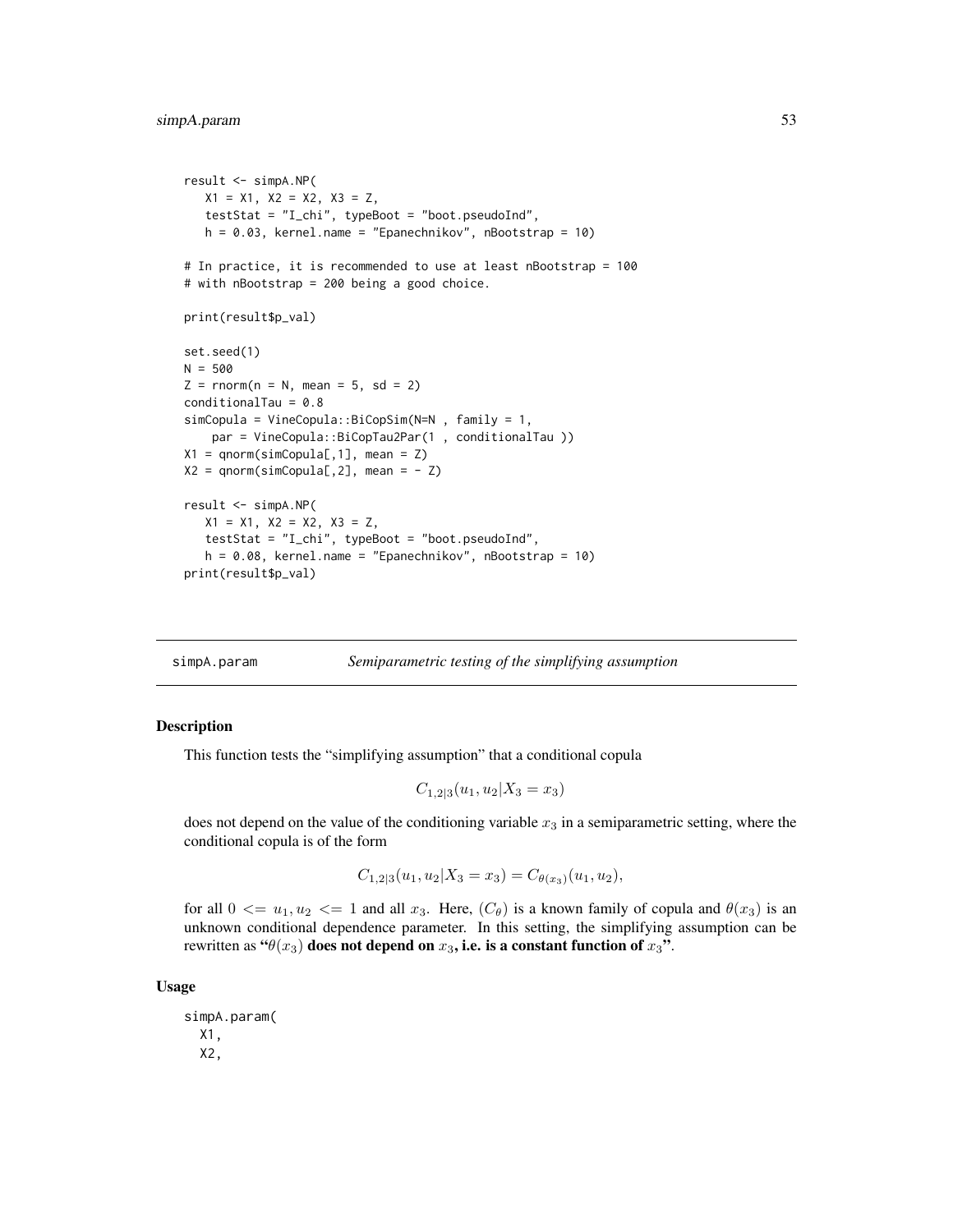```
X3,
 family,
 testStat = "T2c",typeBoot = "boot.NP",
 h,
 nBootstrap = 100,
 kernel.name = "Epanechnikov",
 truncVal = h,
 numericalInt = list(kind = "legendre", nGrid = 10)
)
```

| X1             | vector of n observations of the first conditioned variable                                                                       |
|----------------|----------------------------------------------------------------------------------------------------------------------------------|
| X <sub>2</sub> | vector of n observations of the second conditioned variable                                                                      |
| X3             | vector of n observations of the conditioning variable                                                                            |
| family         | the chosen family of copulas (see the documentation of the class VineCopula::BiCop()<br>for the available families).             |
| testStat       | name of the test statistic to be used. The only choice implemented yet is 'T2c'.                                                 |
| typeBoot       | the type of bootstrap to be used. (see Derumigny and Fermanian, 2017, p.165).<br>Possible values are                             |
|                | • "boot.NP": usual (Efron's) non-parametric bootstrap                                                                            |
|                | • "boot.pseudoInd": pseudo-independent bootstrap                                                                                 |
|                | • "boot.pseudoInd.sameX3": pseudo-independent bootstrap without resam-<br>pling on $X_3$                                         |
|                | • "boot.pseudoNP": pseudo-non-parametric bootstrap                                                                               |
|                | • "boot.cond": conditional bootstrap                                                                                             |
|                | • "boot.paramInd": parametric independent bootstrap                                                                              |
|                | • "boot.paramCond": parametric conditional bootstrap                                                                             |
| h              | the bandwidth used for kernel smoothing                                                                                          |
| nBootstrap     | number of bootstrap replications                                                                                                 |
| kernel.name    | the name of the kernel                                                                                                           |
| truncVal       | the value of truncation for the integral, i.e. the integrals are computed from<br>truncVal to 1-truncVal instead of from 0 to 1. |
| numericalInt   | parameters to be given to statmod: : gauss. quad, including the number of quadra-<br>ture points and the type of interpolation.  |

# Value

a list containing

- true\_stat: the value of the test statistic computed on the whole sample
- vect\_statB: a vector of length nBootstrap containing the bootstrapped test statistics.
- p\_val: the p-value of the test.

<span id="page-53-0"></span>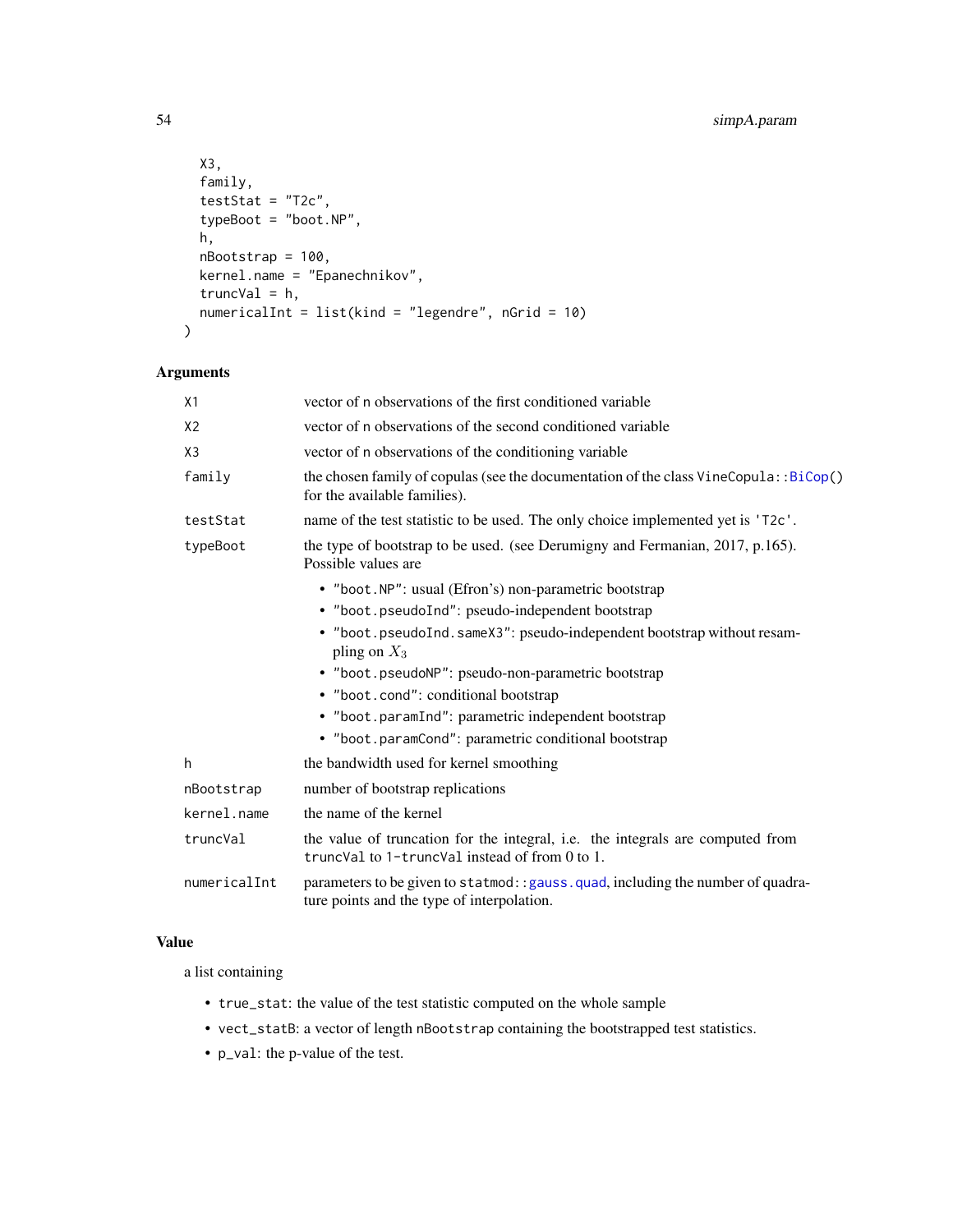#### <span id="page-54-0"></span>simpA.param 55

#### References

Derumigny, A., & Fermanian, J. D. (2017). About tests of the "simplifying" assumption for conditional copulas. Dependence Modeling, 5(1), 154-197. doi: [10.1515/demo20170011](https://doi.org/10.1515/demo-2017-0011)

#### See Also

Other tests of the simplifying assumption:

- [simpA.NP](#page-49-1) in a nonparametric setting
- [simpA.kendallReg](#page-47-1): test based on the constancy of conditional Kendall's tau
- the counterparts of these tests in the discrete conditioning setting: [bCond.simpA.CKT](#page-4-1) (test based on conditional Kendall's tau) [bCond.simpA.param](#page-6-1) (test assuming a parametric form for the conditional copula)

```
# We simulate from a conditional copula
set.seed(1)
N = 500
Z = rnorm(n = N, mean = 5, sd = 2)conditionalTau = -0.9 + 1.8 * pnorm(Z, mean = 5, sd = 2)
simCopula = VineCopula::BiCopSim(N=N , family = 1,
    par = VineCopula::BiCopTau2Par(1 , conditionalTau ))
X1 = qnorm(simCopula[, 1], mean = Z)X2 = qnorm(sinCopula[, 2], mean = -Z)result <- simpA.param(
   X1 = X1, X2 = X2, X3 = Z, family = 1,
   h = 0.03, kernel.name = "Epanechnikov", nBootstrap = 5)
print(result$p_val)
# In practice, it is recommended to use at least nBootstrap = 100
# with nBootstrap = 200 being a good choice.
set.seed(1)
N = 500Z = rnorm(n = N, mean = 5, sd = 2)conditionalTau = 0.8simCopula = VineCopula::BiCopSim(N=N , family = 1,
    par = VineCopula::BiCopTau2Par(1 , conditionalTau ))
X1 = qnorm(simCopula[, 1], mean = Z)X2 = qnorm(sinCopula[, 2], mean = -Z)result <- simpA.param(
   X1 = X1, X2 = X2, X3 = Z, family = 1,
   h = 0.08, kernel.name = "Epanechnikov", nBootstrap = 5)
print(result$p_val)
```